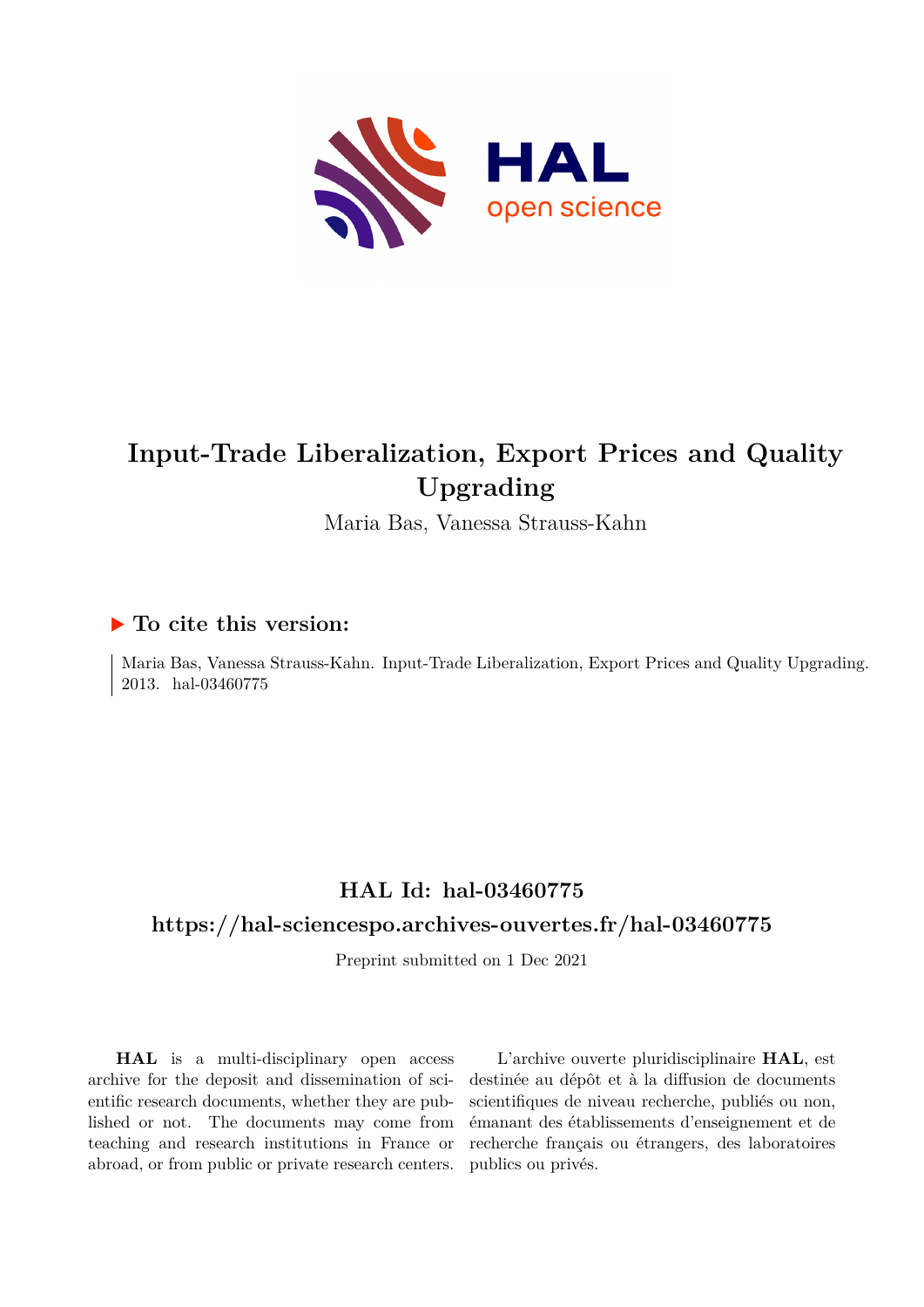

# SciencesPo. | Department of Economics

*Discussion paper 2013-13* 

# **INPUT-TRADE LIBERALIZATION, EXPORT PRICES AND QUALITY UPGRADING**

**Maria Bas Vanessa Strauss-Khan** 

*Sciences Po Economics Discussion Papers*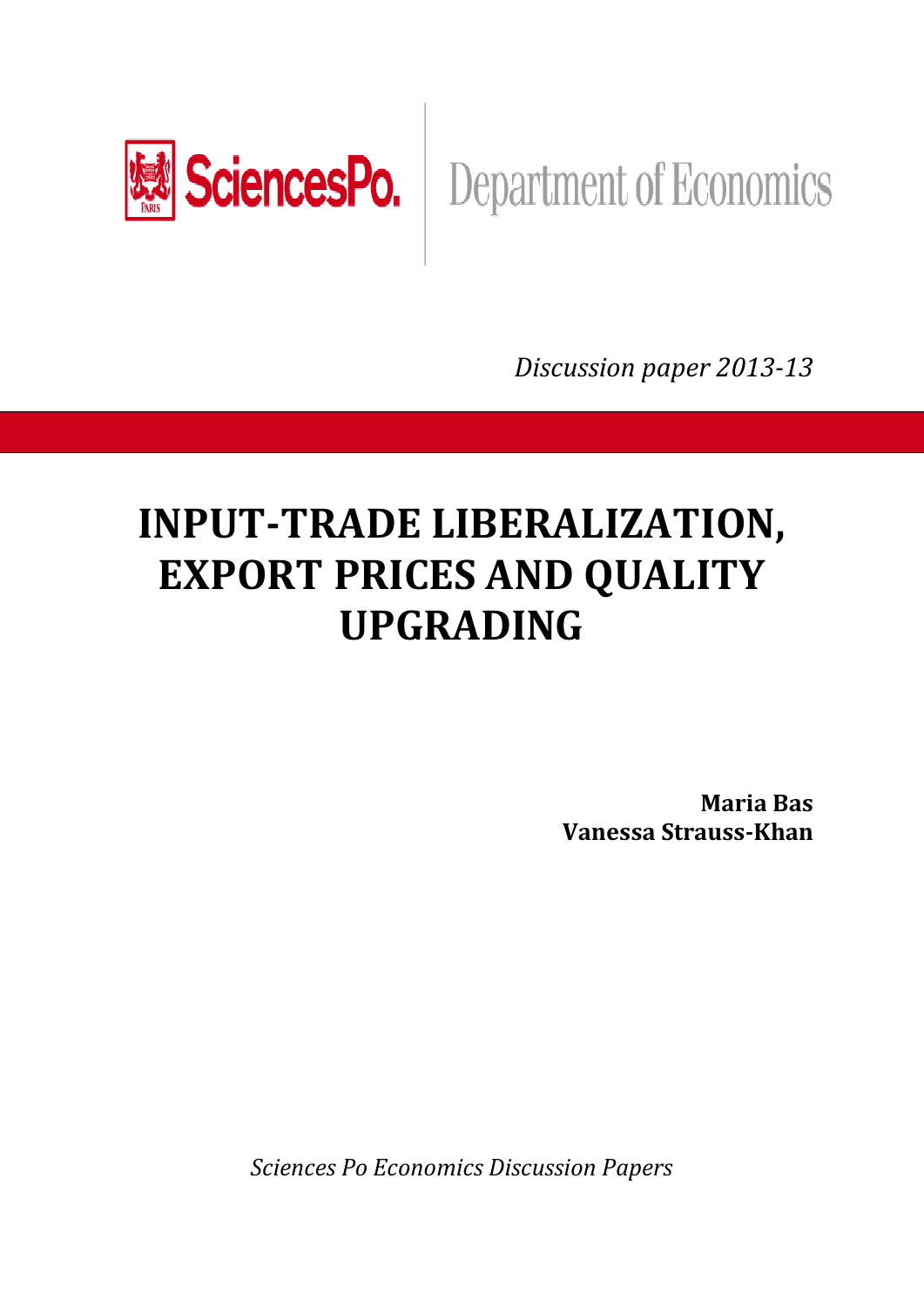# Input-Trade Liberalization, Export Prices and Quality Upgrading.<sup>∗</sup>

Maria Bas† Vanessa Strauss-Kahn‡

First version: Spring 2012

#### Abstract

This paper explores the impact of input-trade liberalization on imported input and exported product prices. Using Chinese transaction data for 2000-2006, we capture causal effects between exogenous input tariff reductions and within firm changes in HS6 traded product prices. Identification is based on a quasi-natural experiment where some firms are exempt from paying tariffs and stand as a control group. Both imported input and export prices rise. The effect on export prices is specific to firms sourcing inputs from developed economies and exporting output to high-income countries. Results are consistent with a scenario within which firms exploit the input tariff cuts to access high-quality inputs in order to quality-upgrade their exports.

Keywords: Firm heterogeneity, imported inputs, trade liberatization, export prices, quality upgrade, mark-up, firm-level data.

JEL Classification: F10, F12, F13

<sup>∗</sup>We have benefited from discussions with Andrew Bernard, Lorenzo Caliendo, Celine Carrere, Matthieu Crozet, Anne-Celia Disdier, Pushan Dutt, Juan Carlos Hallak, James Harrigan, Sebastien Jean, Julien Martin, Thierry Mayer, Florian Mayneris, John Morrow, Florian Le Bris, Marcelo Olarreaga, Sandra Poncet, Johannes Van Biesebroeck and Eric Verhoogen. We also thank seminar participants at ETSG 2012, CEPII 2012, Louvain la Neuve 2012, CEPR-Causal Analysis in International Trade (Villars) 2013, NYU 2013, Canadian Economic Association Meeting 2013, PSE-CEPII workshop 2013: "The Strategies of Exporting Firms" and the university of Cergy 2013 for useful comments. We are responsible for any remaining errors.

<sup>†</sup>Sciences Po and CEPII. Tel: +33 1 53 68 55 77. E-mail: maria.bas@sciences-po.org. Postal address: 28, rue des Saints-Pï $\frac{1}{2}$ res, 75007 Paris, France.

<sup>‡</sup>ESCP-Europe. Tel: +33 1 49 23 20 90. E-mail: vstrauss-kahn@escpeurope.eu. Postal address: 79 av de la Republique, 75011 Paris, France.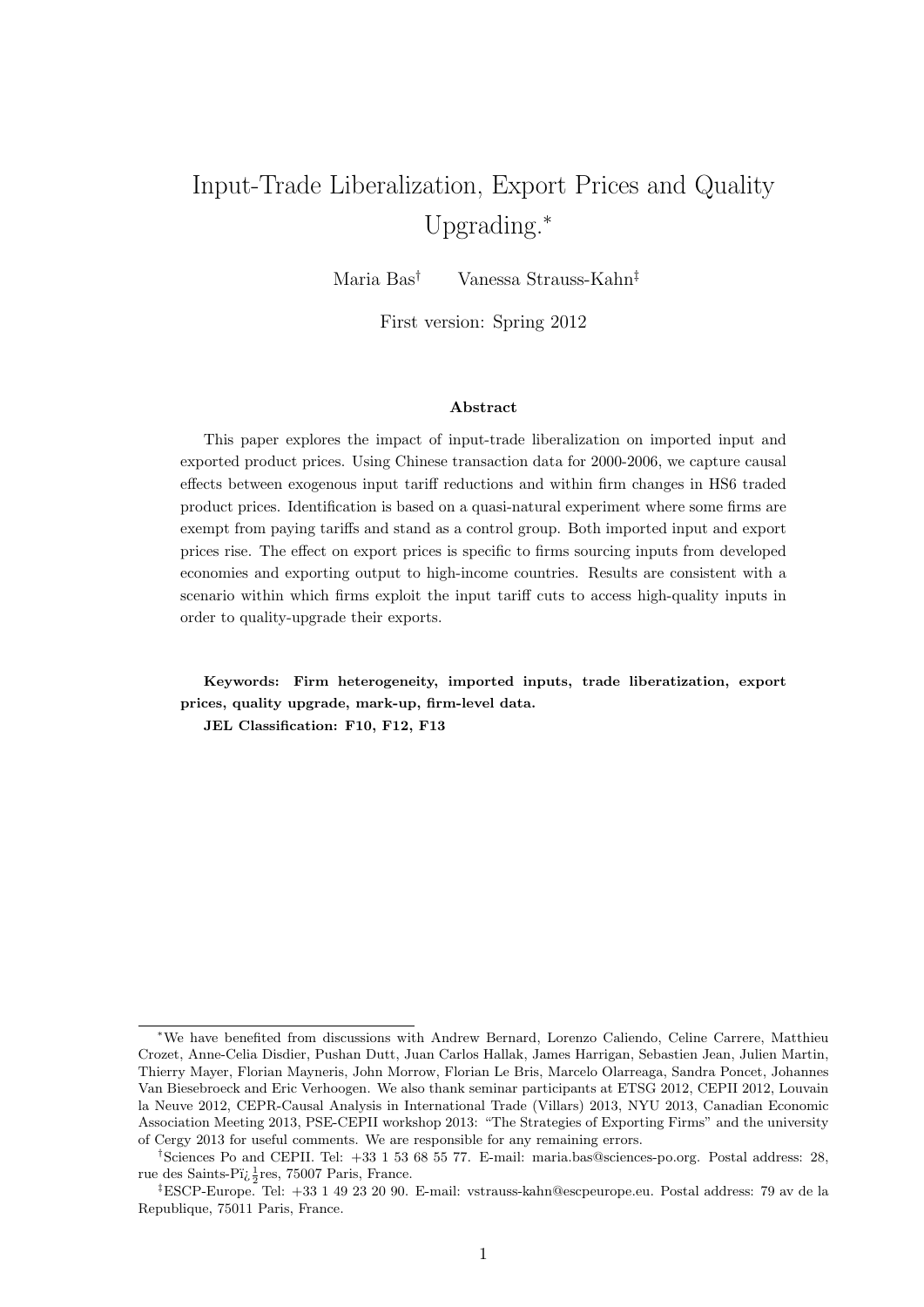#### 1 Introduction

Firms exporting high-quality (price) products have high revenue, access a large number of destination markets and pay high wages (e.g., Verhoogen 2008, Crozet, Head and Mayer 2012, Manova and Zhang 2012). Recent theoretical works show that producing these high-quality products require high-quality inputs (i.e., Kugler and Verhoogen 2012, Hallak and Sivadasan -forthcoming). While upgrading exports quality may help firms enter profitable developed countries market, accessing high-quality inputs may be too costly for producers, especially in developping countries. We argue that firms may take advantage of input-trade liberalization to upgrade the quality of their imported inputs in order to upgrade the quality of their exported products.

This paper is the first provide empirical evidence on the link between input-trade liberalization and the quality of traded products. We capture a causal effect between exogenous input tariff reductions and changes in imported inputs and exported product prices by exploring the evolution of prices within firms at the HS6 (harmonized system) product level in a period of trade liberalization. We first show that following a decrease in input tariffs, firms import more varieties of inputs - if the input originates from the most advanced economies. As input tariffs fall, firms also pay a higher price for their imported inputs at the HS6 level. This effect is two times higher for firms sourcing their inputs from high-income countries. We interpret these findings as the firms upgrade of their imported inputs quality in a period of trade liberalization. This result could also be explained by a lack of competition among suppliers of foreign inputs taking advantage of the tariff cuts to increase their prices or by an exogenous increase in the price of commodities. We show that our findings are not driven by these alternative explanations.

The input-trade liberalization also results in an increase of firms HS6 exported product prices. Such impact of input tariffs reduction on export prices is specific to inputs imported from the most advanced economies and to products that are exported to the highest income countries. Our results suggest that the increase in firms exported product prices reflects an improvement in product quality. The alternative explanation of higher markups is difficult to reconcile with the increase in imported input prices and the facts that only imports from advanced countries and exports towards high-income countries are relevant to explain the increase in export prices. Schott (2004), Hallak and Schott (2011) and Khandelwal (2010) actually find that export quality is correlated with the destination country income level. We also verify that our results are not driven by demand shocks nor increased marginal costs and provide evidence that we have indeed identified a quality upgrading effect. Our findings are in line with a scenario according to which trade liberalization allows firms to upgrade their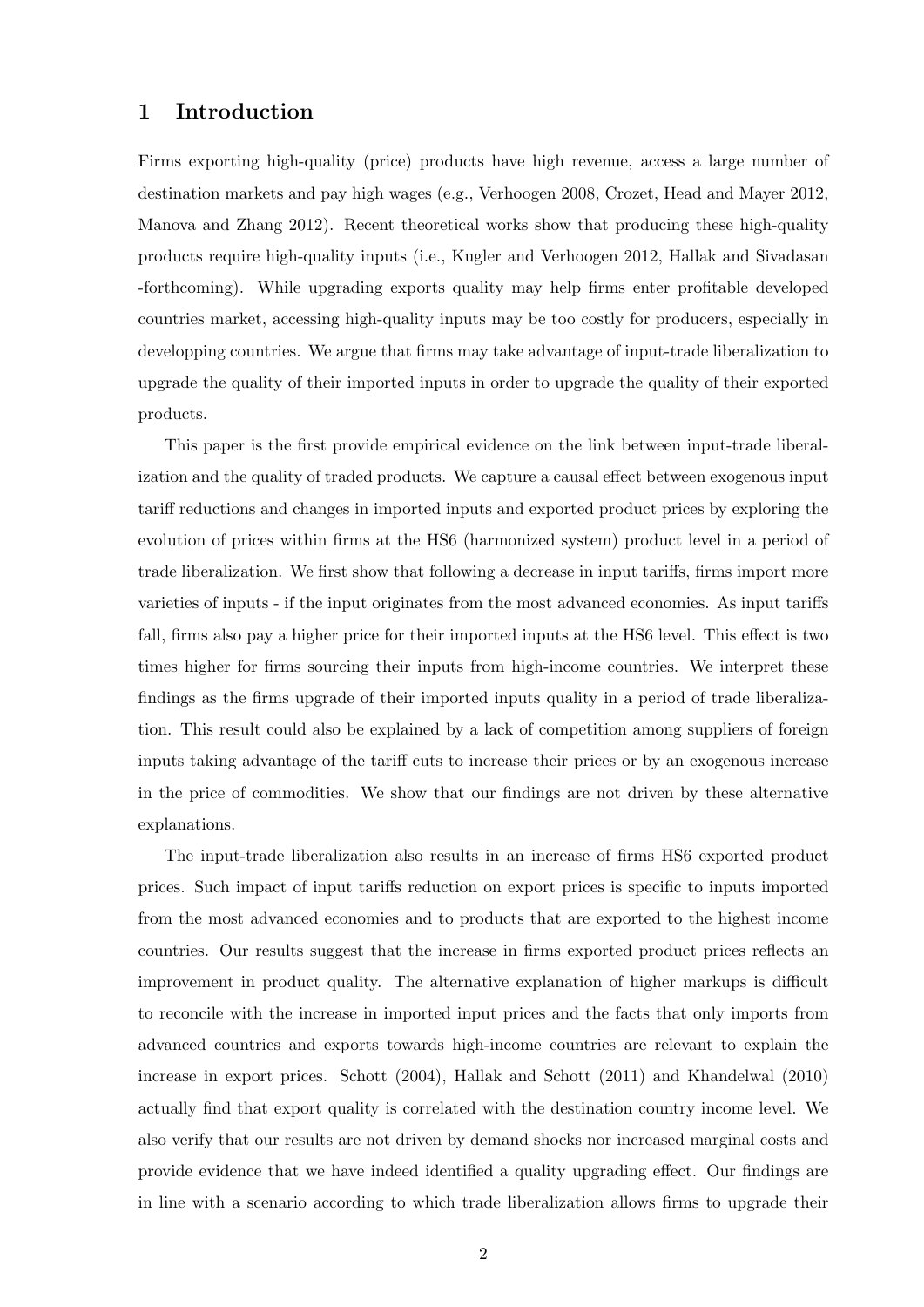inputs at low cost in order to quality upgrade their exported products.

We rely on an original methodology which allows us to identify causal links between cuts in input tariffs and trade prices. We take advantage of a detailed and unique database of Chinese firms' trade data for the 2000-2006 period that includes two essential features for our analysis. First, it covers the Chinese accession to the WTO in 2001 which led to an important decrease in tariffs. Second, it characterizes trade transaction according to a dual regime where some firms are exempt from paying tariffs. Chinese trade transactions are recorded according to their trade regimes: firms importing under the "ordinary" regime pay tariffs, whereas firms importing under the "processing" regime have been exempted from paying tariffs for over 30 years. In order to obtain the processing status, firms must export all the output produced with imported inputs. This dual trade regime is crucial to our approach as it allows us to rely on a quasi-natural experiment where firms not subject to tariffs stand as the control group thereby alleviating concerns related to potential endogeneity issues.<sup>1</sup>

Our identification strategy exploits both the variation in input tariffs and the existence of a control group composed of processing firms that export the same variety (product-destination pair) in the same year as ordinary firms. With imported inputs prices as variable of interest, we rely on the variation of input tariffs across HS6 products and time. In order to capture the impact of input-trade liberalization on exported product prices, we construct firm level input tariffs. Firm specific input tariffs are calculated as a weighted average of the tariffs paid by the firm on the inputs it actually uses, with a constant weighting over time. These tariff measures reflect the firm's input mix and capture the HS6 input tariff variations. Moreover, they are free of composition and reverse causality problems related to the change of weights over time.

An important concern is the potential endogeneity between tariffs change and the imports or exports of firms. We address this issue in several ways. We first show that the input tariffs reduction is exogenous to the firms expected imports/exports patterns and political lobbying. We are also concerned with the quality of our control group. We ensure that for each ordinary firm there is at least one processig firm exporting the same HS6 product to the same destination in the same year. Importantly, we show that the firms' processing status is exogenous to the level of input tariffs. Firm-product fixed effects included in the estimation help control for differences between ordinary and processing firms; they do not however capture time-varying features, other than input tariffs, that affect ordinary and processing firms differently. We thus perform several robustness checks. We include in the estimation a time trend by trade status

<sup>&</sup>lt;sup>1</sup>The literature so far has shown a positive correlation across firms between input and output prices (Kugler and Verhoogen, 2012, Manova and Zhang 2012, Hallak and Sivadasan - forthcoming), these cross-section analyses do not however assess causality.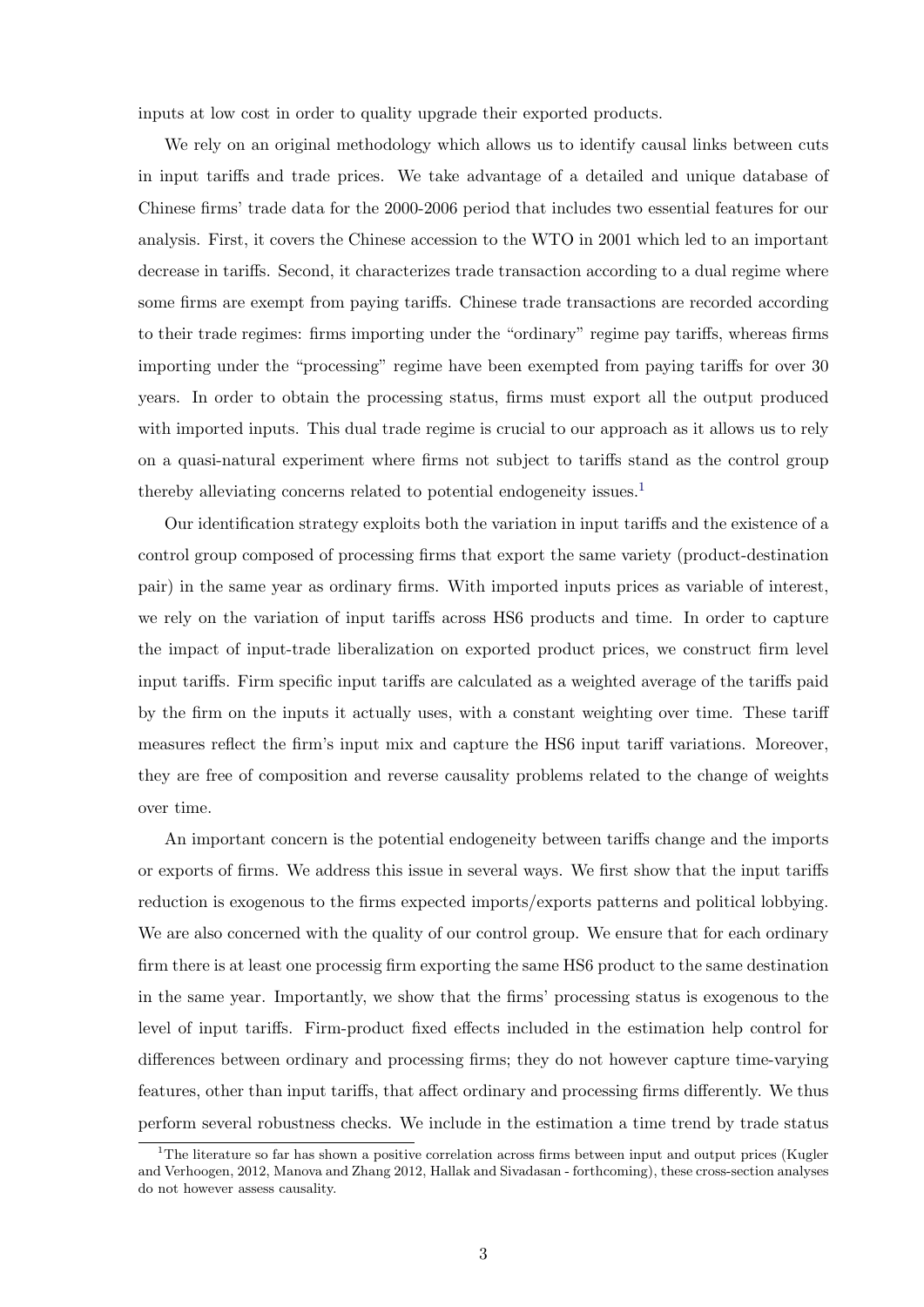in order to capture status specific paths or shocks over the sampled period (i.e., we interact firms' type -ordinary or processing- with a time dummy). Moreover, we run the estimation on firms of similar size or excluding foreign firms (highly represented in processing) or non-private firms (highly represented in ordinary) as well as specific sectors such as textile or electronics.

We also ensure that changes in export prices are not associated with demand shocks nor increased marginal costs. We provide evidence that we have indeed identified a quality upgrading effect relying on the methodology developed by Khandelwal (2010) and Khandelwal, Schott and Wei (forthcoming). Finally, we carried out several robustness tests that show that our estimates are not driven either by the measure of input tariff nor our sample. All our findings are robust to alternative explanations and sensitivity tests that could explain the increase in export prices within firm-product across destinations and over time.

In addition to the literature on the determinants of export price variation in cross-section, i.e., within-product across firms or within product-firm across markets (see Bastos and Silva 2010, Gorg, Halpern and Murakovy 2010, Kugler and Verhoogen 2012, Martin 2012, Manova and Zhang 2012 and Harrigan, Ma and Shlychkov 2012), this paper also contributes to the literature on trade liberalization and firm-performance. Most of the literature focuses on productivity and investigates the effect of a decrease in tariffs on firms' total factor productivity (TFP) (e.g., Pavnick 2002, Schor 2004, Fernandes 2007, Amiti and Konings 2007, Topalova and Khandelwal 2010, Brandt et al. 2012). These papers find that there is a positive impact from cuts in output tariffs on productivity (the pro-competitive effect) and an even stronger impact from a decrease in input tariffs (the imported inputs channel). Other studies relate imported inputs and firms' TFP but do not consider trade liberalization (e.g., Kasahara and Rodrigue 2008, Halpern, Koren and Szeidl 2009). Bas (2012), Goldberg, Khandelwal, Pavnick and Topalova (2011), and Bas and Strauss-Kahn (2012) explore the impact of trade liberalization on the other attributes of the firms. They show that trade liberalization entails a large increase in firms product and export scopes. None of these papers however examine the role of trade liberalization on firms' imported inputs and export prices and investigate quality upgrading in a period of trade liberalization. Few papers empirically study the relationship between trade, prices and markups. Those that do focus on the pro-competitive effect (i.e., Fernandes and Paunov, 2011, Amiti and Khandelwal - forthcoming) or examine output prices and markups (i.e., De Loecker et al. 2012). We differ from these works by focusing on the role of input tariff reduction on export prices (i.e, the imported input channel) and by identifying a causal link between input trade liberalization and traded product prices.

The paper is organized as follows: Section 2 discusses the literature and provides a theoretical motivation for our work; Section 3 presents the Chinese trade liberalization and dual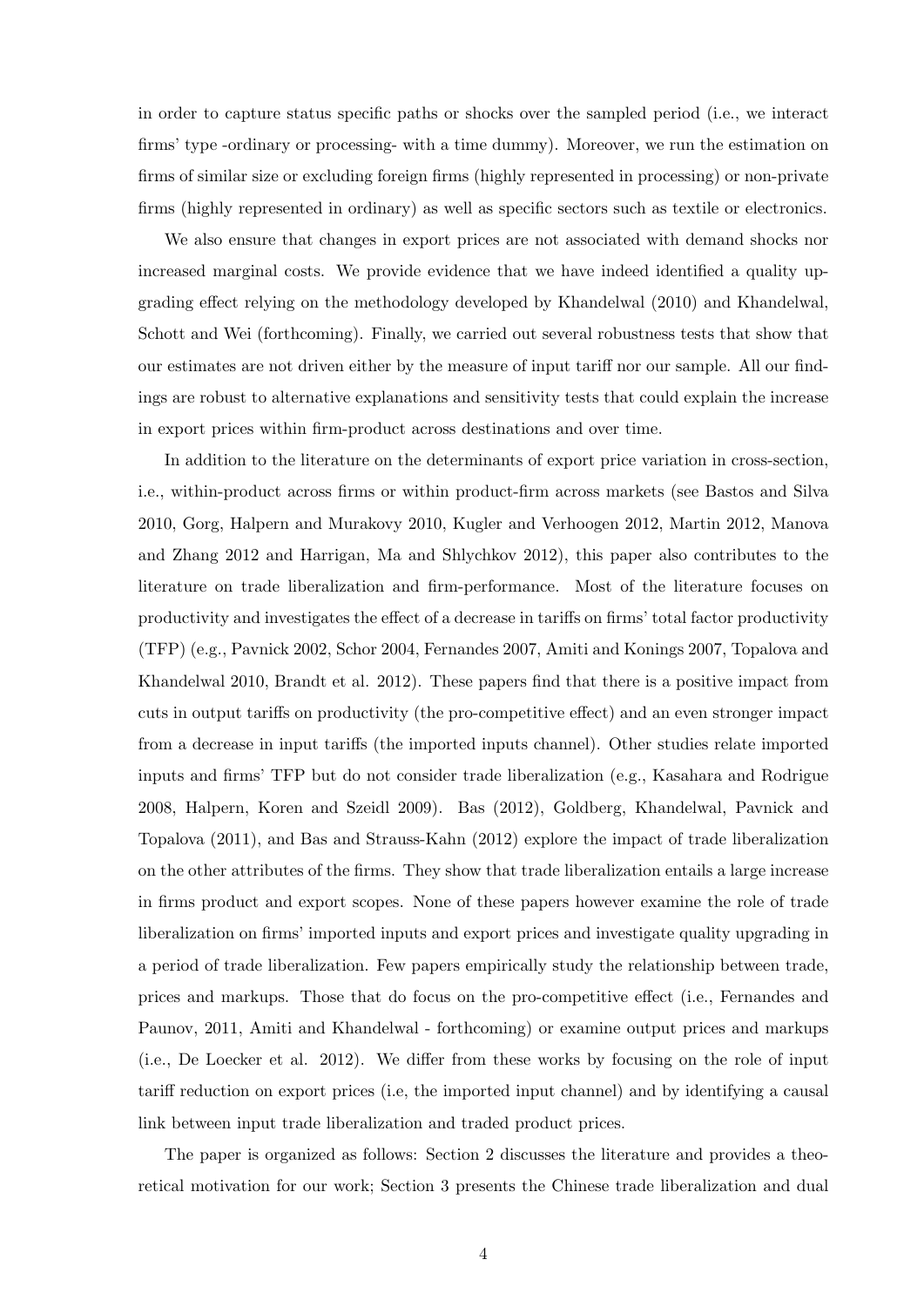trade regime, explores the data and discusses the empirical strategy; Section 4 reports our main results regarding the impact of inputs trade liberalization on firms' imported inputs and exported product prices; Section 5 proposes alternative explanations to the quality upgrading pattern and discusses our findings; Section 6 presents several robustness checks. Section 7 concludes.

#### 2 Theoretical motivation

Our analysis of export price variations relies on the idea that consumers value quality. Firms compete on quality as well as on price on export markets. Furthermore, since quality is expensive to produce, a rise in export price may be associated with an increase in demand: consumers are willing to pay a premium for higher quality goods. Linder's (1961) early work already noted the role of quality as a determinant of the direction of trade arguing that richer countries spend a larger share of their income on high-quality goods. Recent empirical work corroborates this idea. On the supply side, Schott (2004) and Hummels and Klenow (2005) show that export prices are correlated with exporters income per capita. Hallak and Schott (2011) as well as Khandelwal (2010) - in influential papers distinguishing price and quality - confirm this link between export quality and level of development. On the demand side, Hallak (2006) finds that demand for quality is related to importers' income per capita: richer countries import relatively more from countries producing high-quality goods.

Recent firm-level empirical studies find that firms that export are bigger and charge higher prices (e.g., Hallak and Sivadasan -forthcoming-, Kugler and Verhoogen 2012, Crozet, Head and Mayer 2012, Manova and Zhang 2012, Iacovone and Javorcik 2010) and evidence a positive relationship between export prices and distance to destination (Baldwin and Harrigan 2011). While standard models of heterogeneous firms (henceforth HFs) a la Melitz (2003) and Bernard et al. (2003) cannot describe this patterns, a new and growing literature explores the role of product quality in explaining these observed features (Baldwin and Harrigan 2011, Hallak and Sivadasan -forthcoming-, Crozet, Head and Mayer 2012, Johnson 2012, Verhoogen 2008, Kugler and Verhoogen 2012).<sup>2</sup> In these models quality is costly to produce and consumers are willing to pay a higher price for high-quality varieties.

Most models assume a representative consumer who maximizes a CES utility function:  $U = \begin{pmatrix} 1 \\ 1 \end{pmatrix}$  $i\epsilon\Omega$  $(x_iq_i)^{\frac{\sigma-1}{\sigma}}d_i$  $\int_{0}^{\frac{\sigma}{\sigma-1}}$  where  $x_i$  and  $q_i$  denotes the quantity consumed and the quality of a typical variety i,  $\sigma > 1$  is the elasticity of substitution across varieties and  $\Omega$  is the set of all varieties available in the market. These preferences yield demand for a specific variety which

<sup>&</sup>lt;sup>2</sup>HF models predict that more productive firms charge lower prices, and consequently, have higher revenues and profits to afford the fixed export cost and self-select into export market.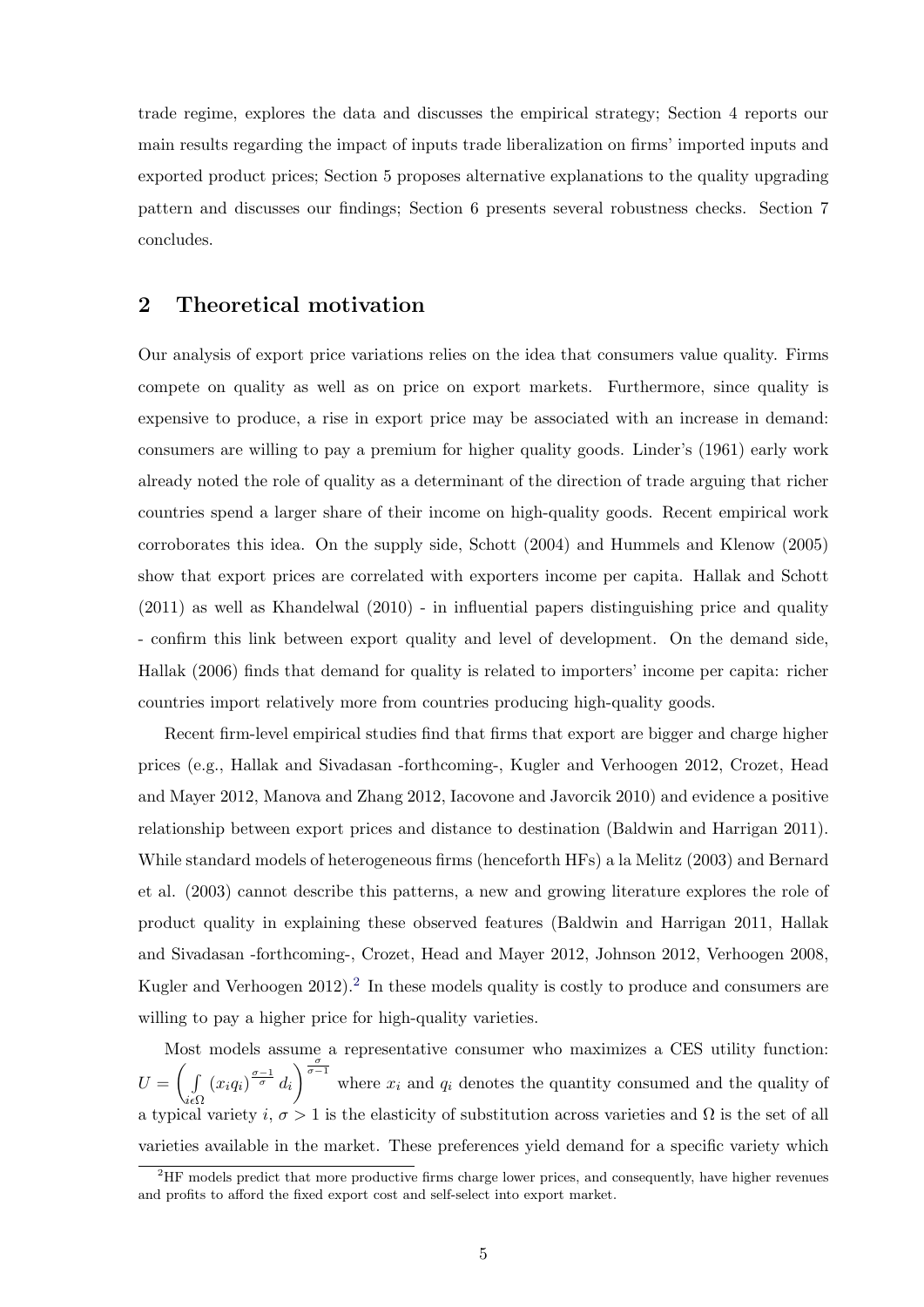depends on the differentiated goods price but also on its quality:  $x_i = p_i^{-\sigma} q_i^{\sigma-1} P^{\sigma-1} E$  where  $p_i$  is the price of the variety i and P and E correspond to the aggregate quality-adjusted price index and expenditure in the export market. Quality thus acts as a demand shifter; it can be understood as any product attribute that is valued by the consumer. On the production side, the models used differ in the way they introduce product quality differentiation but they all share the common feature that producing high-quality goods is costly with marginal costs increasing in the level of quality of the final good.

Although the profit maximizing output price increases with the level of product quality, high-price, high-quality firms generate high profit than their lower capability counterparts. This occurs because the increase in utility resulting from the consumption of higher quality products more than compensates for the higher production costs. As exporting firms incur a fixed cost, these models provide a convincing framework to explain why exporters produce higher quality goods and charge higher output prices (e.g., Verhoogen 2008, Kugler and Verhoogen 2012) as well as why export prices are higher in more distant (Baldwin and Harrigan, 2011) and more difficult to enter (Jonhson, 2012) destination markets.

Kluger and Verhoogen's (2012) paper is of particular interest for our analysis as they model the link between the quality of intermediate inputs and the quality of final goods. The authors derive two functional forms for quality in a model where output quality is endogenous and firms optimize their quality choice. In the first case, they assume that firm capability and input quality are complements in the production of output quality. In the second case, output quality depends on input quality and also implies a fixed cost for quality investment. In the intermediate input sector, producing higher quality inputs is more costly in terms of labor. Consequently, for the final goods producers, the quality of intermediate inputs and the price of that input are positively correlated. In both variants of their model, in equilibrium, higher capability firms use high-quality inputs to produce high-quality outputs. Higher-quality inputs have a higher price, which raises marginal costs. If the scope for quality differentiation is large (a long quality ladder in Khandelwal's terms), Kugler and Verhoogen's (2012) model predicts a positive relationship between output price, input prices and plant size. Recent working papers theoretically examine the impact of trade liberalization on exported product quality. Fan and Li (2013) endogeneize firms' choice of the number and quality of imported inputs in period of tariffs reduction and find that firms increase both the number and quality of inputs, leading to an increase in export quality.<sup>3</sup> Similarly, in a theoretical North-South model of heterogeneous firms and quality upgrading, Demir (2012) extends the framework of Kugler and Verhoogen

<sup>&</sup>lt;sup>3</sup>Fan and Li (2013) test their model using Chinese data. They however rely on cross-section analysis and do not explore the causal link between input tariffs reduction and imported inputs and exported product prices in their analysis - something which we do in the present paper.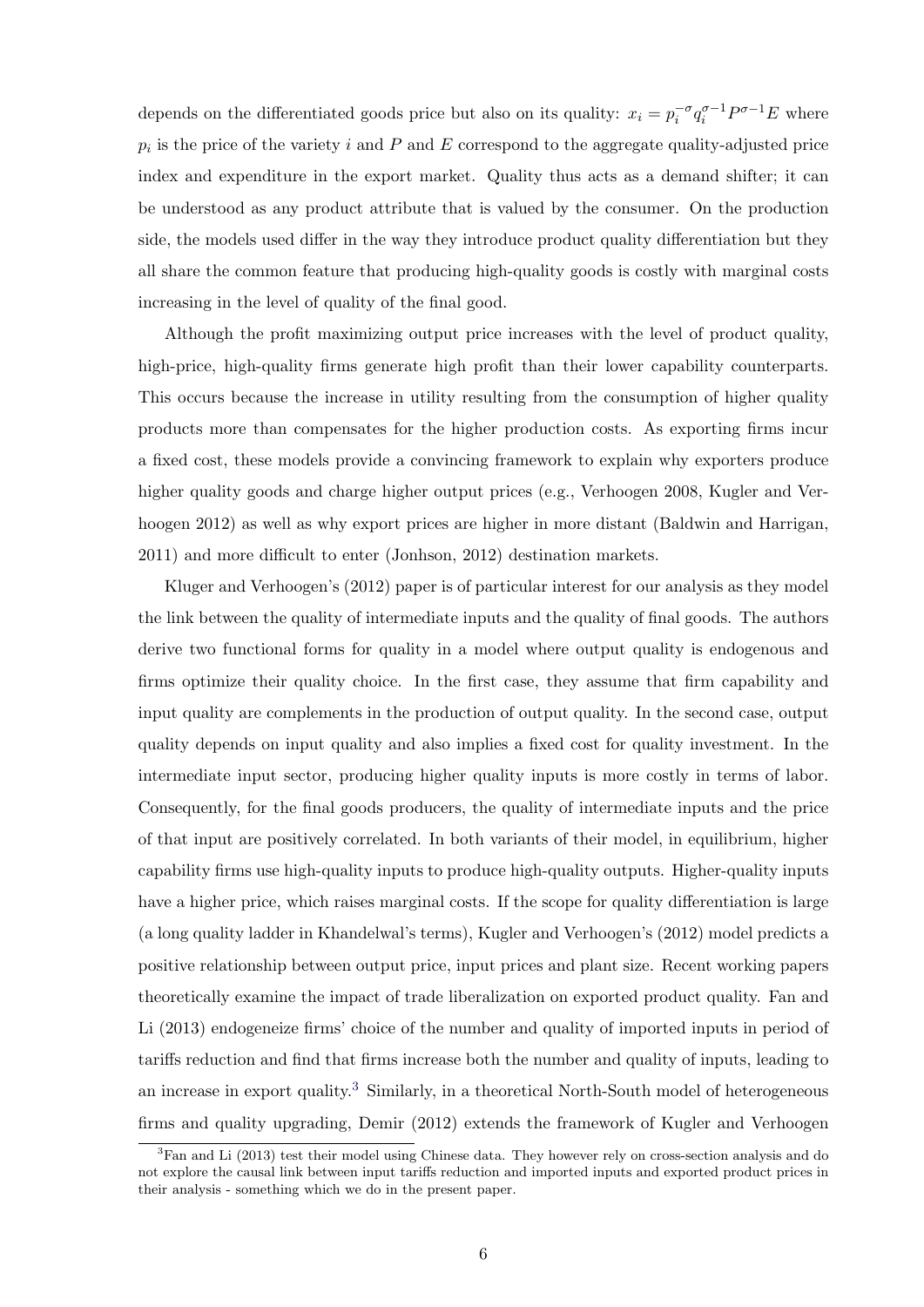(2012) and shows the mechanisms through which input-trade liberalization leads to export quality upgrading of firms located in the South.

We refer to this recent literature product quality at the firm level to guide our empirical analysis of the impact of input-trade liberalization on traded good prices. The Chinese tariff cuts reduce the cost of imported intermediate goods. Chinese firms may use this opportunity to buy higher-quality (higher-priced) inputs in order to upgrade the quality of their final goods. They then become more competitive (quality wise) on export markets, which may be particularly relevant in high income destination countries.4

#### 3 Data and empirical strategy

#### 3.1 China trade liberalization

The period under study, 2000-2006, corresponds both to a drastic increase in Chinese foreign trade (e.g., the yearly export growth increased by 50% over the period) and to a significant episode of trade liberalization. Following China's accession to the World Trade Organization (WTO) in December 2001, the authorities undertook a series of important commitments to open and liberalize the economy and to offer a more predictable environment for trade and foreign investment. The government gradually reduced tariffs, non-tariff measures, licenses and quotas. Between 2001 and 2006, applied Chinese tariffs declined on average by 7 percentage points with a wide variation in tariff changes across manufacturing industries (Table A1 in the Appendix reports the reduction in tariffs for aggregated sectors).

Importantly, as mentioned by Brandt et al. (2012), the large disparity in sectoral tariffs in the early years diminished over the period as high tariffs converged to a more uniform (low) level after accession to the WTO. Figure A1 in the Appendix reflects this convergence in tariffs. The share of HS6 products facing tariffs above 20% declines from 32.7% in 2000 to 12.5% in 2006. In contrast, the share of HS6 products with tariffs below 5% increased from 6.8% in 2000 to 16.7% in 2006. We make use of this sectoral discrepancy in tariff reductions to capture the impact of trade liberalization on import and export prices.

China's trade policy is characterized by a dual system which distinguishes two main trade regimes depending on the type of goods traded (Feenstra, 1998, Branstetter and Lardy, 2006). Traded goods are reported as "ordinary goods" or "processing goods". Ordinary goods are made up of imports of goods that are sold domestically or exported, whereas processing goods consist of imports of intermediate goods that are processed and sold on the export market

<sup>4</sup>As mentioned by Fajgelbaum, Grossman and Helpman (2011), low quality firms in developing countries may find it difficult to access the profitable developed countries markets.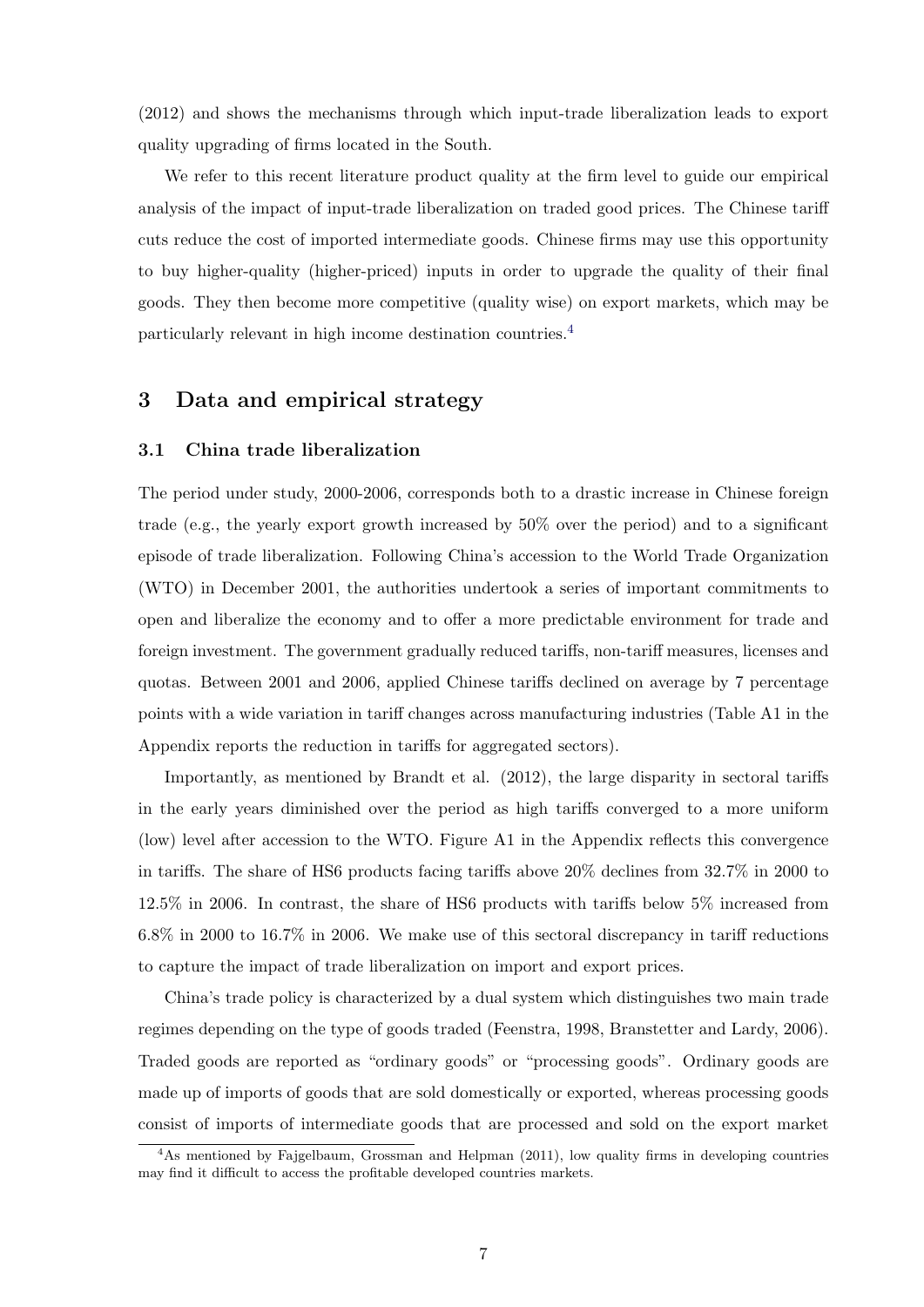only.5 Since 1979, firms importing products under the processing trade regime have been exempt from paying tariffs. This legal framework provided incentives to produce for the export markets. On the contrary, until recently, ordinary goods were subject to high levels of nominal tariffs. This dual system is key to our analysis as the impact of the WTO accession differs for ordinary and processing importers. Indeed, the tariff reduction affects only ordinary goods, whereas processing goods are traded freely.

#### 3.2 Data

Our dataset is a panel of Chinese manufacturing firms for the 2000-2006 period. We rely on transaction data from the Chinese Customs Trade Statistics (CCTS) database which is compiled by the General Administration of Customs of China. This database includes monthly firm level imports and exports at the 8-digit HS product-level. Trade data are reported free on board (f.o.b.) in US dollars. We collapse the data to yearly frequency, aggregate product data at the 6-digit HS level and deflate them using 2-digit HS level deflators from Upward, Wang and Zheng  $(2010)$ .<sup>6</sup> The database also records the country of origin of imports as well as the destination of exports and contains firm specific information such as name, address or custom regimes. Transactions are classified according to 18 different custom regimes which vary in their tariffs levels. This information is essential for our work. We rely on three regimes: "ordinary trade", "processing and assembly trade" and "processing with imported materials trade". Imports under the processing trade regime concern raw material, parts and components but exclude capital goods and equipments. This regime is also separated from the "warehousing trade" and "entrepot trade" regimes. Transactions registered under the processing trade regime correspond to imported inputs that are used in the production of goods for export markets. In contrast with those in ordinary trade, imports under processing trade regimes are not subject to tariffs.<sup>7</sup> Ordinary and processing trade encompasses  $76\%$ (96%) of total manufacturing imports (exports) on average over the period.

We restrict our sample to firms importing intermediate inputs through either the ordinary or the processing trade regime.<sup>8</sup> Imports under processing trade regime are necessarily intermediate inputs as they are used for the purpose of processing exports. Imports under ordinary

 $5$ As mentioned in Manova and Yu (2012), a processing firm must show proofs of a contractual agreement with a foreign buyer to whom it will export the good in order to obtain the exemption on input tariffs.

<sup>6</sup>Such modifications are necessary in order to match transaction data with tariffs. Within HS6 codes, HS8 products may be measured in different units (e.g., kilogrammes or meters). In order to avoid adding "apples with oranges", we drop HS8 products that differ in measurement from the rest of the HS6 category. It represents less than 0.77% of the sample. Finally, as the HS classification changed over time, we convert older classifications (i.e., HS1-1996 and HS2-2002) into HS0-1988/1992 classification using WITS conversion tables.

<sup>&</sup>lt;sup>7</sup>For more information on these custom regimes refer to Table A2 in the Appendix.

<sup>&</sup>lt;sup>8</sup>We exclude from the estimated sample HS6 products higher than 980,000 corresponding to services and wholesalers and HS6 products lower than 100,630 corresponding to animal products and vegetables commodities.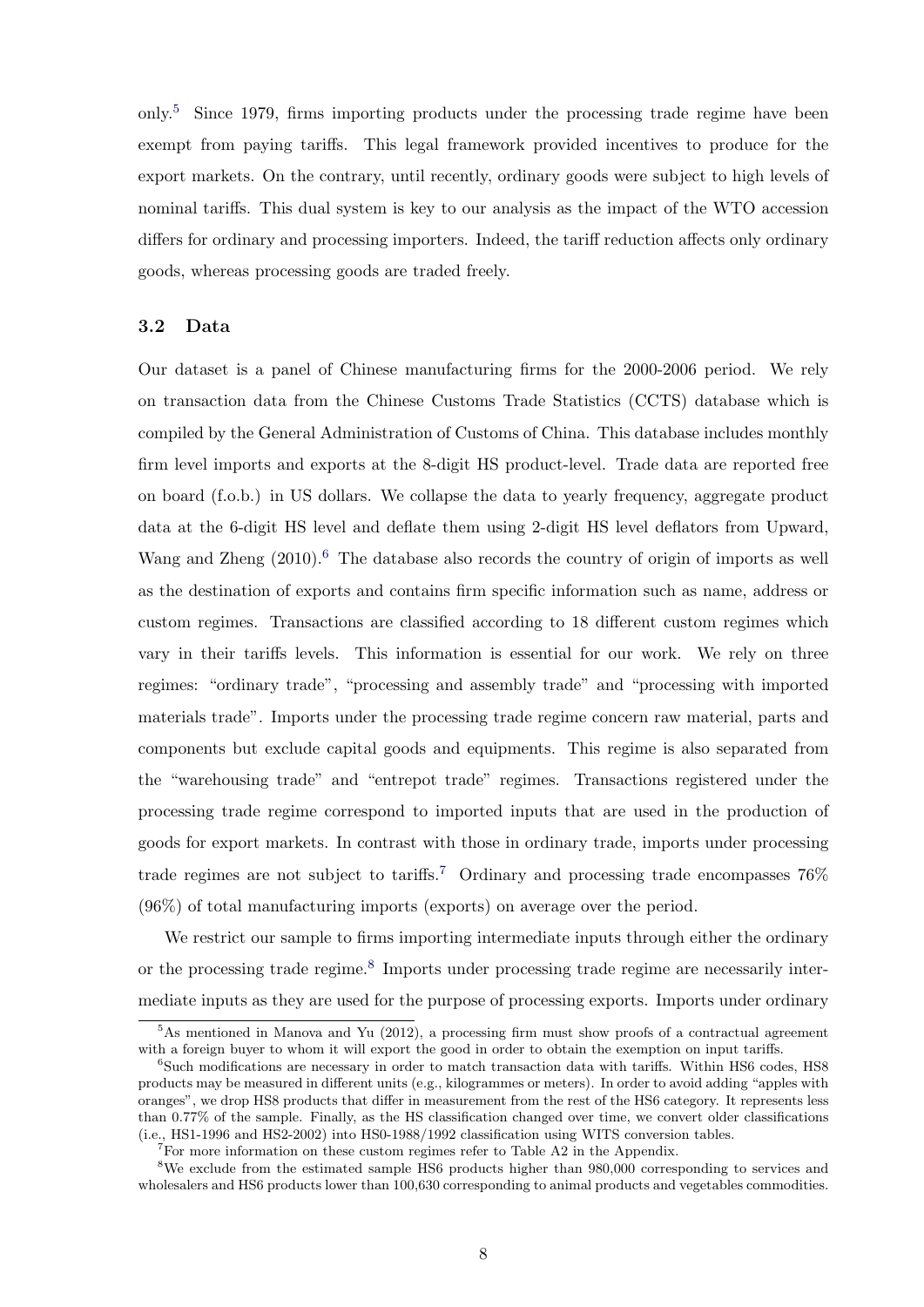trade however include both intermediate and final goods. In order to identify the intermediate inputs, we use the Broad Economic Categories (BEC) classification from the United Nations that classifies HS6 products into final, intermediate and capital goods. These intermediate goods correspond to 70% of all imports (under the ordinary trade regime) on average over the period. We classify firms that import all their inputs for the year under the ordinary trade regime as ordinary importers. Similarly, firms importing all their inputs under processing trade regimes are defined as processing importers. By relying on these restrictive definitions, we exclude firms buying foreign inputs under both trade regimes. Most firms (94% of the total firms importing inputs) however import intermediate goods under one trade regime only.<sup>9</sup>

Our identification strategy relies on a quasi-natural experiment that exploits differences in firm-product export prices over time and across destinations associated with changes in input tariffs over time and across firms, using processing firms that are not subject to tariffs as a control group. To ensure that processing firms are an appropriate control group we rely on processing firms with similar characteristics to ordinary firms in terms of export patterns - We require that, for each ordinary firm and year, there is at least one processing firm that exports the same HS6 product to the same destination. We thus exclude from the estimated sample observations for ordinary firms for which there is no control group (i.e., no counterpart processing firm exporting the same variety to the same market).

Our estimated sample is an unbalanced panel of firms that export HS6-level products and are either ordinary importers of intermediate inputs or processing importers of intermediate inputs for the entire period. The sample increases from 18,493 firms in 2000 to 36,013 in 2006. On average, we have 10,517 ordinary firms and 15,289 processing firms per year. Our estimated sample corresponds to 60% of the full sample of firms that export and import. Most of the difference in sample size is a consequence of our matching procedure which requires that for each treated firm (ordinary) there is at least one control firm (processing) at the productdestination-year level. Our estimated sample presents an appropriate representativeness of the full sample in term of sectoral decomposition (see Table A3 in the Appendix for descriptive statistics). We begin by exploring the effects of tariff reductions at the HS6 product level on firm-product imported input prices. For this, we have an estimated sample of firms importing up to 3,107 products from 156 countries of origin corresponding to 2,286,393 observations at the firm-product-country of origin level over the sample period. Firms export up to 2,511 products across 178 destinations. With regards to the main specifications - using export prices as dependent variable - we work with an unbalanced panel of 3,208,484 firms-HS6-productcountry of destination and year observations. Despite the unbalanced nature of our panel, the

<sup>9</sup>We exclude firms that switch from ordinary to processing status over time (these firms correspond to less than 4% of the firms in the sample).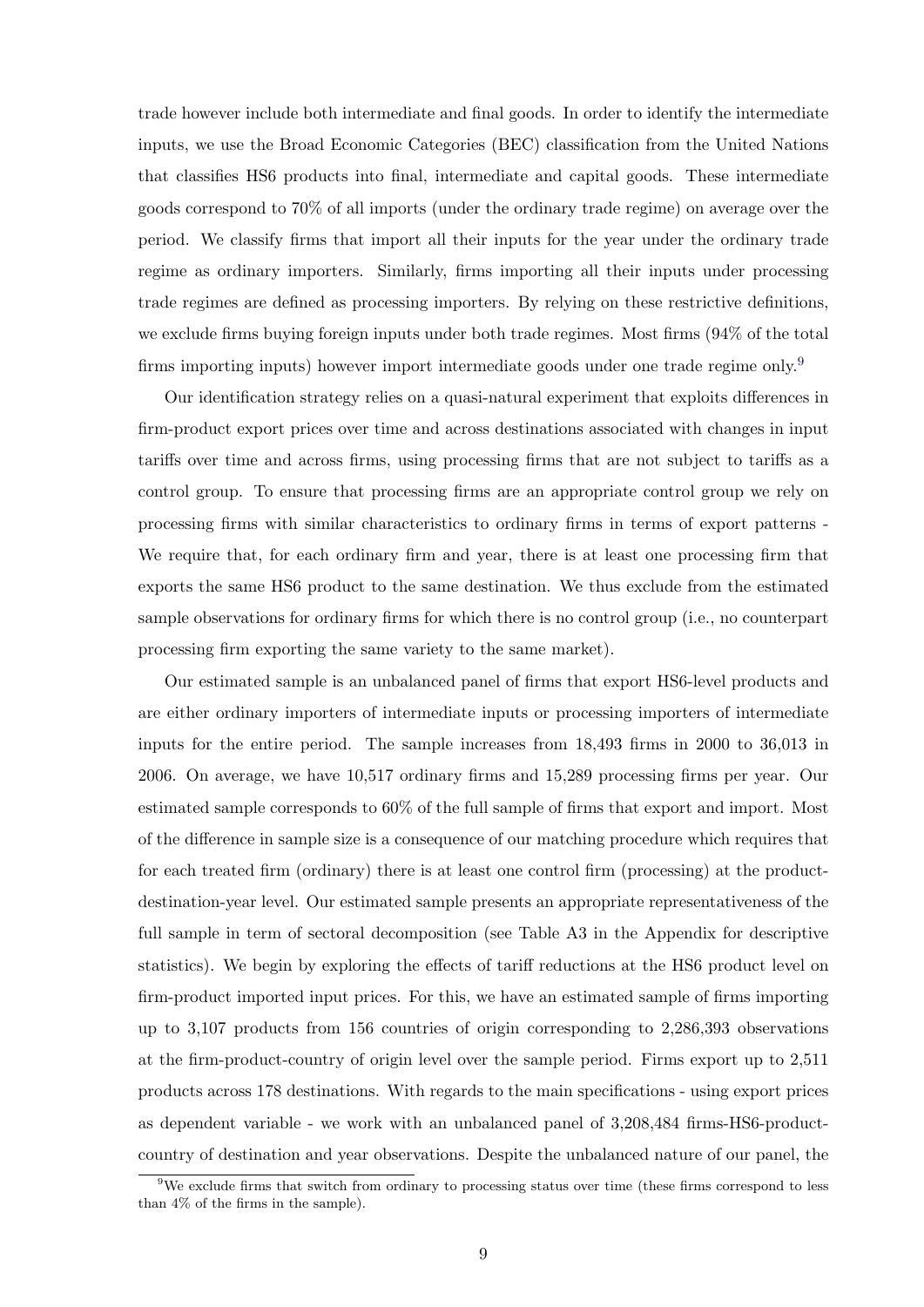number of ordinary and processing firms present in our estimation sample is similar. Indeed, we study changes in import and export prices for 38,234 unique ordinary firms and 39,091 unique processing firms present over the period.

To provide a first illustration of the change in export and import prices over the trade liberalization period, we present the distribution of prices in 2000 and 2006 in Figure 1. We include only firm-product pairs present in both years in order to capture the evolution of prices within firm-product. We regress prices on firm-product fixed effects and plot the residual.<sup>10</sup> The left panel of Figure 1 shows the distribution of import prices while the right panel of Figure 1 represents the distribution of export prices. Both graphs reveal a right shift in the distribution indicating an increase in imported input prices and export prices over the period. This paper explores whether these post trade liberalization increase in imported input and export prices are related, and whether these observed patterns can be interpreted as an upgrade in quality.

Figure 1: Distribution of import and export prices in 2000 and 2006



Source: Author's calculation.

#### 3.3 Empirical strategy

#### 3.3.1 Trade liberalization and imported input prices

China's accession to the WTO in December 2001 provides an interesting framework of unilateral trade liberalization. The specificity of the Chinese dual trade regime - where ordinary firms are directly affected by trade reform while processing firms are not - represents a unique natural experiment within which to investigate the impact of trade policy. We exploit the change in import tariff combined with the characteristics of the dual trade system in order to test the effects of the liberalization of inputs trade on imported input prices.

<sup>&</sup>lt;sup>10</sup>In Figure 1 outliers at the top and bottom 1st percentiles are excluded from the database. Alternative trimming and no trimming at all provide similar results which are available upon request.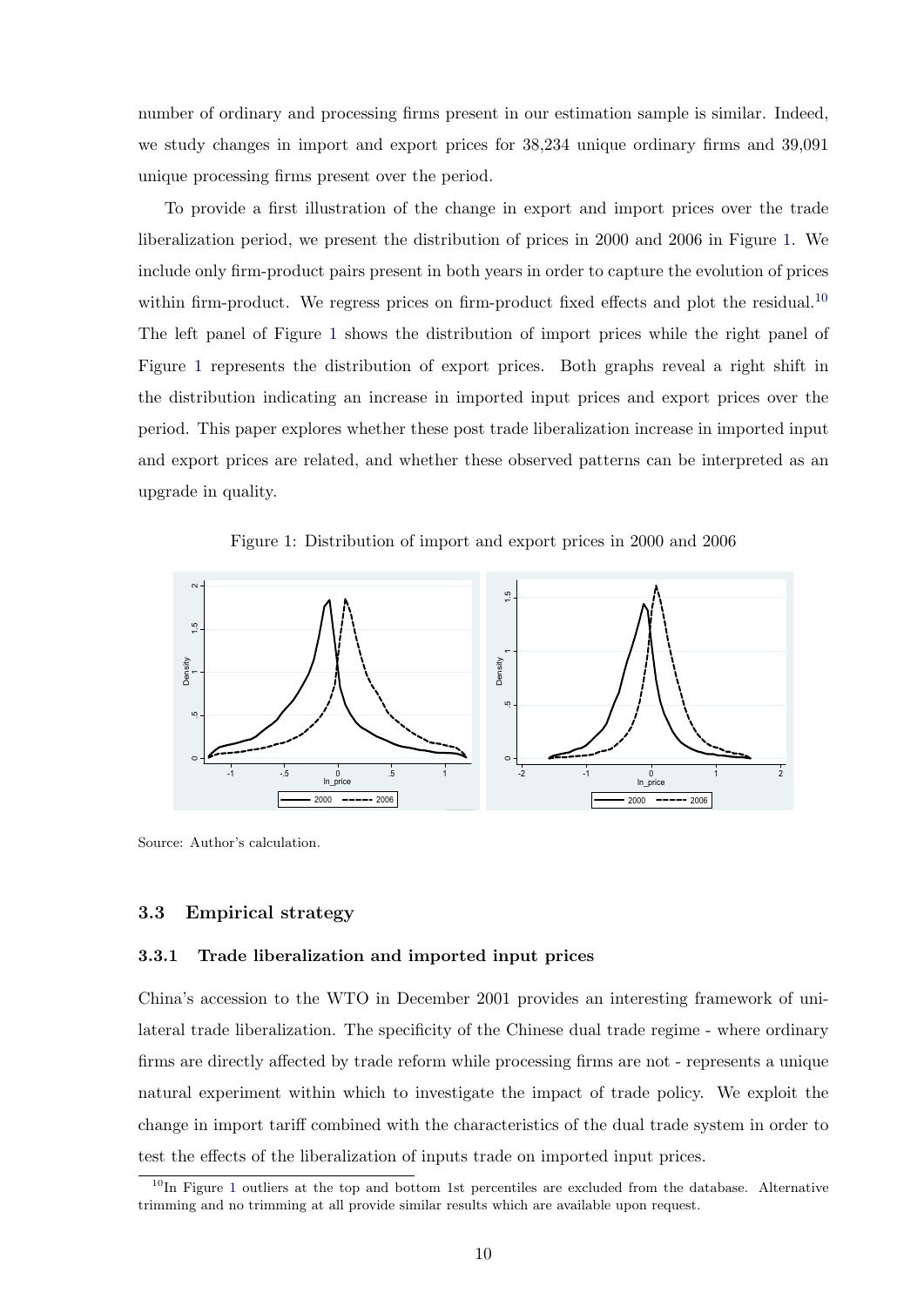The main estimation strategy is similar to a difference-in-difference approach where ordinary importers are the treated group and processing importers are the control group.<sup>11</sup> Thanks to the control group, we are able to account for (sectoral or regional) policies that affect ordinary and processing importer similarly. We thus introduce into the analysis a dummy variable which takes the value of one when the firm trades under the ordinary regime. We first focus on the impact of input-trade liberalization on the (f.o.b.) price of the firm's imported inputs. The dummy variable is interacted with the tariff of the imported input at the HS6 product level. We use the Most Favorite Nation (henceforth MFN) applied tariffs set by China to the rest of the world. Chinese MFN tariffs at the HS6 level come from the WITS (World Bank) database for the 2000-2006 period. We consider the following specification:

$$
P_{ikct}^{IM} = \beta_1 Ordinary_i * \tau_{k,t-1} + \beta_2 Ordinary_i + \beta_3 \tau_{k,t-1} + \beta_4 X_{i,t-1} + \beta_5 Z_{c,t-1} + \alpha_{ik} + \alpha_t + \alpha_c + \eta_{ikct}
$$
\n
$$
\tag{1}
$$

where  $P_{ikct}^{IM}$  corresponds to the log of the import price (unit value) for input k for firm i from country c at time t and  $\tau_{kt-1}$  is the tariff on input k at time t-1 for firms that import this HS6 level product.  $Ordinary_i$  is a dummy variable indicating whether firm i is an ordinary or a processing importer, it takes a value of one if the firm is ordinary and zero otherwise.  $X_{it-1}$  control for firm i size defined by quartiles of size distribution based on the number of imported varieties with the first quartile  $(Q1)$  representing the smallest firms and the fourth quartile (Q4) the omitted category.  $Z_{ct-1}$  controls for origin country variables such as real exchange rate (RER) or GDP.  $\alpha_{ik}$ ,  $\alpha_t$ , and  $\alpha_c$  are firm-product, time and origin-country fixed effects and  $\eta_{ikct}$  an i.i.d. component. Note that the dummy variable  $Ordinary_i$  does not vary within firms over time.<sup>12</sup> Because of its colinearity with firm-product fixed effect, it will drop from the estimation. We cluster standard error at the firm-product level.

#### 3.3.2 Trade liberalization and export prices

Next, we investigate the impact of input-trade liberalization on the firm export prices. The dummy for ordinary is interacted with the input tariff of the firm. Firm level input tariffs are computed as a weighted average of tariffs on the inputs used by the firm, where the weights are constant over the period:  $\tau_{it} = \sum_{k} \alpha_k \tau_{kt}$ , where  $\tau_{kt}$  is the output tariff of HS6-product k in t and k is used in the production of the final output of firm i. We rely on a constant weight  $\alpha_k$  computed as the average weight of a specific HS6 product import value over the

 $11$ This is not a traditional difference-in-difference estimation as the treatment (i.e., the decrease in input tariffs) affect the treated group over time.

 $12$ Recall that the estimated sample is composed by firms that import all their inputs through either the ordinary or the processing trade regime for the entire period.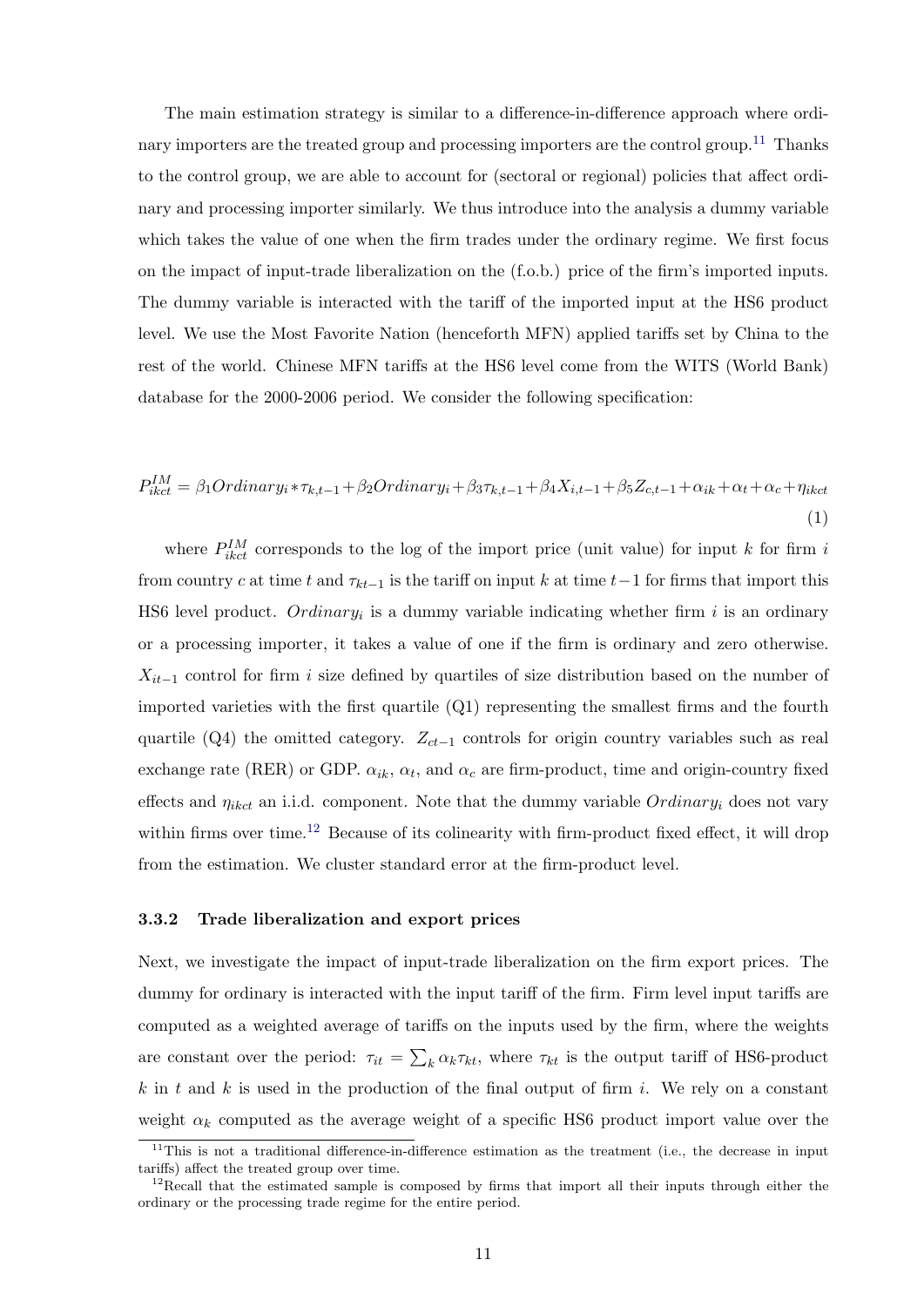period. There are two main advantages of using an average constant weight to compute firm level input tariffs. First, this measure is free of potential reverse causality concerns between changes in firm-product export prices and variations in the imported input mix over time. Second, our measure of firm level input tariff avoids potential biased estimates stemming from changes in the composition of the input mix over time due to input tariff reductions.13 The firm level input tariffs have decreased substantially over the period with a wide discrepancy across firms: The average input tariff decreased by about 6 percentage points (reaching up to 39 percentage points for some firms), a 43% drop, between 2000 and 2006 with most of the tariff cuts occurring between 2002 and 2004.<sup>14</sup> We focus on the following specification:

$$
P_{ikct}^{EX} = \delta_1 Ordinary_i * \tau_{i,t-1} + \delta_2 Ordinary_i + \delta_3 \tau_{i,t-1} + \delta_4 X_{i,t-1} + \delta_5 Z_{c,t-1} + \alpha_{ik} + \alpha_t + \alpha_c + \eta_{ikct}
$$
\n
$$
\tag{2}
$$

where  $P_{ikct}^{EX}$  is the log of export price (unit value) of firm i for product k in country c at time t and  $\tau_{it-1}$  is the input tariff faced by firm i at time  $t-1$ . Ordinary<sub>i</sub> is the dummy variable indicating the firm i importer status,  $X_{it-1}$  control for firm i size and  $Z_{ct-1}$  controls for real exchange rate (RER) or GDP at destination.  $\alpha_{ik}$ ,  $\alpha_t$ , and  $\alpha_c$  are firm-product, time and destination/origin-country fixed effects and  $\eta_{ikct}$  an i.i.d. component.<sup>15</sup> In specification (2),  $\tau_{i,t-1}$  is a firm level variable which is zero for processing firms (these firms do not pay the tariff). It is thus prefectly colinear with the interaction term between  $Ordinary_i$  and firm-level tariffs, and will drop from the estimation.

By including firm-product level fixed effects, we capture the impact of input-trade liberalization on within firm-products prices over time and across destinations. We therefore identify causality effects between input tariffs cut and imported input and exported product prices. As firm-product is our most important dimension, we cluster standard errors at the firm-product level.16 Note that all our results are robust to clustering at the firm-year level as well as to multi-way clustering with standard errors clustered at the firm, HS6 product and country level following the methodology described by Cameron, Gelbach and Miller (2011). Our baseline results using these alternatives clustering are presented in Section 6.

<sup>&</sup>lt;sup>13</sup>Section 6.1 discusses drawbacks and advantages of our measure of firm level input tariffs more extensively.

 $^{14}{\rm The}$  average input tariff decreased by 16.2% between 2002 and 2003, and by 19.8% between 2003 and 2004.

<sup>15</sup>As shown by Manova and Zhang (2012), Martin (2012), Harrigan, Ma and Shlychkov (2012) among others, there are substantial variations in firm-product export prices across destination markets. A cut in input tariffs may impact firm-product prices differently across destinations. We therefore decided not to limit our within firm-product-destination estimation and let firm-product export prices vary across export markets.

 $16$ Data limitations (no information on the allocation of inputs for multi-products firms) unabled us to compute firm-product input tariffs. Firm-product standard errors might however be correlated over time across destinations (origins). We thus cluster standard errors at the firm-product level.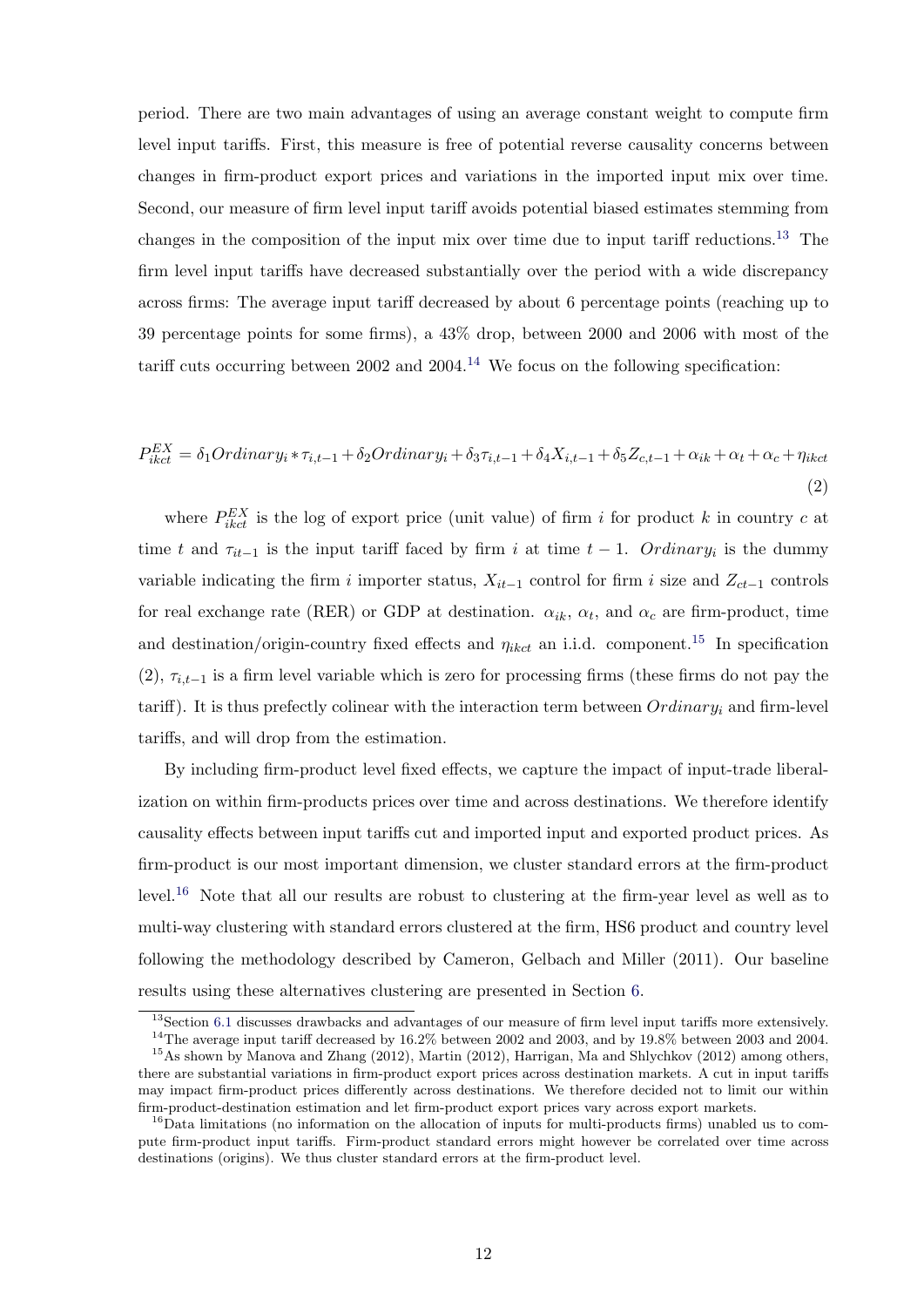#### 3.4 Endogeneity of trade policy

Previous studies (e.g., Schor, 2004, Goldberg et al, 2010, Topalova and Khandelwal, 2011) used Input-Output (IO) tables in order to compute the input tariff measure. Such tariffs are constructed using aggregate data (IO) tables are not usually more disaggregated than the HS3 level) and generate industry-level input tariffs which are then matched to the firm's sector of activity. As in Bas and Strauss-Kahn (2012), we exploit the disaggregated nature of our database by constructing an index of input tariffs which rely on output tariffs and import data at the HS6 level. Since the tariffs are generated from the firm's effective use of a specific imported input, we obtain a more precise measure of input tariffs computed at the firm level. We rely on weighted average tariffs across the firm's HS6 imported inputs - with the weights being constant for the entire period in order to address issues related to changes in the firm imported input mix. All our results are robust to the use of constant inital weights and IO tariffs.17

In order to address issues of endogeneity between changes in exports prices and trade policy, we must verify that tariffs were set independently of industries' expected exports and lobbying activities. If policy makers lower tariffs based on sectoral trade performance, we could run into serious causality issues. Higher tariff reduction could indeed be granted for sectors with the best performance on export markets and/or sectors which require large amount of imported inputs. Several arguments however alleviate this concern of the endogeneity of trade policy.

According to Branstetter and Lardy (2008), the Chinese authorities' decision to join the WTO was mainly motivated by the domestic reform agenda and willingness to become a market economy. WTO tariff reductions are thus unlikely to be related to lobby pressures of less-efficient industries looking for lasting protections. Similarly, Brandt et al. (2012) argue that the convergence in tariffs over the period is more likely to reflect a willingness to reach low tariffs in all sectors rather than a selective allocation of tariff reduction in response to sector performances or lobbying activities.

As a further test of the exogeneity of input tariffs, we follow Topalova and Khandelwal (2011) and examine the correlation of tariff changes with initial industry performance. Tariff cuts after 2001 are fixed in the accession agreement; we therefore use data for 2000 in order to capture initial sectoral performances. We regress changes in input tariffs on a number of industry characteristics computed as the size-weighted average of firms' characteristics for the first year. The firm-level data for 2000 comes from the Chinese Industry Statistical Database from HuaMei Information (HMI), provided by the National Bureau of Statistics of China (NBSC).<sup>18</sup>

 $17$ Section 6.1 reports the results obtained with these alternative measures of input tariffs.

<sup>&</sup>lt;sup>18</sup>The NBSC collects yearly data from all state-owned firms as well as from firms with other ownership types and annual sales above 5 million RMB. The database includes about 163,000 firms for 2000 and accounts for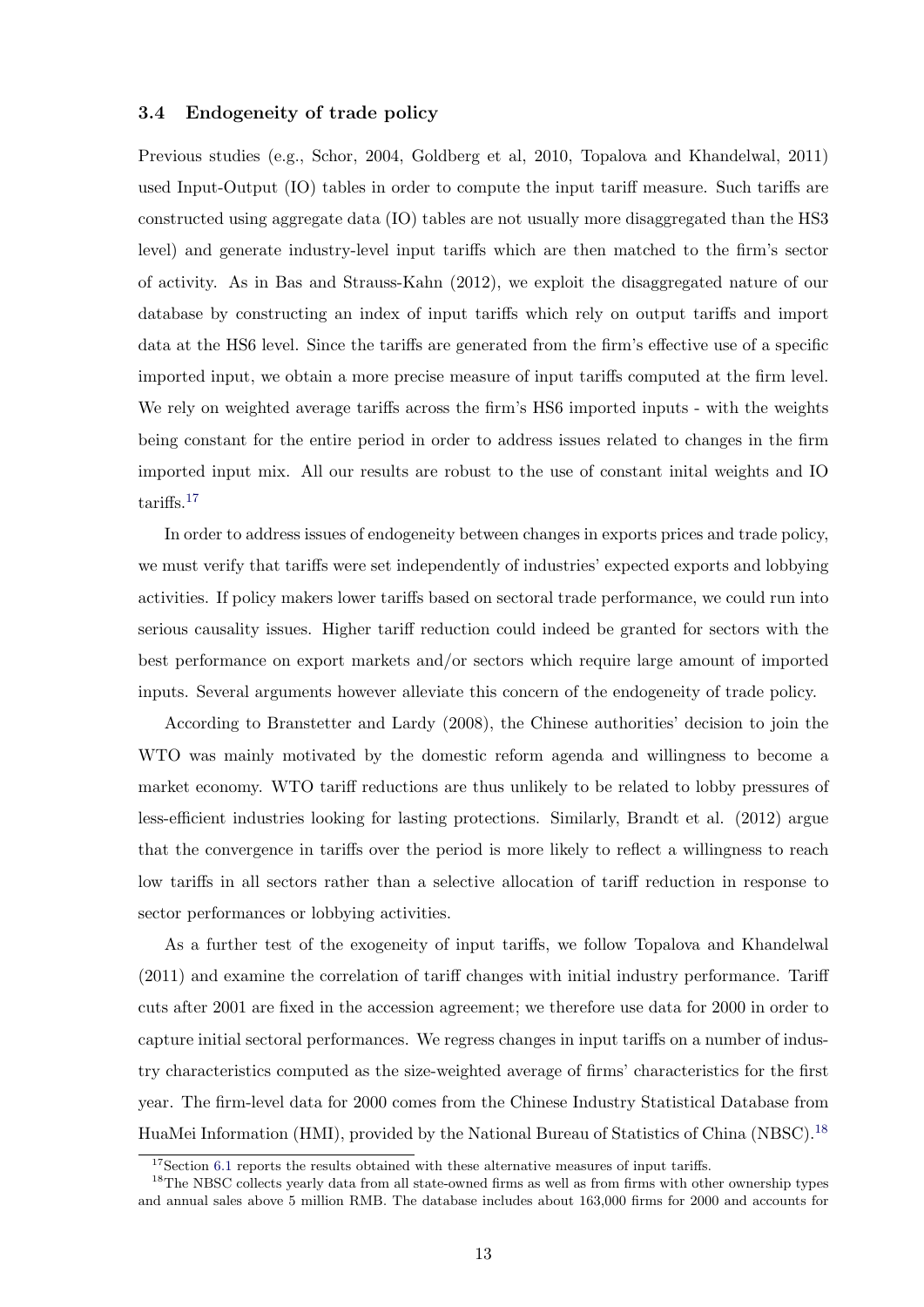In order to compile our database, we rely on firm's name and address which are reported both in the (CCTS) custom-transaction and the (NBSC) firm-level databases. Industry characteristics include: value added, use of intermediate inputs, investment, a value-added based Herfindhal index measuring industry concentration, exports and imports as well as the share of processing and of state-owned firms. Table 1 shows no statistical correlation between input tariffs and industry characteristics pre-WTO accession. This result suggests little discretion in trade policy across sectors which is consistent with an exogenous input tariff reduction.

|                            | Table 1: Exogenous tariff changes to initial industry characteristics |              |           |
|----------------------------|-----------------------------------------------------------------------|--------------|-----------|
|                            | Change in tariffs                                                     | Observations | R-squared |
| Value added (2000)         | 0.0022                                                                | 378          | 0.251     |
|                            | (0.003)                                                               |              |           |
| Intermediate inputs (2000) | $-0.0016$                                                             | 388          | 0.247     |
|                            | (0.003)                                                               |              |           |
| Investment (2000)          | $-0.0005$                                                             | 241          | 0.279     |
|                            | (0.002)                                                               |              |           |
| Herfindhal index (2000)    | $-0.0001$                                                             | 389          | 0.251     |
|                            | (0.001)                                                               |              |           |
| Exports $(2000)$           | $-0.0004$                                                             | 389          | 0.251     |
|                            | (0.001)                                                               |              |           |
| Imports $(2000)$           | $-0.0000$                                                             | 389          | 0.250     |
|                            | (0.001)                                                               |              |           |
| Share processing (2000)    | $-0.0030$                                                             | 389          | 0.251     |
|                            | (0.008)                                                               |              |           |
| Share state-owned (2000)   | $-0.0013$                                                             | 389          | 0.251     |
|                            | (0.009)                                                               |              |           |

Notes: The table presents the results of regressing changes in input tariffs between 2000 and 2006 at the 4-digit industry level on 4-digit industry characteristics in the initial year (2000). Value added (2000), intermediate inputs (2000), investment(2000), exports (2000) and imports (2000) are computed as the average of all firms producing in the same 4-digit industry. Herfindhal (2000) measure concentration in value added. All these variables are expressed in logarithmic form. Share processing (2000) and share state-owned (2000) correspond to the share of processing (resp. state-owned) firms at the 4-digit industry level. All estimations include 2-digit industry fixed effects. Robust standard errors in parentheses.

#### 3.5 Processing firms as controls

We ensure that our control group is similar to our treated group in term of export patterns by requiring that each ordinary firm has at least one corresponding processing firm at the product-destination-year level. In Section 6.2, we show that our results do not depend on intrinsic differences between ordinary and processing firms in term of size, sector/product characteristics and firm-ownership. One endogeneity concern however remains.

Using processing firms as a control group for ordinary firms indeed raises the crucial question of endogeneity in the trade status of firms. Endogeneity is present if firms decide to function as processing firms (i.e., pure exporters) in sectors where input tariffs are high. Indeed, if input tariffs are excessive, a firm may find it profitable not to serve the domestic market in order to benefit from the duty-free processing trade status.<sup>19</sup> Such hypothesis how-

<sup>95%</sup> of total industrial output value.

<sup>&</sup>lt;sup>19</sup>Note that tariffs reached up to 90% for products belonging to HS4 sector 8703 (Motors cars and other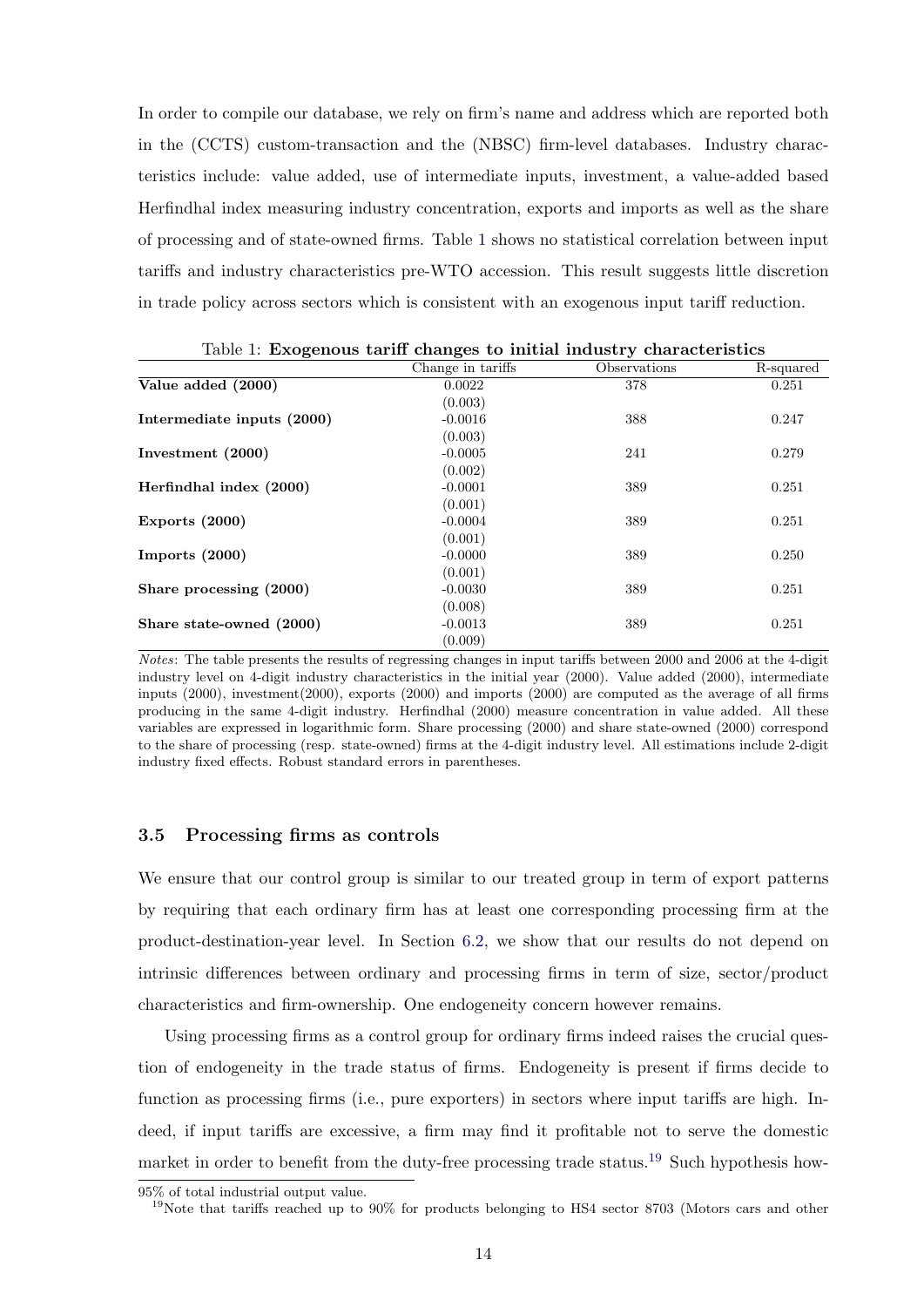ever requires that firms have the ability to chose their status freely at low cost, which seems unlikely in China over the period considered.

The processing trade status was first implemented to develop export oriented sectors through foreign invested entreprises (FIEs) importing (freely) capital equipment, managerial know-how and technology. Chinese firms were only granted the right to obtain the processing trade status in the 90s. Although the processing trade status was first authorized in specific free-trade zones, Yu and Tian (2012) state that by 2010 only 22% of China's processing imports was actually located in these zones. The distribution of processing trade certificates remains regulated by the authorities and requires several administrative steps. It may imply stopping the production for several month in order to go through customs auditing. The Chinese government also imposes directions for the allocation of the processing trade status. For example, in 2006, as part of the 11th Five-Year program, the Chinese government - aiming to upgrade the product structure of processing trade - changed its trade policy; it placed high energy consumption, high pollution, high resource consumption and low value-added products into prohibited and restricted categories under the status. According to the Hong Kong Trade Development Council (2012), processing factories handling products newly reclassified within the prohibited categories practically lost their licenses to continue producing.<sup>20</sup> Note that within firms at the product level, we observe very few changes in status: 5% switched from the ordinary to the processing status over the period and 7% did the reverse. This reflects an important stability in firms' trade status over time.<sup>21</sup> We thus believe that Chinese firms lack information and freedom to make choices on their trade status in response to the level of tariffs.

Moreover, while processing firms benefit from duty-free trade, they are not allowed to sale their products within China. This is a stringent constraint. In effect, at least until the late 90s, the domestic market stayed highly protected, creating what Feenstra (2008) called an example of "one country, two systems"; the export-promotion and import-substitution regimes co-existed. Doing business within China implied much less competitive pressure than accessing foreign markets. The incentive of Chinese firms to become processing exporters in order to benefit from the input duty-free is thus not obvious. In fact the proportion of ordinary firms remained high in most sectors. For example, in electrical machinery, which is one of the largest

vehicles principally designed for the transport of persons), or 57.5% for products of HS4 sector 4001 (Natural Rubber) or even 45% for products of HS4 sector 6908 (Glazed Ceramic and Tiles) in 2000). Several agricultural products (especially cereals and oils and fats have tariffs between 90% and 120%).

<sup>&</sup>lt;sup>20</sup>These government restrictions on the distribution of processing trade certificates illustrate the regulatory power of authority as well as the constraints faced by individual firms wishing to change their status. As the change occurred late 2006, it does not affect our data which cover the 2000-2006 period.

 $21$ Note that 4% of firms switched status for at least one of their products over the period. In these cases, we no longer considered them a "pure" ordinary or processing firm and dropped them from our database.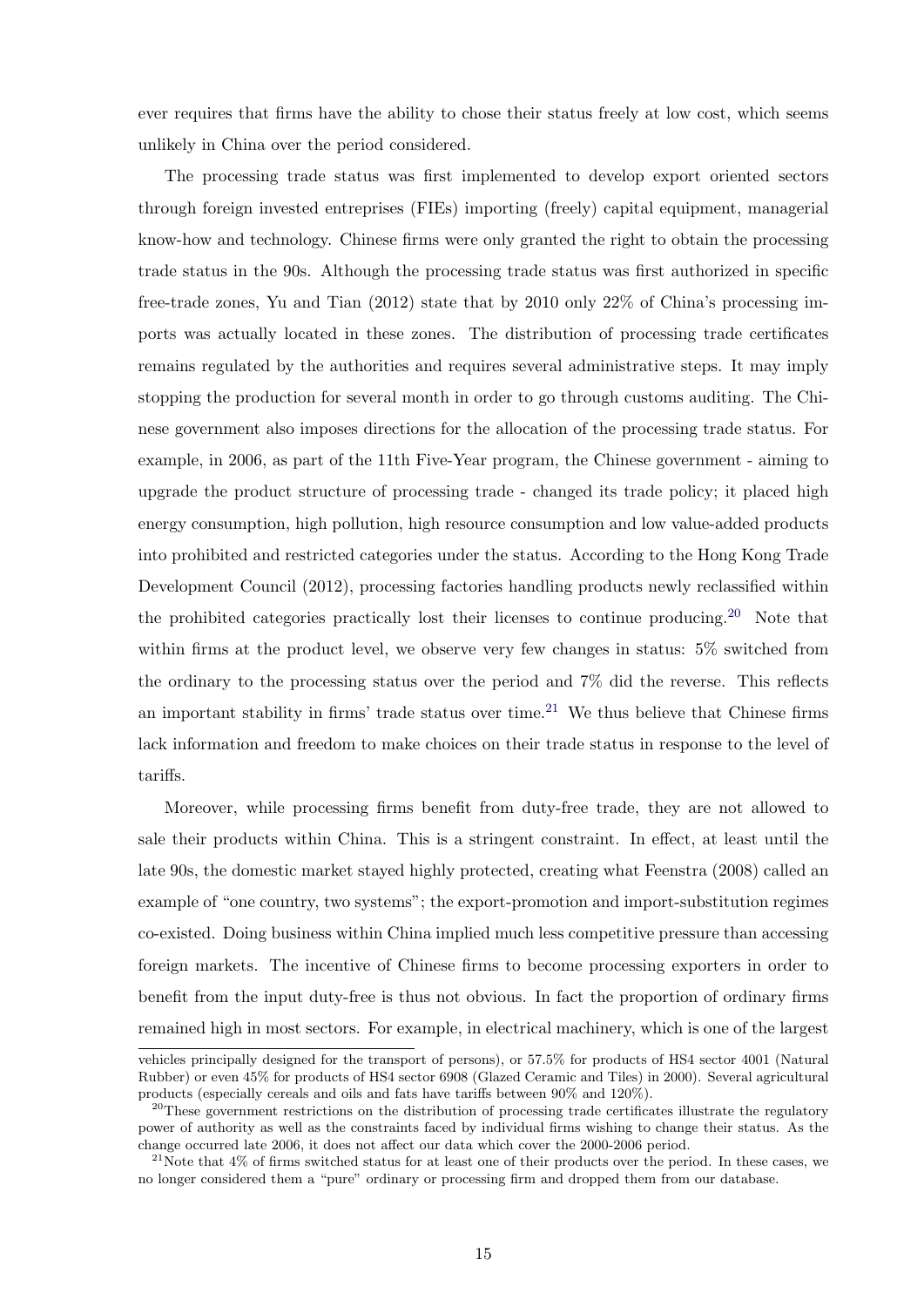processing sectors and has attracted a lot of foreign firms benefiting from the inputs duty-free, the share of processing firms is only of 44% (note that the corresponding share in value is much larger reaching 87%).

The average share of exports value under processing trade is slightly higher than 50% and has been quite stable since the mid-90s (see Yu and Tian 2012). Importantly, the share of processing exporters varies widely across sectors and does not depend on the sector's input tariff level. The left panel of Figure 2 shows the relative number of processing firms by HS6 sectors and the corresponding average HS6 input tariff level. As many firms are multiproduct, a firm's sector is defined according to its main HS6 export sector (i.e., highest HS6 export value). Input tariffs are calculated as explained in Section 3.3.2. Each firm is thus associated with a specific input tariff and a main HS6 export product. The HS6 input tariff level in the figures corresponds to the average input tariffs of all firms exporting the same HS6 product. In the right panel, we present the share of HS6 processing exports in value instead of number of firms. Both figures clearly show no obvious positive correlation between the share of processing exports (in number or value) and the level of input tariffs. In order to account for the multiproduct aspect of the firms, we also computed similar shares defining a firm's main export sector at the HS4 and HS3 levels. The figures obtained are similar to the ones presented here.



Figure 2: Share of hs6 processing export in term of the hs6 tariffs, 2000.

Source: Author's calculation using unweighted average tariff rates from WITS.

Due to the level of regulation in the attribution of processing trade certificates, the relative advantage of producing for the non-competitive home market and the absence of correlation between the choice of trade status and the input tariffs at the sector level, we are quite confident that the choice of being a processing importer-exporter is not endogenous to the tariffs level. Section 5.1.1 adresses the potential issue of specific shocks affecting ordinary and processing firms differently over the period (e.g., different policies across firms statuses leading to different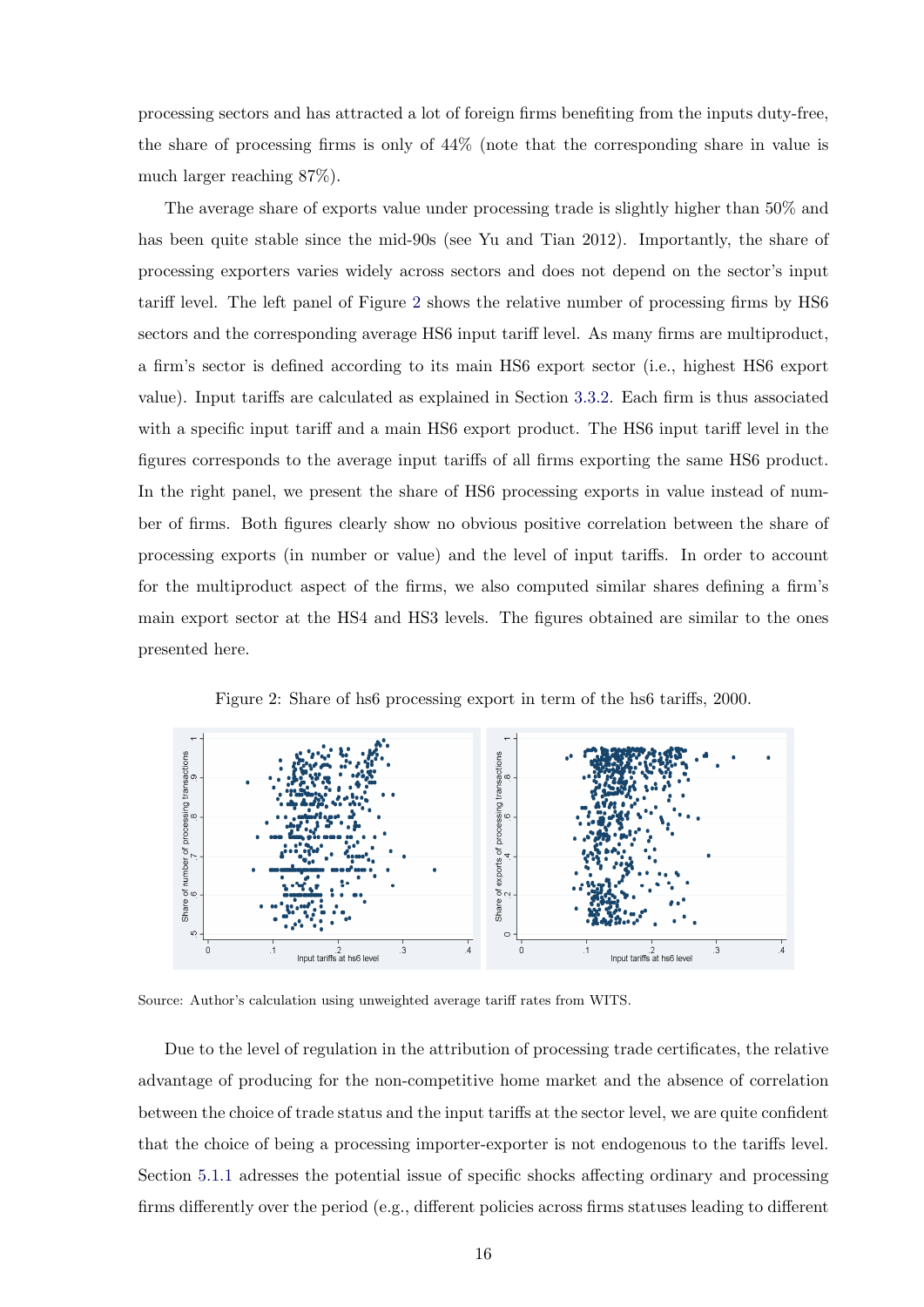evolution of import and export prices for ordinary or processing firms), while Section 6.2 deals with potential intrinsic differences between ordinary and processing firms by controlling for size, sectors and ownership in addition to product and destination across the treated and control groups.

# 4 The impact of input-trade liberalization on imported input and export prices

#### 4.1 Imported inputs and trade liberalization

Theoretical models show that firms upgrade the quality of their final goods and exported products by raising the quality of their intermediate goods. In order to do so, firms increase the number of varieties they import, thus reaching a better complementarity of inputs (Ethier 1982), and they import higher quality inputs from the most advanced economies (Kluger and Verhoogen 2012 and Demir 2012).

We are interested in the impact of input-trade liberalization on imported input and exported product prices. Following an input tariffs cut, the price of intermediate goods (excluding the tariff) may increase if firms upgrade the quality of their inputs. We first investigate how ordinary firms modified their imports of intermediate goods following China accession to the WTO. As explained above, we exploit the uniqueness of our database by performing a quasi-natural experiment where ordinary firms stand as the treated group and processing firms as the control group. As a first insight on the effect of the reduction of input tariffs on firms' imports, we regress the log of the firm's number of imported varieties (defined as a product-origin country pair) on firm-level input tariffs interacted with the firm's type dummy.

Table 2 shows that the reduction in tariff is associated with an increase in the number of varieties imported. Interestingly, the decrease in input tariffs has no effect on the number of varieties imported from developing countries (LDC) whereas it increases the number of varieties imported from developed countries  $(DC)$ .<sup>22</sup> These results are in line with a story where exporters take advantage of the cut in tariffs to reach a better complementarity of high-quality inputs.<sup>23</sup>

Table 3 explores the impact of input-trade liberalization on imported input prices accounting for the product-origin country dimension of the data (i.e., whereas Table 2 is at the firm level, Table 3 is at the firm-product-origin level). We follow the empirical strategy exposed in

<sup>&</sup>lt;sup>22</sup>Developing countries correspond to non high-income countries, defined by the World Bank as countries with 2007 per-capita GNIs under \$11,456 computed in U.S. dollars using the Atlas conversion factor.

 $^{23}$ Recall that we are working with MNF tariffs. This rules out the possibility that the tariffs cut be higher for DC than LDC countries.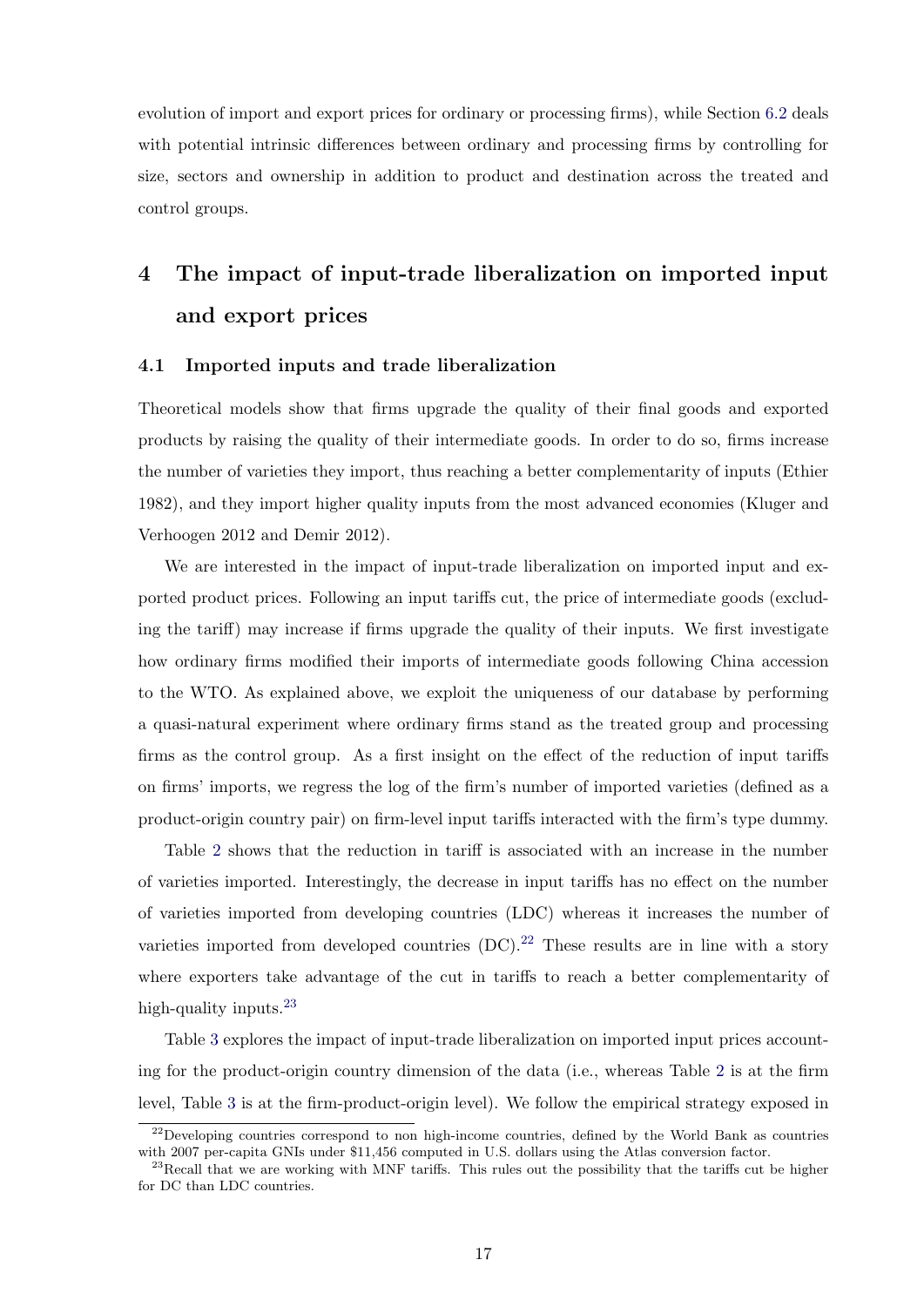|                                      | Table 2: Input tariffs and imported input varieties |                   |                   |
|--------------------------------------|-----------------------------------------------------|-------------------|-------------------|
|                                      | N imported                                          | N imported        | N imported        |
|                                      | varieties                                           | varieties DC      | varieties LDC     |
|                                      | (1)                                                 | $\left( 2\right)$ | $\left( 3\right)$ |
| $Tariff(t-1) \times \text{ordinary}$ | $-0.558***$                                         | $-0.742***$       | $-0.193$          |
|                                      | (0.100)                                             | (0.107)           | (0.206)           |
| Firm fixed effects                   | yes                                                 | yes               | yes               |
| Year fixed effects                   | yes                                                 | yes               | yes               |
| Observations                         | 176,601                                             | 167,009           | 67,911            |
| R-squared                            | 0.868                                               | 0.858             | 0.846             |

*Notes*: Table 2 presents the results of the following equation:  $numb_{it} = \beta_1Ordinary_i * \tau_{i,t-1} + \beta_2\tau_{i,t-1} + \alpha_i +$  $\alpha_t + \eta_{it}$  where numb<sub>it</sub> correspond to the log of the number of imported varieties. As our dependent variables are at the firm level,  $\tau_{i,t-1}$  corresponds to the firm-level input tariff. It is thus prefectly colinear with the interaction term  $Ordinary_i * \tau_{k,t-1}$  and is dropped from the estimation. Standard errors are clustered at the firm level. \*\*\* indicates significance at the level of  $1\%$ .

Section 3.3.1 and run equation (1) with the logarithm of import prices at the firm-productcountry-time level as dependent variable. We control for HS6 level tariffs as well as firms' size, origin countries' GDP and real exchange rates. As shown in previous studies (e.g., Manova and Zhang, 2012, Harrigan and Ma, 2012, Berman, Martin and Mayer, 2012), these variables are significant determinants of import and export prices. Origin country fixed effects control for distance and general supply conditions.

The coefficient on input tariffs for ordinary firms is negative and highly significant: A decline in input tariffs is associated with an increase in within firm HS6 (f.o.b.) imported inputs prices over time and across countries of origin. Relying on column (2), a 10 percentage point fall in input tariffs raises imported input prices by 18.5% relative to processing firms. Next we distinguish firms by the level of income of the inputs sourcing country. We include an interaction term between HS6 input tariffs, firms' ordinary type and an importer dummy accounting for the main sourcing country of their inputs  $(DC/LDC)^{24}$  Importantly, as shown in column (3) and (4), the effect of input tariffs on imported input prices is almost twice as large if the inputs come from developed rather than from developing countries. In a recent paper, De Loecker et al. (2012) found that a decrease in input tariffs tends to lower the marginal cost. Their findings do not conflict with ours as imported input prices from the Chinese customs database do not include the import tax. The marginal cost may not reflect the higher prices of upgraded imported inputs as the extra cost may be offset by the fall in tariffs.

 $^{24}$ This dummy variable takes a value of one if the firm imports more than 50% of their inputs from developed economies and zero otherwise.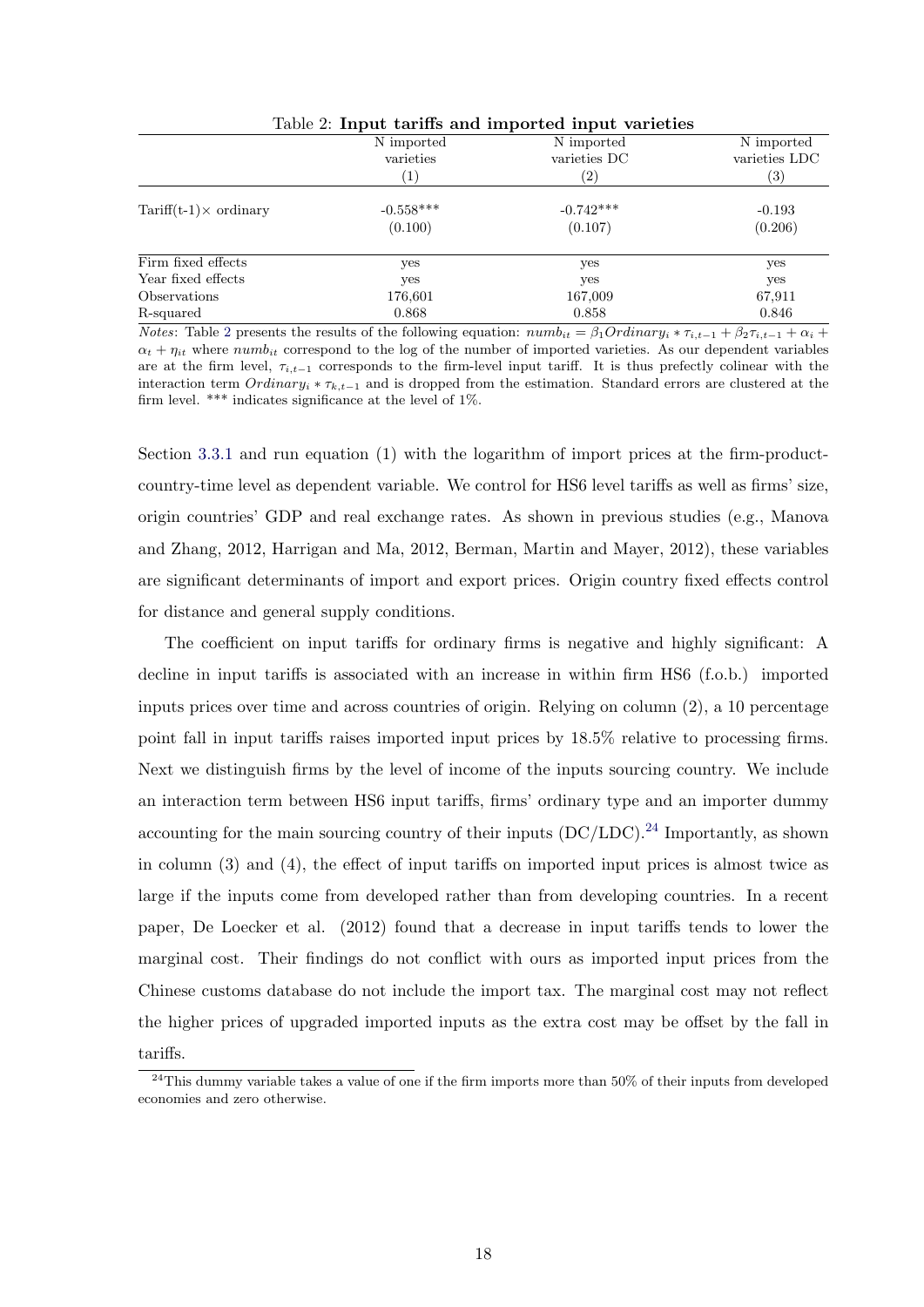|                                                                                                                                                                                                                                                                                                                                                                                          |             | Dependent variable: Import prices (f.o.b.) of firm i for product k from country c in year t |                        |             |                                                                                                                   |                   |               |               |
|------------------------------------------------------------------------------------------------------------------------------------------------------------------------------------------------------------------------------------------------------------------------------------------------------------------------------------------------------------------------------------------|-------------|---------------------------------------------------------------------------------------------|------------------------|-------------|-------------------------------------------------------------------------------------------------------------------|-------------------|---------------|---------------|
|                                                                                                                                                                                                                                                                                                                                                                                          |             | $\widehat{\mathfrak{D}}$                                                                    | $\widehat{\mathbf{e}}$ | $(\pm)$     | $\widetilde{E}$                                                                                                   | $\widehat{\circ}$ | E             | $\circledast$ |
|                                                                                                                                                                                                                                                                                                                                                                                          |             |                                                                                             |                        |             |                                                                                                                   |                   | raw materials | Excluding     |
| $Tariff(t-1) \times$ ordinary                                                                                                                                                                                                                                                                                                                                                            | $-1.572***$ | $-1.848***$                                                                                 |                        |             | $-1.849***$                                                                                                       |                   | $-1.892***$   |               |
|                                                                                                                                                                                                                                                                                                                                                                                          | (0.143)     | (0.142)                                                                                     |                        |             | (0.142)                                                                                                           |                   | (0.149)       |               |
| $Tariff(t-1) \times$ ordinary DC                                                                                                                                                                                                                                                                                                                                                         |             |                                                                                             | $-1.766***$            | $-2.071***$ |                                                                                                                   | $2.072***$        |               | $2.108***$    |
|                                                                                                                                                                                                                                                                                                                                                                                          |             |                                                                                             | (0.143)                | (0.144)     |                                                                                                                   | (0.144)           |               | (0.150)       |
| $Tariff(t-1) \times$ ordinary LDC                                                                                                                                                                                                                                                                                                                                                        |             |                                                                                             | $-0.875***$            | $-1.362***$ |                                                                                                                   | $-1.363***$       |               | $1.367***$    |
|                                                                                                                                                                                                                                                                                                                                                                                          |             |                                                                                             | (0.191)                | (0.189)     |                                                                                                                   | (0.189)           |               | (0.212)       |
| $Tarriff(t-1)$                                                                                                                                                                                                                                                                                                                                                                           |             | $1.490***$                                                                                  |                        | $1.521***$  | $1.490***$                                                                                                        | $.520***$         | $.626***$     | $0.662***$    |
|                                                                                                                                                                                                                                                                                                                                                                                          |             | (0.067)                                                                                     |                        | (0.067)     | (0.067)                                                                                                           | (0.067)           | (0.072)       | (0.072)       |
| Herfindahl supplier                                                                                                                                                                                                                                                                                                                                                                      |             |                                                                                             |                        |             | 710.0                                                                                                             | 0.015             |               |               |
|                                                                                                                                                                                                                                                                                                                                                                                          |             |                                                                                             |                        |             | (0.013)                                                                                                           | (0.013)           |               |               |
| $RER(t-1)$                                                                                                                                                                                                                                                                                                                                                                               |             | $-0.212***$                                                                                 |                        | $0.186***$  | $-0.213***$                                                                                                       | $-0.186***$       | $0.218***$    | $0.191***$    |
|                                                                                                                                                                                                                                                                                                                                                                                          |             | (0.019)                                                                                     |                        | (0.019)     | (0.019)                                                                                                           | (0.019)           | (0.020)       | (0.020)       |
| $\mathrm{GDP}(t\text{-}1)$                                                                                                                                                                                                                                                                                                                                                               |             | $-0.091***$                                                                                 |                        | $-0.048***$ | $-0.092***$                                                                                                       | $-0.049***$       | $-0.089***$   | $-0.045**$    |
|                                                                                                                                                                                                                                                                                                                                                                                          |             | (0.017)                                                                                     |                        | (0.017)     | (0.017)                                                                                                           | (0.017)           | (0.018)       | (0.017)       |
| Size Q1                                                                                                                                                                                                                                                                                                                                                                                  |             | $-0.016*$                                                                                   |                        | $-0.016*$   | $-0.013$                                                                                                          | $-0.013$          | $-0.016*$     | $-0.016$      |
|                                                                                                                                                                                                                                                                                                                                                                                          |             | (0.010)                                                                                     |                        | (0.010)     | (0.010)                                                                                                           | (0.010)           | (0.010)       | (0.010)       |
| Size Q <sub>2</sub>                                                                                                                                                                                                                                                                                                                                                                      |             | $-0.012$                                                                                    |                        | $-0.011$    | $-0.009$                                                                                                          | $-0.009$          | $-0.011$      | $-0.011$      |
|                                                                                                                                                                                                                                                                                                                                                                                          |             | (0.009)                                                                                     |                        | (0.009)     | (0.009)                                                                                                           | (0.009)           | (0.009)       | (0.009)       |
| Size $Q3$                                                                                                                                                                                                                                                                                                                                                                                |             | $0.001\,$                                                                                   |                        | 0.001       | 0.002                                                                                                             | 0.002             | $0.001\,$     | 0.002         |
|                                                                                                                                                                                                                                                                                                                                                                                          |             | (0.007)                                                                                     |                        | (0.007)     | (0.007)                                                                                                           | (0.007)           | (0.008)       | (0.008)       |
| Firm-hs6 product fixed effects                                                                                                                                                                                                                                                                                                                                                           | yes         | $y$ es                                                                                      | yes                    | $y$ es      | yes                                                                                                               | yes               | yes           | yes           |
| Origin country fixed effects                                                                                                                                                                                                                                                                                                                                                             | yes         | yes                                                                                         | yes                    | $y$ es      | yes                                                                                                               | yes               | $y$ es        | yes           |
| Year fixed effects                                                                                                                                                                                                                                                                                                                                                                       | yes         | yes                                                                                         | yes                    | yes         | yes                                                                                                               | yes               | yes           | yes           |
| Observations                                                                                                                                                                                                                                                                                                                                                                             | 2,286,393   | 2,286,393                                                                                   | 2,286,393              | 2,286,393   | 2,286,393                                                                                                         | 2,286,393         | 2,187,309     | 2,187,309     |
| R-squared                                                                                                                                                                                                                                                                                                                                                                                | 0.932       | 0.932                                                                                       | 0.932                  | 0.932       | 0.932                                                                                                             | 0.932             | 0.932         | 0.932         |
| Notes: The number of observations is substantially lower than for export transactions presented in the following tables. This is a consequence of our focus on intermediate goods<br>Standard errors are clustered at the firm-product level. ***, * indicate significance at the level of 1, 5 and 10% respectively.<br>and of a smaller number of trading partners on the import side. |             |                                                                                             |                        |             | In columns $(3)$ , $(4)$ , $(6)$ and $(8)$ we include not reported dummy variables for importers from DC and LDC. |                   |               |               |
|                                                                                                                                                                                                                                                                                                                                                                                          |             |                                                                                             |                        |             |                                                                                                                   |                   |               |               |

Table 3: Input tariffs and firms' import prices Table 3: Input tariffs and firms' import prices

19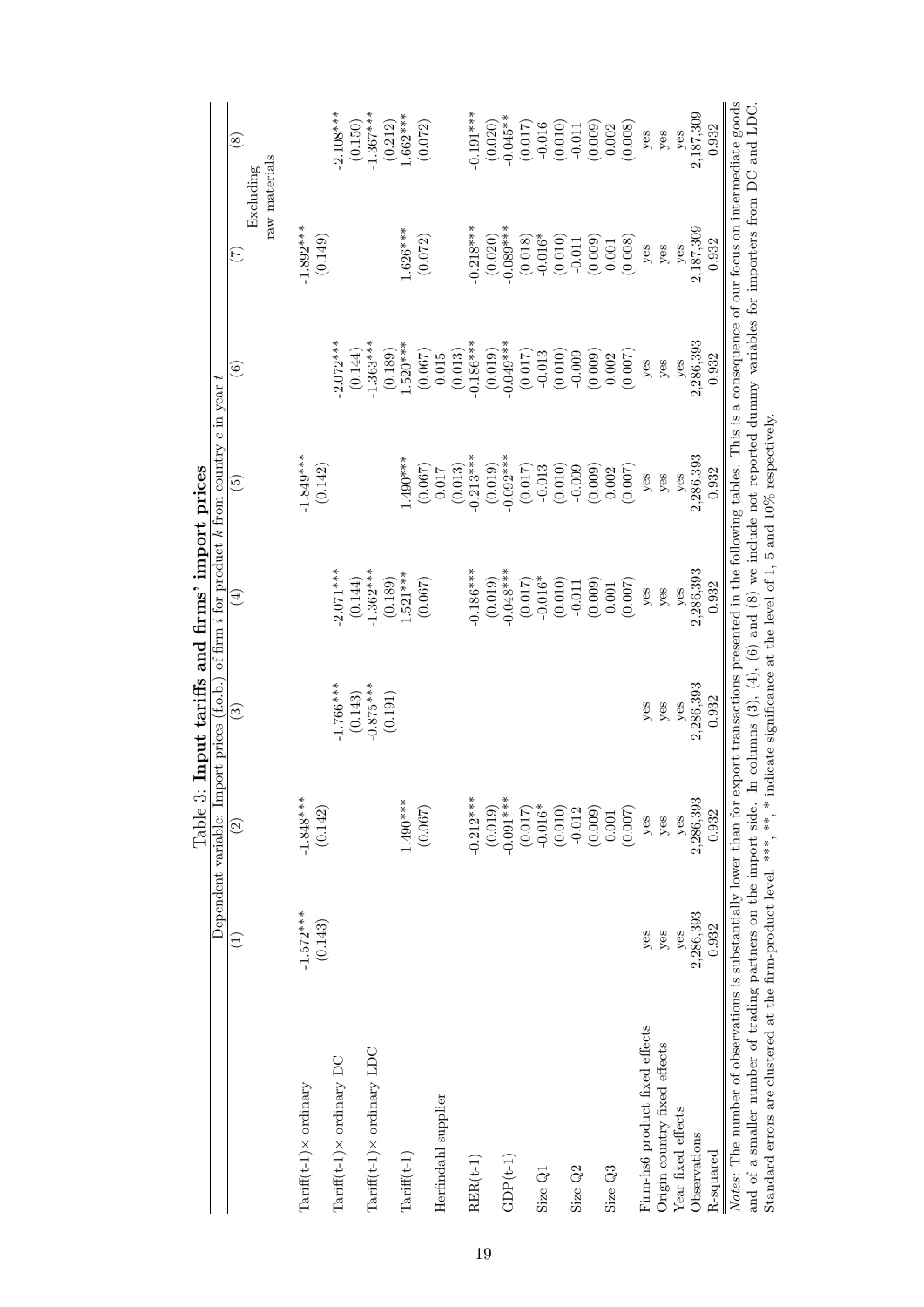As expected, bigger firms have higher imported inputs prices and a depreciation of the real exchange rate results in a large increase in these prices - a 10% depreciation induces an average increase of  $21\%$ <sup>25</sup> In the presence of origin-country fixed effects, the GDP variable captures GDP growth over time. It is thus non-surprising that imported inputs from countries with the highest GDP growth (i.e., developping countries) show the lower increase in imported input prices.

A lack of competition among HS6 level foreign input producers may favor an increase in imported input prices unrelated to the firm endogenous choice of inputs quality. In order to test for this alternative explanation of the increase in imported input prices, we introduce a measure of concentration reflecting the market power of input suppliers. We built a HS6 level Herfindahl index capturing the concentration of input suppliers according to their country of origin (i.e., the sum of squared market shares of imports by countries of origin). Columns (5) and (6) of Table 3 shows that the introduction of this variable does not modify our main results. As for our supplier concentration index, it appears positively but has no significantly impact.

Finally, one may argue that the change in imported input prices is caused by a surge in raw material and energy prices over the 2000-2006 period. This increase in input price is partially captured by the year fixed effects, but as usage of raw material and energy may vary per sector, we test the robustness of our results through the exclusion of raw material and energy from the firm's input  $\text{mix}^{26}$ . The exclusion of raw material and energy does not alter our main findings - the coefficient for input tariffs is almost unchanged (see Columns (7) and (8) of Table 3).

The increase in input prices may also reflect a pass through effect as exporters to China take advantage of the Chinese unilateral trade liberalization to increase their (f.o.b.) prices. This pass-through effect should be stronger in sectors where suppliers have a high market power. The inclusion of supplier concentration index does not however modify our main results. Furthermore, this alternative explanation does not rationalize the increase in the number of imported inputs from developed economies revealed in Table 2 and the fact that imported input prices increase more for intermediate good originates from the most advanced economies.

To sum up, our results show that firms facing a decrease in inputs tariffs buy more varieties of inputs from developed countries and pay a higher price for theses inputs, suggesting a within firm-product quality upgrading of imported inputs.

<sup>&</sup>lt;sup>25</sup>Most Chinese trade is invoiced in U.S. dollars (see Manova and Zhang, 2012), we thus include the exchange rate of foreign currency for US dollars. A depreciation here means that the exchange rate decreases.

 $^{26}\rm{We}$  exclude all products with HS6 codes below 300,000.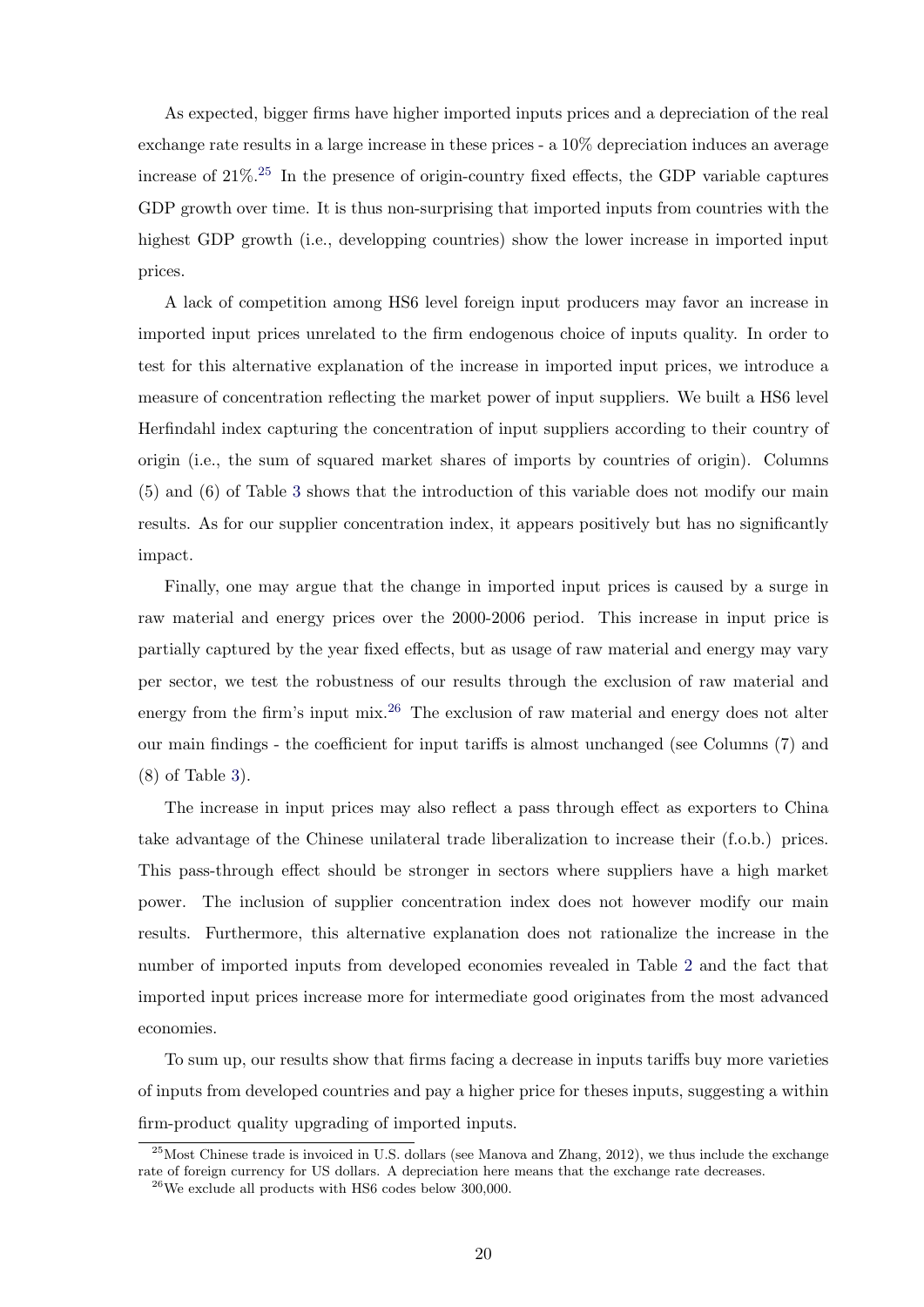#### 4.2 Export prices and trade liberalization

We are interested in the evolution of exported product quality (price) following trade liberalization. The literature so far shows a correlation between high-quality (price) output and high-quality (price) inputs but it does not explore the causal role of decreasing input tariffs on both imported inputs and exported products quality upgrading.<sup>27</sup> In order to capture the effect of input-trade liberalization on within firm-product export prices, we include firmproduct, destination and year fixed effects in our estimation. We thus explore how within firm variations in product unit values (across countries and over time) relate to within firm reductions of input tariffs. Relative to the previous literature, this specification allows us to test the effect of input-trade liberalization on within firm-product export prices while using a control group (i.e., processing firms) for which variations in export prices are independent of the fall in input tariffs. We thus interpret our estimates as a causal effect of a reduction in input tariffs on within firm-product export prices.

A change in export prices following a trade liberalization episode may reflect either a variation in quality, as firms take advantage of the tariffs cut to upgrade input quality thereby improving the quality of exported products, or a change in the markup, as firms increase their markup by a limited pass-through of cost reduction to consumers.<sup>28</sup> An increase in the markup following a decrease in input costs (e.g., input tariffs cut) is however unlikely to raise export prices above the pre-trade liberalization level because of fierce competition on export markets. We thus argue that an increase in (f.o.b.) export prices would be unlikely to reflect an increase in the markup.29

Table 4 presents the results. We run equation (2) with firm-product-destination-time export prices as dependent variable. Columns (1) and (2) show estimates of the impact of the tariff cut on export prices by interacting firm-level input tariffs with the firm import status (i.e., ordinary or processing). Columns (3) and (4) specify whether the imports originated from developed or developing countries. Finally, columns (5) and (6) consider only the subsample of product exported to high income countries whereas columns (7) and (8) focus on exported products toward low income countries. As for the estimation of imported input prices, we

 $27$ Recent papers focus on the determinants of within product (or within product-destination) variations in export prices across firms or within firm-product variations across destinations in a cross-section analysis (e.g., Bastos and Silva, 2010, for Portugal, Gorg, Halpern and Murakovy, 2010, for Hungary, Martin, 2012, for France, Manova and Zhang, 2012, for China, Harrigan, Ma and Shlychkov, 2012, for US and Kugler and Verhoogen, 2011, for Colombia). Note that Kugler and Verhoogen (2011) use a panel of Colombian firms to show that bigger firms set higher output prices and pay higher input prices within product-year pairs. In their study, they compare prices across firms selling the same product in the same year.

 $^{28}$ De Loecker et al. (2012), propose a new methodology based on the estimation of a translog production function in order to retrieve measures of firms' markups, marginal costs and productivity. We cannot replicate their strategy as we do not have data for domestic production and output prices at the product level.

 $^{29}$ In section 5.2.1, we present alternative measures of quality at the firm-product level following the methodology of Khandelwal, Schott and Wei (forthcoming) that relies on an estimation of the demand function.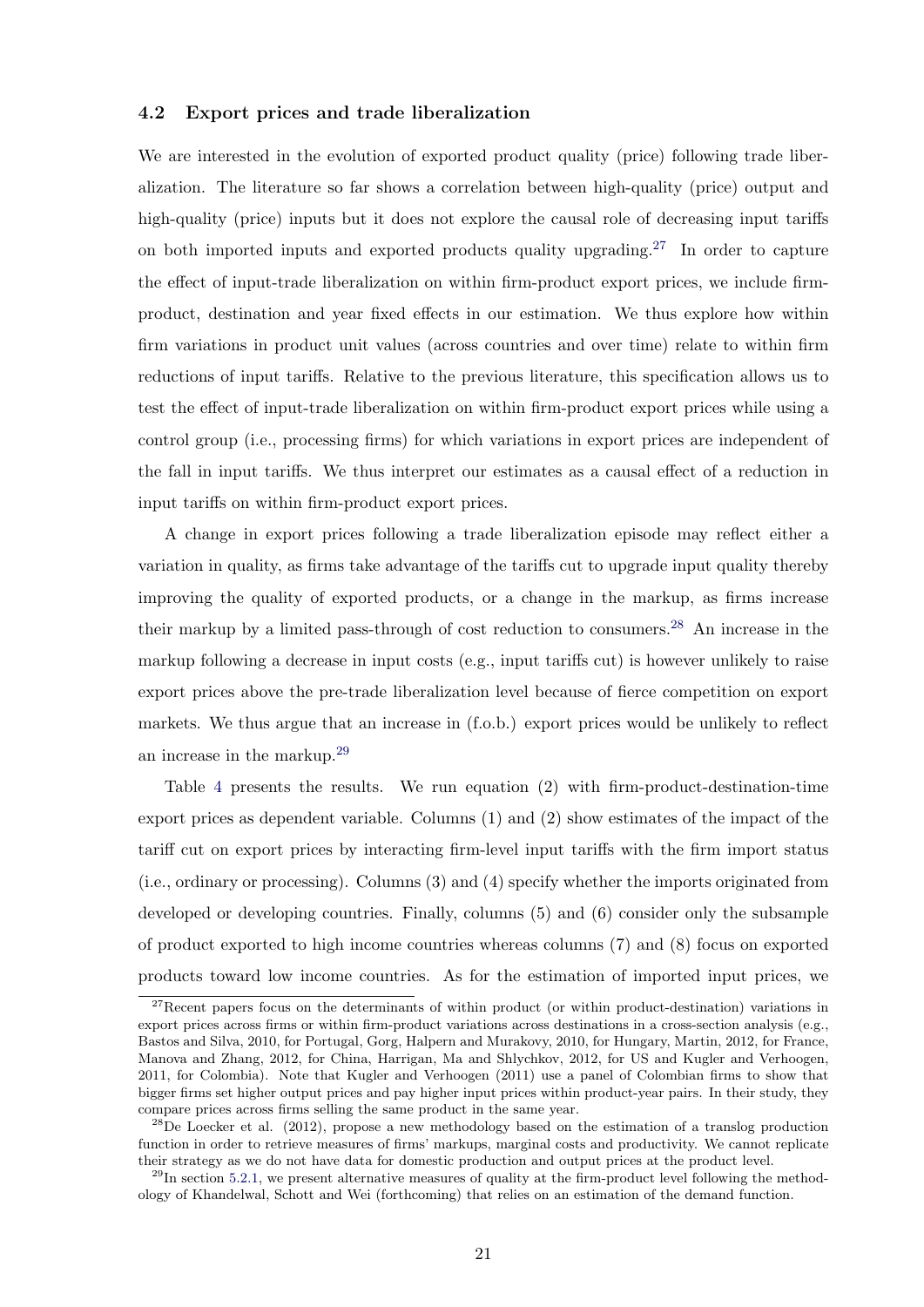control for firm size, the GDP of destination countries and real exchange rates. Destination fixed effects provide control for distance and general demand conditions.<sup>30</sup>

The input tariff reduction has a positive and significant impact on ordinary importers' export prices. Relying on column (2) of Table 4, a 10 percentage point fall in input tariffs increases export prices by 1.2%. This is small effect of trade liberalization on export prices. This result is however in line with the findings of De Loecker and al. (2012). Their work focuses on within firm-product variation of output prices over time and they find a small impact (i.e., coefficient of -0.111) of the output tariff reduction on domestic Indian prices.

Note that, the role of input tariffs in explaining the difference in export prices across firms (instead of within firm-product, i.e., with no causal effects) provides much bigger estimates. In Table A4 in the Appendix, we estimate export prices variation across firms including productdestination-year fixed effects. The coefficient is -0.849, suggesting that ordinary firms with lower input tariffs charge higher export prices. The difference in magnitude with our casual estimation results from the fact that our analysis of the within firm-product effect of trade liberalization does not capture variations across firms nor variations of export prices related to entry of new, more expensive products on the export market (i.e., a product selection effect).

The impact of the input tariff reduction on export prices is specific to inputs imported from developed economies. it has no significant effect if the imports come from less developed countries (see column (4)). Furthermore, in line with Hallak and Schott (2011) or Khandelwal (2010), we find a link between export quality and countries' level of development. As shown in columns (5) and (7), the quality upgrading effect is specific to products that are exported to high income countries.

Bigger firms have higher export prices and a depreciation in the real exchange rate results in an increase in export prices: a 10% depreciation induces an average increase in export prices of 0.67%. Chinese exporters take advantage of their currency depreciation to increase their export prices (i.e, partial pass-through effect). Berman, Martin and Mayer (2012) find a similar elasticity of 0.8% using French data. Note that the effect of exchange rate depreciation on import prices was much larger as the currency depreciation is directly reflected in higher imported inputs prices (see Table 3).31

<sup>&</sup>lt;sup>30</sup>The decrease in Chinese output tariffs raises the competitive pressure on domestic producers but has no direct effect on competition abroad (i.e., it should not directly affect export prices). Competition in foreign markets becomes fiercer for Chinese firms if foreign countries were to modify their trade and competition policy; Note that it would affect Chinese ordinary and processing firms similarly. In Section 5.1.2, we verify that our results are robust against the inclusion of export markets output tariffs in the estimation, thus controlling for product competition in the destination country.

 $31$ The input tariff cut impacts imported input prices and export prices quite differently. As shown in Table 3 and Table 4, the magnitude of the effect (size of coefficients) is indeed much bigger for imports than exports. This could at least partly be due to a pass-through effect on the import side.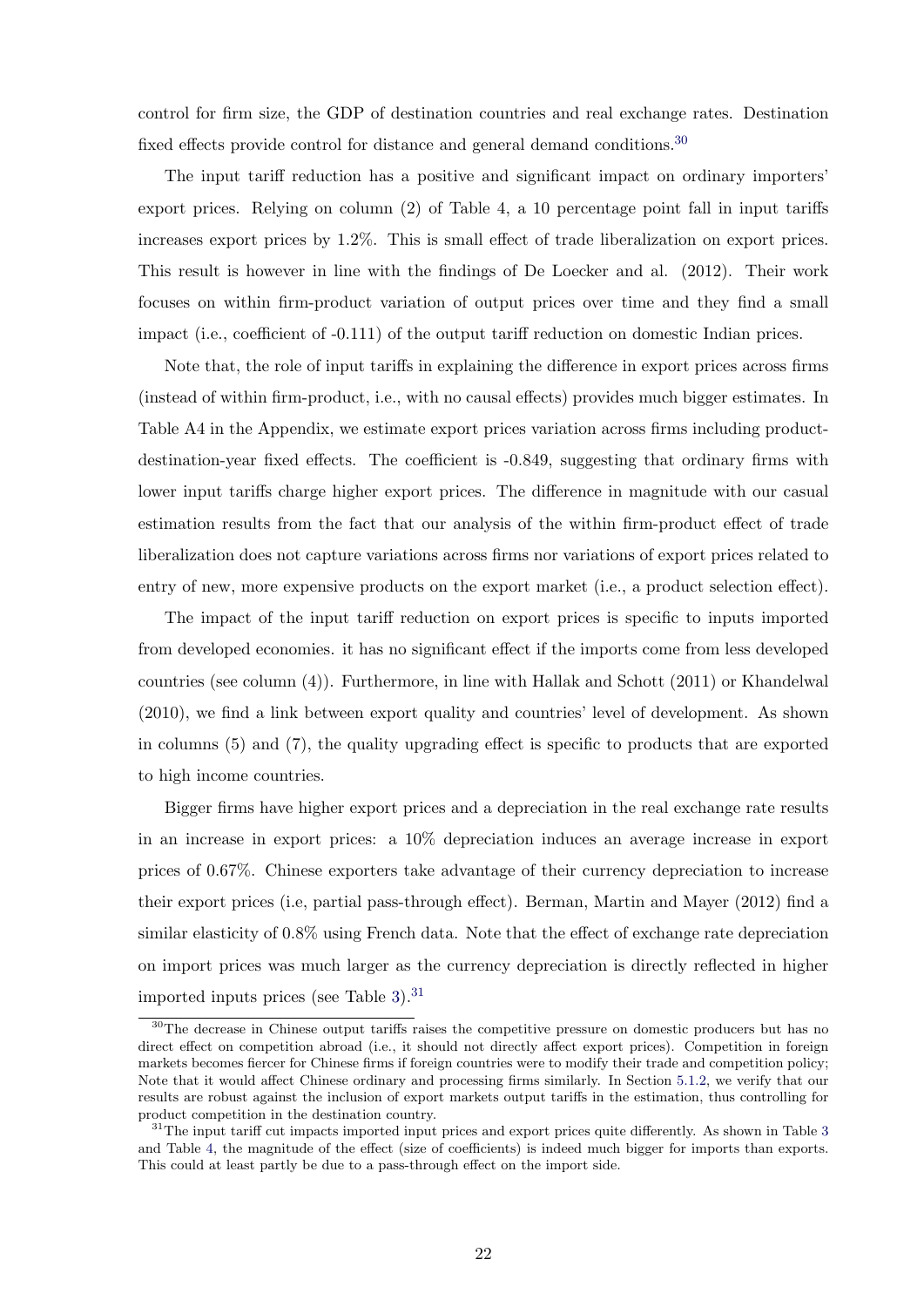|                                                                                                                                                                                                          |             | E. THPut<br><b>TAMT</b> | erri rin mino etiri mo |            | Dependent variable: Export prices (f.o.b.) of firm i for product k in country c and year t<br>EAPOI PIPER |                          |                   |                                |
|----------------------------------------------------------------------------------------------------------------------------------------------------------------------------------------------------------|-------------|-------------------------|------------------------|------------|-----------------------------------------------------------------------------------------------------------|--------------------------|-------------------|--------------------------------|
|                                                                                                                                                                                                          | Ξ           | $\widehat{2}$           | ව                      | $(\pm)$    | Exporters D<br>$\widetilde{\mathbb{E}}$                                                                   | $\widehat{\circ}$        | E                 | $\circledast$<br>Exporters LDC |
|                                                                                                                                                                                                          |             |                         |                        |            |                                                                                                           |                          |                   |                                |
| Tariff(t-1) $\times$ ordinary                                                                                                                                                                            | $-0.104***$ | $-0.121***$             |                        |            | $-0.145***$                                                                                               |                          | $-0.122$          |                                |
|                                                                                                                                                                                                          | (0.030)     | (0.030)                 |                        |            | (0.036)                                                                                                   |                          | (0.076)           |                                |
| $Tariff(t-1) \times$ ordinary DC                                                                                                                                                                         |             |                         | $-0.129***$            | $0.144***$ |                                                                                                           | $-0.169***$              |                   | $-0.147$                       |
|                                                                                                                                                                                                          |             |                         | (0.031)                | (0.032)    |                                                                                                           | (0.038)                  |                   | $(0.079)$<br>$-0.143$          |
| Tariff(t-1) $\times$ ordinary LDC                                                                                                                                                                        |             |                         | 0.005                  | $-0.014$   |                                                                                                           | $-0.019$                 |                   |                                |
|                                                                                                                                                                                                          |             |                         | (0.092)                | (0.092)    |                                                                                                           | (0.116)                  |                   |                                |
| $RER(t-1)$                                                                                                                                                                                               |             | $-0.067***$             |                        | $0.067***$ | $-0.044***$                                                                                               | $-0.045***$              | $-0.012$          | $(0.231)$<br>-0.012            |
|                                                                                                                                                                                                          |             | (0.007)                 |                        | (0.007)    | (0.013)                                                                                                   |                          | (0.010)           | (0.010)                        |
| $GDP(t-1)$                                                                                                                                                                                               |             | 0.003                   |                        | 0.003      | $-0.096***$                                                                                               | $(0.013)$<br>$-0.096***$ | $-0.002$          | $-0.002$                       |
|                                                                                                                                                                                                          |             | (0.013)                 |                        | (0.013)    | (0.018)                                                                                                   | (0.018)                  | (0.034)           | (0.034)                        |
| Size Q1                                                                                                                                                                                                  |             | $-0.018***$             |                        | $0.015***$ | $-0.023***$                                                                                               | $-0.021***$              | $-0.027**$        | $-0.029**$                     |
|                                                                                                                                                                                                          |             | (0.005)                 |                        | (0.005)    | (0.006)                                                                                                   | (0.006)                  | (0.012)           | (0.012)                        |
| Size Q2                                                                                                                                                                                                  |             | $-0.017$ ***            |                        | $0.018***$ | $-0.022***$                                                                                               | $-0.021***$              | $-0.030**$        | $-0.032***$                    |
|                                                                                                                                                                                                          |             | (0.004)                 |                        | (0.004)    | (0.005)                                                                                                   | (0.005)                  | (0.010)           | (0.010)                        |
| Size Q3                                                                                                                                                                                                  |             | 0.001                   |                        | 0.001      | $-0.002$                                                                                                  | $-0.002$                 | $-0.005$          | $-0.007$                       |
|                                                                                                                                                                                                          |             | (0.003)                 |                        | (0.003)    | (0.004)                                                                                                   | (0.004)                  | (0.008)           | (0.008)                        |
| Firm-hs6 product fixed effects                                                                                                                                                                           | yes         | yes                     | $y$ es                 | yes        | yes                                                                                                       | yes                      | yes               | yes                            |
| Deatination country fixed effects                                                                                                                                                                        | yes         | yes                     | $y$ es                 | yes        | yes                                                                                                       | yes                      | yes               | $y$ es                         |
| Year fixed effects                                                                                                                                                                                       | yes         | yes                     | $y$ es                 | $y$ es     | yes                                                                                                       | yes                      |                   |                                |
| Observations                                                                                                                                                                                             | 3,208,497   | 3,208,497               | 3,208,497              | 3,208,497  | 1,965,068                                                                                                 | 1,965,068                | $y$ es<br>561,207 | $\frac{y}{561,207}$            |
| R-squared                                                                                                                                                                                                | 0.915       | 0.915                   | 0.915                  | 0.915      | 0.916                                                                                                     | 0.916                    | 0.939             | 0.939                          |
| Notes: Recall that $\tau_{i,t-1}$ is a firm level variable which is prefectly colinear with the interaction term $Ordinary_i * \tau_{k,t-1}$ and therefore drops from the estimation. In columns $(3)$ , |             |                         |                        |            |                                                                                                           |                          |                   |                                |
| (4), (6) and (8) we include not reported dummy variables for importers from DC and LDC. Standard errors are clustered at the firm-product level. ***, **, * indicate significance                        |             |                         |                        |            |                                                                                                           |                          |                   |                                |
| at the level of 1, 5 and 10% respectively.                                                                                                                                                               |             |                         |                        |            |                                                                                                           |                          |                   |                                |

Table 4: Input tariffs and firms' export prices Table 4: Input tariffs and firms' export prices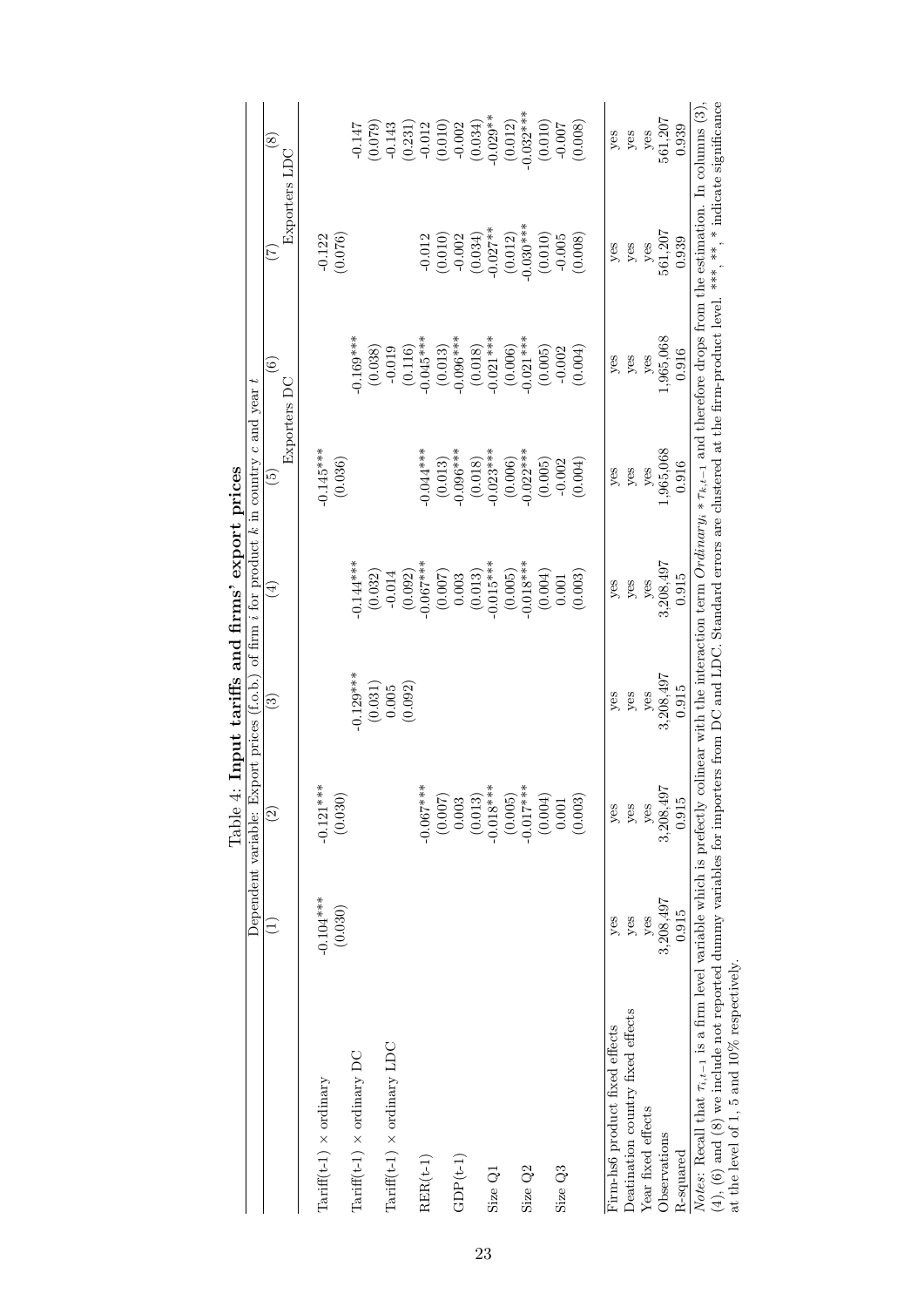Overall, our results are in line with a story where ordinary firms take advantage of trade liberalization to upgrade their imported inputs in order to improve the quality of their exports. The alternative explanation that firms exploit reduced imported input cost to increase their markups is difficult to reconcile with the fact that (i) the price of imported inputs increase and (ii) only the fall of input tariffs from developed economies is relevant to explaining export prices growth.

#### 5 Alternative explanations and discussion

There are several potential explanations for the increase in export prices over the 2000-2006 period, with the Chinese trade liberalization and its effect on imported input prices being one of them. In this section, we discuss and examine alternative explanations. We first clarify our strategies to control for these alternative factors. We then discuss influential elements ensuring that we are effectively capturing a quality upgrading effect.

#### 5.1 Alternative explanations

#### 5.1.1 Controlling for shocks specific to ordinary or processing firms

Processing and ordinary firms differ on several dimensions. Processing firms are often owned by foreigners (84% of foreign-owned firms import through processing trade regime), they have higher credit constraints (Manova and Yu, 2012) and lower productivity (Yu and Tian, 2012) than ordinary firms. These differences across firms groups are captured by the firm-product fixed effects that control for unobservable characteristics affecting firms and products that do not vary over time. However, specific exogenous shocks affecting differently ordinary and processing firms may explain the change in export prices over the period and consequently bias our results. Furthermore, comparing firms from ordinary and processing trade regime that export the same HS6 product to the same destination in the same year does not insure that firms would have followed the same export pattern over time in the absence of input tariff reductions. Time-varying factors other than tariffs may have a different impact on ordinary and processing export prices (for example if the Chinese government enforced the quality upgrade of state-owned firms which are highly represented in ordinary - 80% of state-owned firms import intermediates through the ordinary trade regime - or if processing firms benefit from specific export advantages other than being duty free).<sup>32</sup>

This section presents an additional sensitivity test showing that our results are robust to

<sup>&</sup>lt;sup>32</sup>Processing firms may also be too different from ordinary firms in term of size or objectives to represent a good control group. In section 6.2, we alleviate these concerns by restricting our sample to the biggest firms, excluding multinationals firms or specific sectors and considering only private firms.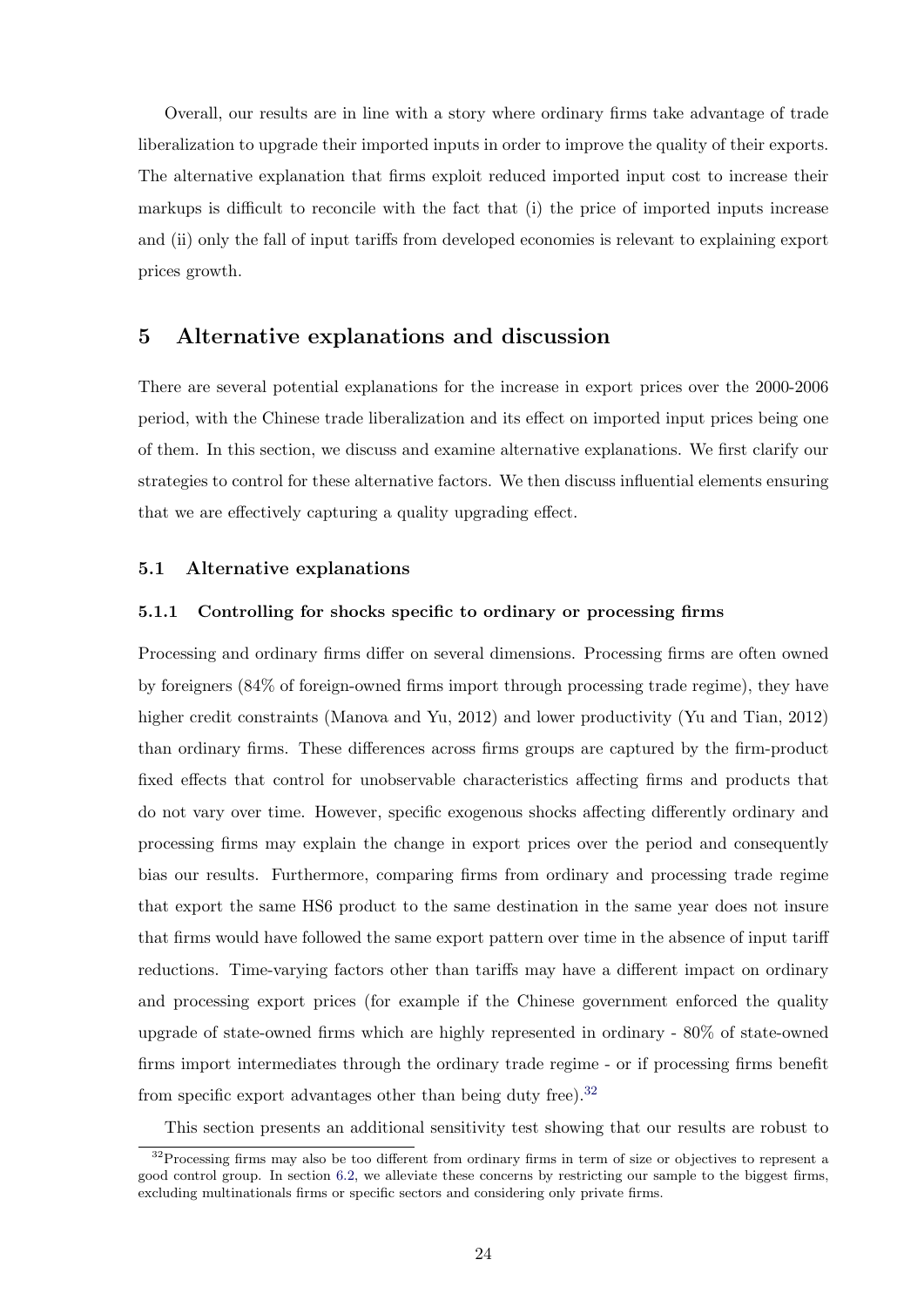time-varying shocks affecting differently ordinary and processing firms over time. We include a time-trend for ordinary firm in our specifications (i.e., an interaction term between time dummy and firms status). Columns (1) and (2) of Table 5 present these results. While the interaction terms between ordinary status and year dummies are negative and statistically significant, our coefficients of interest on the interaction term between input tariffs and ordinary status remain robust and stable under this specification. Controlling for status specific time shocks does not alter our findings on the impact of input-trade liberalization on export prices.

#### 5.1.2 Demand shocks

An increase in export prices may result from greater demand for a specific HS6-product unrelated to product quality. The export prices of firms rise because they increase their markups and/or because producing more output raises the demand for imported inputs which may entail higher input prices. If this increase in demand occurs in HS6-products whose production requires inputs facing the highest tariffs cut, our estimation becomes spurious. Similarly, export prices may be affected by product-destination specific variables that influence competition in export markets. For example, output tariffs and non-tariff barriers in the destination country may have a substantial impact on export prices. We control for such exogenous shocks in demand and competition at destination by introducing product-destination-year fixed effects in the estimation. Note that these product-destination-year fixed effects also control for sector-year variations such as inflation trend. Results are presented in Table 5 columns (3) and (4). Pass-through effects are also of particular interest. They would occur if firms increase their markups in response to a reduction in output tariffs in the export market. We thus introduce the output tariff at destination at the HS6-product level in the estimation (columns (5) and (6) of Table 5). Our results remain robust and stable with the inclusion of productdestination-year fixed effects and output tariffs in destination countries.<sup>33</sup> Unsurprisingly, the coefficient on export markets output tariffs is negative and significant. Chinese exporters take advantage of the decrease in the tariffs on foreign markets to increase their (f.o.b.) export prices (partial pass-through effect).

 $33$ The sample size is reduced in columns (5) and (6) since output tariffs in destination markets at the HS6 level are not available for all destination countries of our database.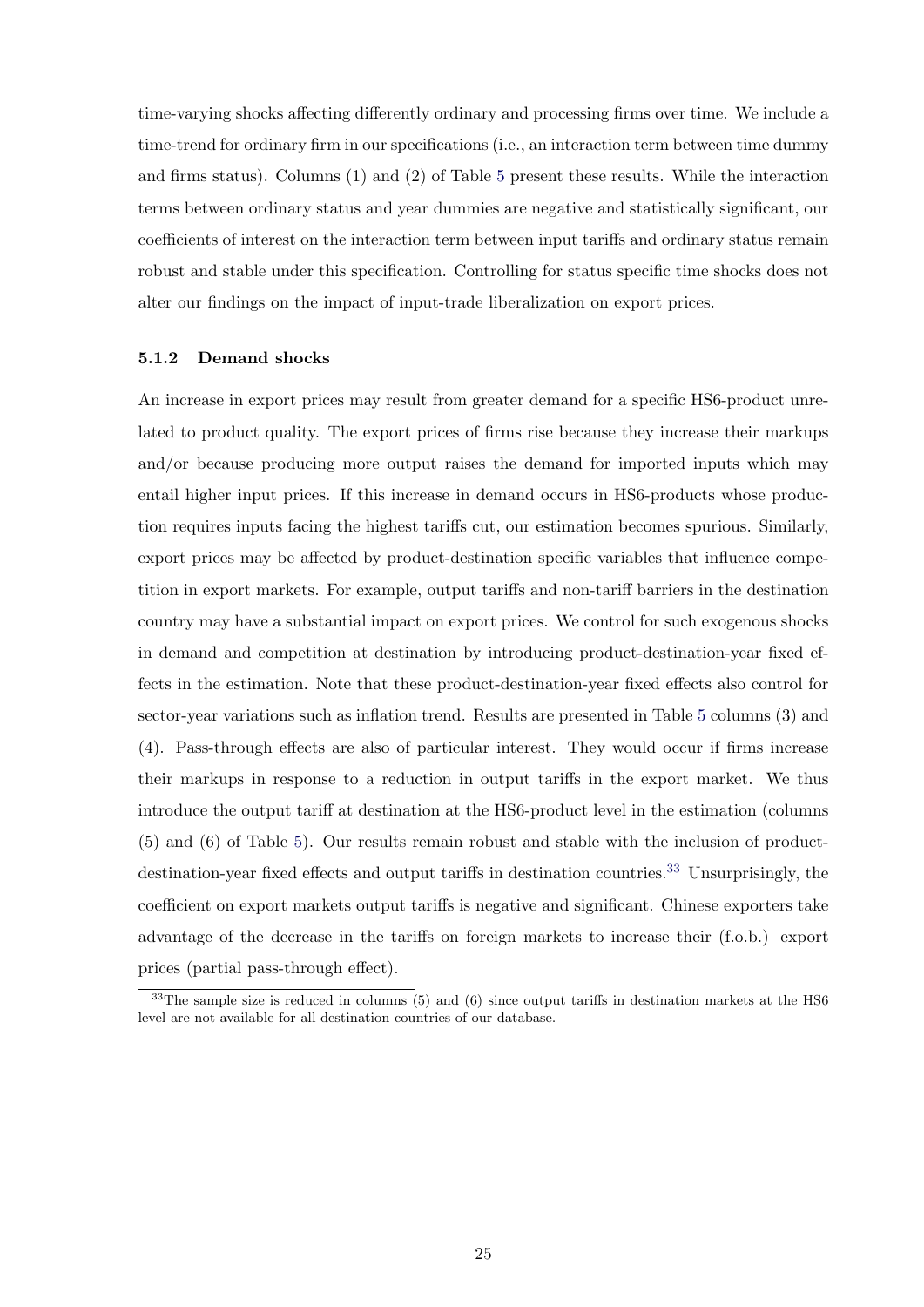|                                                    |                        | Trends in                                                  |                        | Demand shocks               |                                    | $Tairiff(kc, t-1)$          |                                   | $\overline{\text{W}}$ ages     |
|----------------------------------------------------|------------------------|------------------------------------------------------------|------------------------|-----------------------------|------------------------------------|-----------------------------|-----------------------------------|--------------------------------|
|                                                    | Ξ                      | $\widehat{2}$<br>trade regime                              | $\widehat{S}$          | $\left( \pm \right)$        | hs6-destination<br>$\widetilde{5}$ | $\widehat{6}$               | sector<br>$(\overline{z})$        | $\circled{s}$                  |
| $Log$ $Wages(s,t-1)$                               |                        |                                                            |                        |                             |                                    |                             | $0.010**$                         | $0.010**$                      |
| $Tarriff(t-1) \times \text{ordinary}$              | $-0.094***$<br>(0.031) |                                                            | $-0.075***$<br>(0.030) |                             | $-0.109***$<br>(0.032)             |                             | $-0.131***$<br>(0.004)<br>(0.030) | (0.004)                        |
| $Tariff(t-1) \times$ ordinary DC                   |                        | $-0.117***$                                                |                        | $-0.095***$                 |                                    | $-0.140***$                 |                                   | $-0.156***$                    |
| $Tariff(t-1) \times$ ordinary LDC                  |                        | $\begin{array}{c} (0.032) \\ 0.018 \\ (0.092) \end{array}$ |                        | (0.032)<br>(0.093)<br>0.013 |                                    | (0.034)<br>(0.097)<br>0.044 |                                   | (0.032)<br>$-0.009$<br>(0.088) |
| Tariff(kc,t-1) at hs6-destination                  |                        |                                                            |                        |                             | $-0.042**$<br>(0.018)              | $-0.041**$<br>(0.018)       |                                   |                                |
| Ordinary $\times 2001$                             | $-0.067***$            | $-0.067***$<br>(0.008)                                     |                        |                             |                                    |                             |                                   |                                |
| Ordinary $\times 2002$                             | $-0.068***$<br>(0.008) | $-0.068***$<br>(0.009)                                     |                        |                             |                                    |                             |                                   |                                |
| Ordinary × 2003                                    | $-0.081***$<br>(0.009) | $-0.081***$                                                |                        |                             |                                    |                             |                                   |                                |
| Ordinary $\times 2004$                             | $-0.054***$<br>(0.010) | $-0.055***$<br>(0.010)                                     |                        |                             |                                    |                             |                                   |                                |
| Ordinary $\times 2005$                             | $-0.021*$<br>(0.011)   | $-0.022**$<br>(0.011)                                      |                        |                             |                                    |                             |                                   |                                |
| Ordinary $\times 2006$                             | $-0.064***$<br>(0.011) | $-0.064***$<br>$\Box$<br>(0.011)                           |                        |                             |                                    |                             |                                   |                                |
| $RER(t-1)$                                         | $-0.066***$<br>(0.012) | $-0.066***$<br>(0.012)                                     | $-0.009$               | $-0.013$                    | $-0.080***$                        | $-0.080***$                 | $-0.068***$                       | $-0.068***$                    |
|                                                    | (0.007)                | (0.007)                                                    | (0.355)                | (0.355)                     | (0.008)                            | (0.008)                     | (0.007)                           | (0.007)                        |
| $GDP(t-1)$                                         | 0.003                  | 0.003                                                      | 0.275                  | 0.266                       | $-0.030$                           | $-0.030$                    | $0.038***$                        | $0.038***$                     |
| Size Q1                                            | $-0.019***$<br>(0.013) | $-0.017***$<br>(0.013)                                     | $-0.009*$<br>(0.490)   | (0.490)<br>$-0.008$         | $-0.013**$<br>(0.019)              | $-0.012**$<br>(0.019)       | $-0.019***$<br>(0.014)            | $-0.017***$<br>(0.014)         |
|                                                    | (0.005)                | (0.005)                                                    | (0.004)                | (0.005)                     | (0.005)                            | (0.005)                     | (0.005)                           | (0.005)                        |
| Size Q <sub>2</sub>                                | $-0.019***$            | $-0.019***$                                                | $-0.011***$            | $-0.011***$                 | $-0.015***$                        | $-0.015***$                 | $-0.019***$                       | $-0.020***$                    |
|                                                    | (0.004)                | (0.004)                                                    | (0.004)                | (0.004)                     | (0.005)                            | (0.005)                     | (0.004)                           | (0.004)                        |
| Size $Q3$                                          | (0.003)<br>0.000       | (0.003)<br>0.000                                           | (0.003)<br>0.003       | (0.003)<br>0.003            | (0.004)<br>0.004                   | (0.004)<br>0.004            | (0.003)<br>0.002                  | (0.003)<br>0.002               |
|                                                    |                        |                                                            |                        |                             |                                    |                             |                                   |                                |
| Firm-hs6 fixed effects                             | ${\rm Yes}$            | $\bar{Y}$ es                                               | $\bar{Y}$ es           | $\overline{\text{Yes}}$     | Yes                                | Yes                         | Yes                               | Yes                            |
| Destination fixed effects                          | ${\rm Yes}$            | $\rm Yes$                                                  |                        |                             | Yes                                | Yes                         | Yes                               | Yes                            |
| Year fixed effects                                 | Yes                    | ${\rm Yes}$                                                | Yes                    | Yes                         | Yes                                | Yes                         | ${\rm Yes}$                       | Yes                            |
| Hs6-destination-year fixed effects<br>Observations | 3,208,497              | 3,208,497                                                  | 3,208,497              | 3,208,497                   | 2,718,078                          | 2,718,078                   | 3,191,873                         | 3,191,873                      |
| R-squared                                          | 0.915                  | 0.915                                                      | 0.9230                 | 0.9230                      | 0.919                              | 0.919                       | 0.825                             | 0.825                          |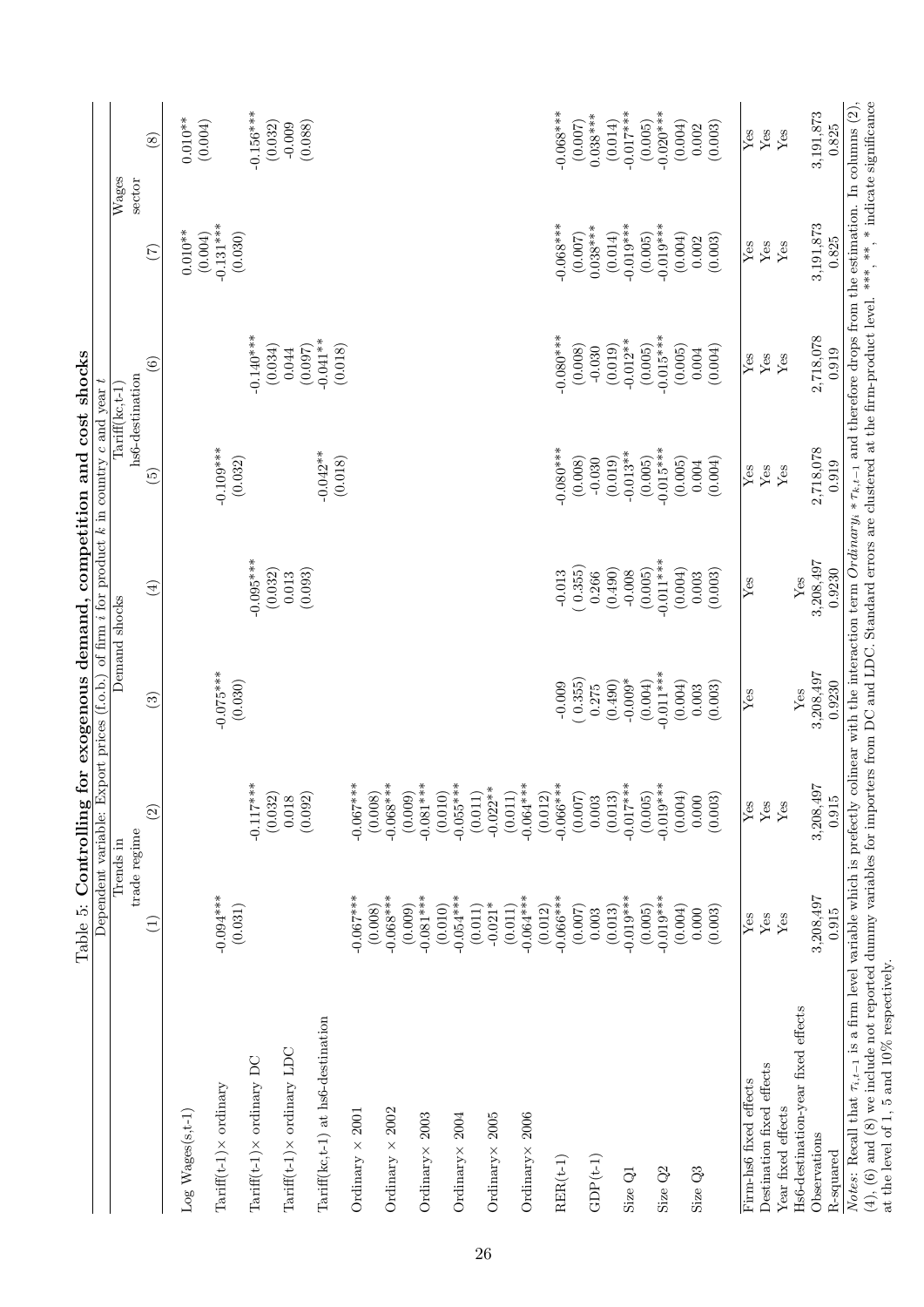#### 5.1.3 Higher marginal costs

Of course, the increase in export prices may also result from higher marginal costs. The year fixed effects capture costs increase affecting all firms similarly but do not provide control for sector specific changes in production costs. In order to account for sectoral increase in marginal cost, we first introduce sectoral wages which reflect changes in sectoral labor costs. Wages at the sectoral-year level are constructed using the ORBIS firm-level dataset from Bureau Van Dijk.<sup>34</sup> Mainly representative of medium and large firms in the manufacturing sector (recall that larger firms are more likely to export), the ORBIS dataset includes an average of 130,000 Chinese firms per year over the 2000-2006 period and contains detailed firm level information on wages. Sectoral wages are associated with the median wage paid by all firms producing for the same 3-digit NACE industrial classification. Using correspondence tables between NACE and HS classification, we match sectoral (HS2) wages with our firms from the Chinese customs trade dataset. Columns (7) and (8) of Table 5 show that the introduction of this sectoral cost variable does not modify our main results. Wages unsurprisingly correlate positively and significantly with export prices.

Higher export prices may also result from a lack of competition among HS6 level foreign input suppliers or a surge in raw material and energy prices over the 2000-2006 period. In both cases, export prices increase because imported inputs are more expensive. However, as shown in Table 2, controlling for the concentration of input suppliers and excluding raw material and energy from the set of inputs does not modify our results: As input tariffs fall, imported input prices increase independenlty of the lack of competition of suppliers and the raise in primary product prices. Nevertheless, as a robustness check, we introduce the supplier Herfindahl index in a regression which estimates the export prices. As for input tariffs, firm level supplier Herfindahl indices are computed as a weighted average of the HS6 Herfindahl on inputs used by the firm, with weights remaining constant over time, and corresponding to the average weight of specific import values of HS6 products over the period. Usage of raw material and energy varies across firms' export sector, we thus compute the firm level input tariff ignoring these inputs for the input mix of the firm. As expected, including the Herfindahl index and excluding raw material and energy does not modify our main results (the Herfindahl has a positive sign but is once again not significant). These results are available upon request.

Overall, we find little evidence that the link between the cut in input tariffs and the increase in export prices actually reflects an increase in sectoral production cost in a sector with substantial tariffs cut. Our results on the impact of input-trade liberalization on export

<sup>&</sup>lt;sup>34</sup>Bureau Van Dijk provides company information for over a 100 million companies around the globe. See https://orbis.bvdinfo.com for further information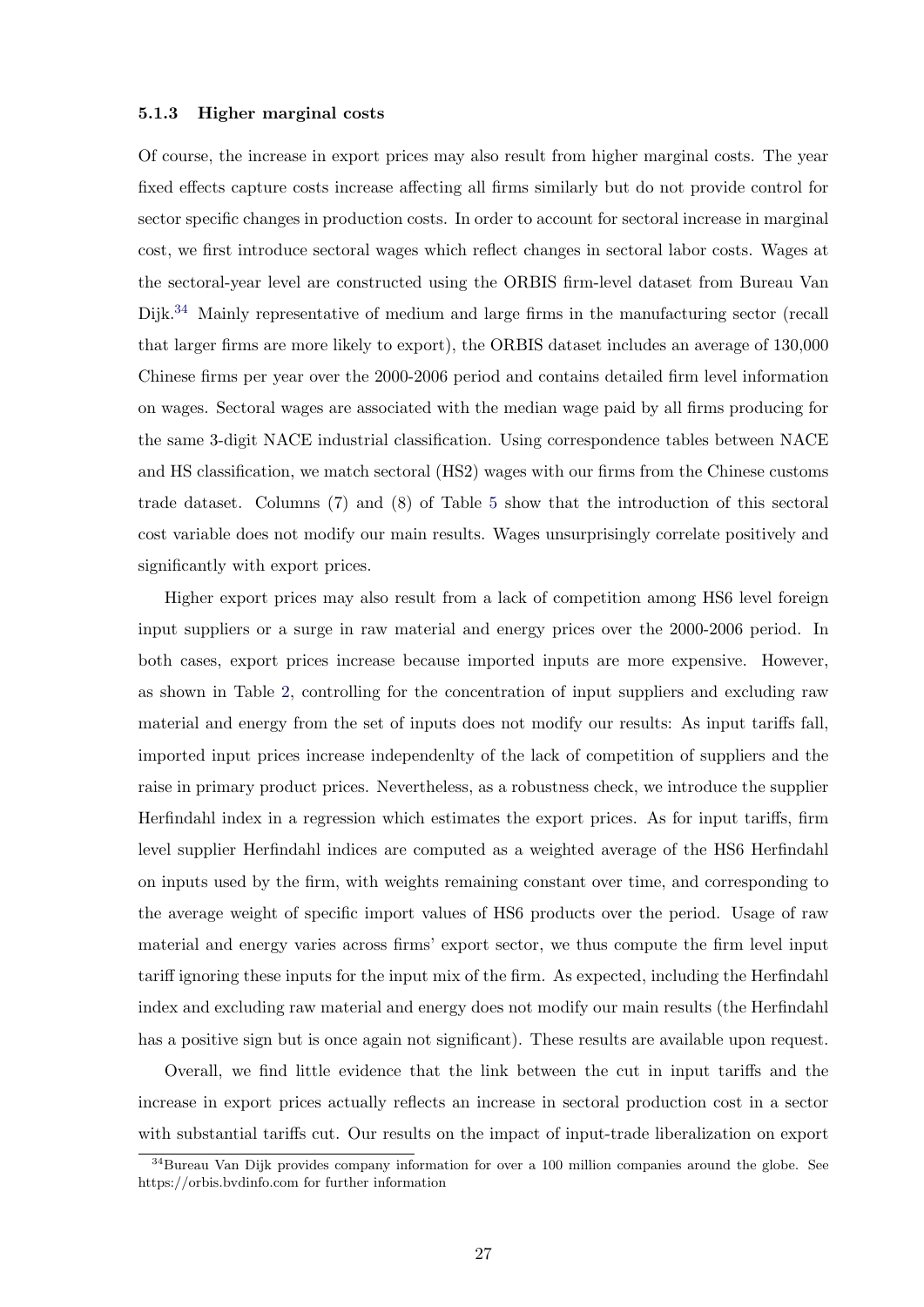prices is robust to the inclusion of the firms' production costs. This supports the explanation of an exported products quality upgrading.

#### 5.2 An upgrade in product quality?

Prices (unit values) are imperfect measures of product quality. An increase in price may indeed reflect higher markups or marginal costs rather than quality upgrading. In the previous section, we attempted to control for these alternative channels and showed that the Chinese trade liberalization, through its reduction in inputs tariffs, increase both imported inputs and export prices independently of product specific demand shock (i.e., markups effects) and cost increases. In this section, we set out several arguments that endorse our prior hypothesis of a product quality upgrading.

First, as shown in Table 6, the cut in input tariffs is associated with a firm-product increase in imported and exported quantities as well as in prices. The concomitance of the increase in imported inputs and export prices as well as imported inputs and export quantities consecutive to a decrease in input tariffs and controlling for firms which have not experienced such tariff cuts is suggestive of a quality upgrading effect. Indeed, while an increase in demand may raise both the quantity and price of exported products and a sourcing effect may increase the quantity and price of imported inputs, it should affect ordinary and processing firms similarly and should be unrelated to the magnitude of the input tariffs cut.

Moreover, our baseline estimations as well as all other tests presented in this paper show that the increase in export prices related to the imported inputs tariffs cut is specific to firms that mainly source their inputs from developed countries. What comes in mind is a scenario whereby firms take advantage of the reduced input tariffs to increase the number and quality of products they import from developed economies producing higher quality inputs. In order to explore this hypothesis, we perform several informative tests, which reinforce the main findings of Section 4.1. First, we examine the evolution in the number of DC and LDC sourcing partners at the firm-product level over the period. We include only firm-imported product pairs that are present in both 2000 and 2006 in order to capture changes in the number and type of suppliers within firm-imported product. It is interesting to note that ordinary firms increased their number of sourcing partners from DC by 10.8% over the period, while the number of sourcing partners from LDCs rose by only 4.7%. Processing firms present the opposite sourcing behaviors: the number of DC suppliers increased by 2.4% while the number of suppliers from LDC increased by 4.3%. Firms benefiting from the tariff cut thus increased their number of DC suppliers two times more than their number of LDC suppliers - this feature is not common to firms exempt from tariffs. The trade liberalization allowed ordinary firms to source inputs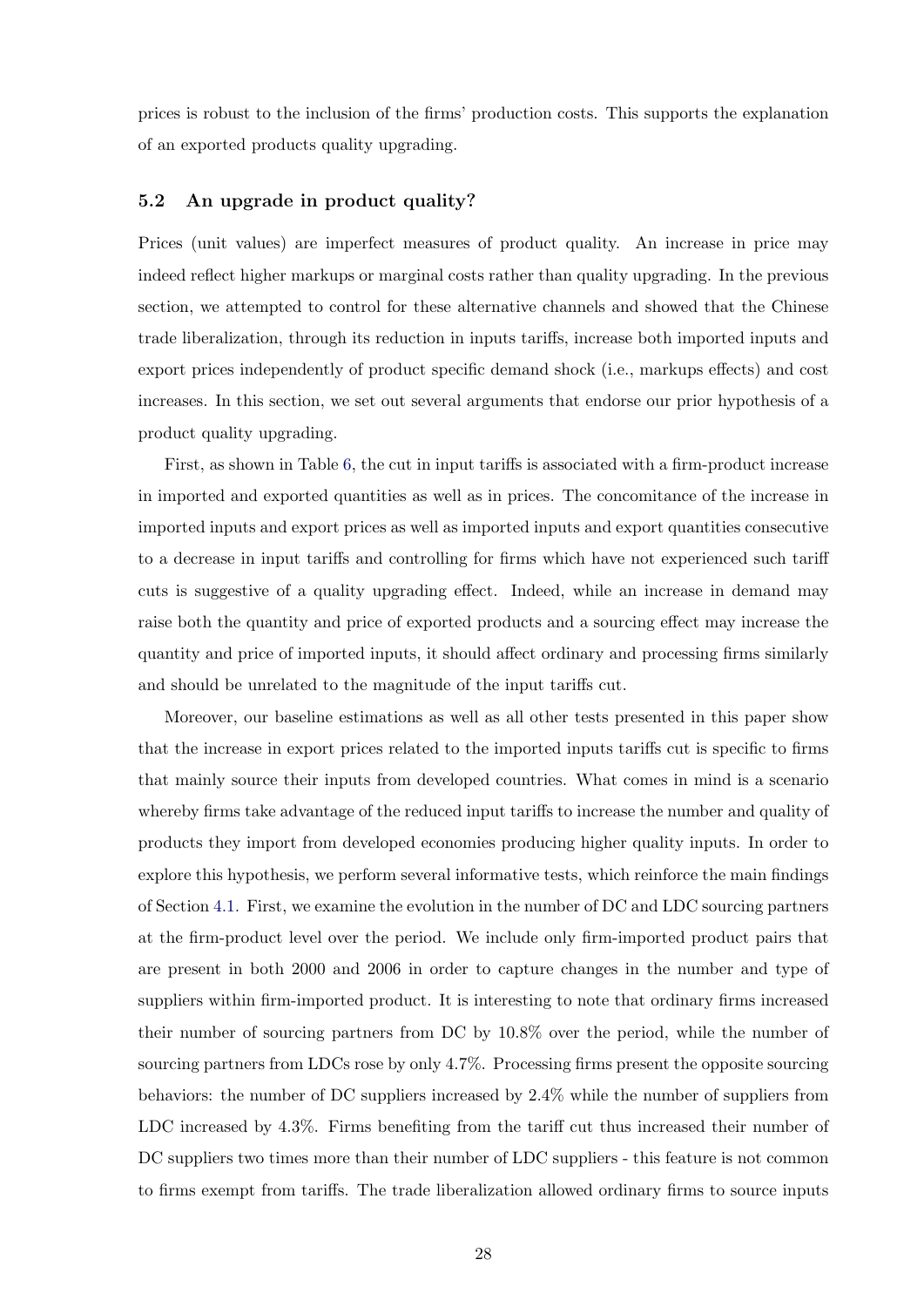| Dependent variable: Export prices (f.o.b.) of firm i for product $k$ in country c and year t |                   |                  |             |                   |
|----------------------------------------------------------------------------------------------|-------------------|------------------|-------------|-------------------|
|                                                                                              | $\left( 1\right)$ | (2)              | (3)         | $\left( 4\right)$ |
|                                                                                              |                   | Quantity imports |             | Quantity exports  |
| $Tariff(t-1) \times \text{ordinary}$                                                         | $-1.977***$       |                  | $-0.122*$   |                   |
|                                                                                              | (0.237)           |                  | (0.065)     |                   |
| Tariff $(t-1) \times$ ordinary DC                                                            |                   | $-2.022***$      |             | $-0.127*$         |
|                                                                                              |                   | (0.238)          |             | (0.068)           |
| Tariff $(t-1) \times$ ordinary LDC                                                           |                   | $-1.626***$      |             | 0.033             |
|                                                                                              |                   | (0.301)          |             | (0.191)           |
| $RER(t-1)$                                                                                   | $-0.038$          | $-0.034$         | 0.022       | 0.022             |
|                                                                                              | (0.039)           | (0.039)          | (0.019)     | (0.019)           |
| $GDP(t-1)$                                                                                   | $0.301***$        | $0.303***$       | $0.309***$  | $0.309***$        |
|                                                                                              | (0.046)           | (0.046)          | (0.038)     | (0.038)           |
| Size Q1                                                                                      | $-0.492***$       | $-0.492***$      | $-0.138***$ | $-0.140***$       |
|                                                                                              | (0.019)           | (0.019)          | (0.011)     | (0.011)           |
| Size Q <sub>2</sub>                                                                          | $-0.261***$       | $-0.261***$      | $-0.124***$ | $-0.124***$       |
|                                                                                              | (0.016)           | (0.016)          | (0.010)     | (0.010)           |
| Size Q3                                                                                      | $-0.139***$       | $-0.139***$      | $-0.085***$ | $-0.085***$       |
|                                                                                              | (0.013)           | (0.013)          | (0.008)     | (0.008)           |
| Firm-hs6 product fixed effects                                                               | yes               | yes              | yes         | yes               |
| Destination country fixed effects                                                            | yes               | yes              | yes         | yes               |
| Year fixed effects                                                                           | yes               | yes              | yes         | yes               |
| Observations                                                                                 | 2,286,393         | 2,286,393        | 3,208,497   | 3,208,497         |
| R-squared                                                                                    | 0.842             | 0.842            | 0.721       | 0.721             |

#### Table 6: Input tariffs and firms' import and export quantities

Notes: Recall that  $\tau_{i,t-1}$  is a firm level variable which is prefectly colinear with the interaction term Ordinary<sub>i</sub> ∗  $\tau_{k,t-1}$  and therefore drops from the estimation. In columns (2) and (4), we also include not reported dummy variables for importers from DC and LDC. Standard errors are clustered at the firm-product level. Significance: \*\*\*, \*\*, \* indicate significance at the level of 1, 5 and 10% respectively.

from more advanced (i.e., higher quality products) markets.

We find very few switches from LDC originated imported inputs to DC originated imported inputs at the product level. In most cases, firms added new suppliers from more advanced economies to their set of existing trade partners. As shown in Table 7, this is especially true for firms that already imported a majority of inputs from DCs; they took advantage of the tariffs' cut to increase the number of varieties they import from these advanced economies. We investigated more carefully the origin of new imported varieties. We defined a new imported input variety as an intermediate good import transaction at the firm-product-country of origin level that is active in 2006 but did not exist in 2000. We then estimated the correlation between new imported varieties and the level of development of the source country by relying in the following equation:  $New_{kc} = \beta_1 GDP_c + \beta_1 RER_c + \alpha_k + \eta_{kc}$ .  $New_{kc}$  takes a value of 1 if the variety at the product-country of origin level is new in 2006, it is zero otherwise.  $GDP_c$ and  $RER_c$  correspond to the GDP for 2006 in the country of origin and the bilateral real exchange rate between China and the country of origin in 2006.  $\alpha_k$  controls for the product dimension. Both the coefficients for GDP and RER are positive and highly significant (at the 1% level). The higher the GDP of the supplier and the stronger the Chinese currency relative to its supplier, the more likely Chinese firms will import a product from this country. This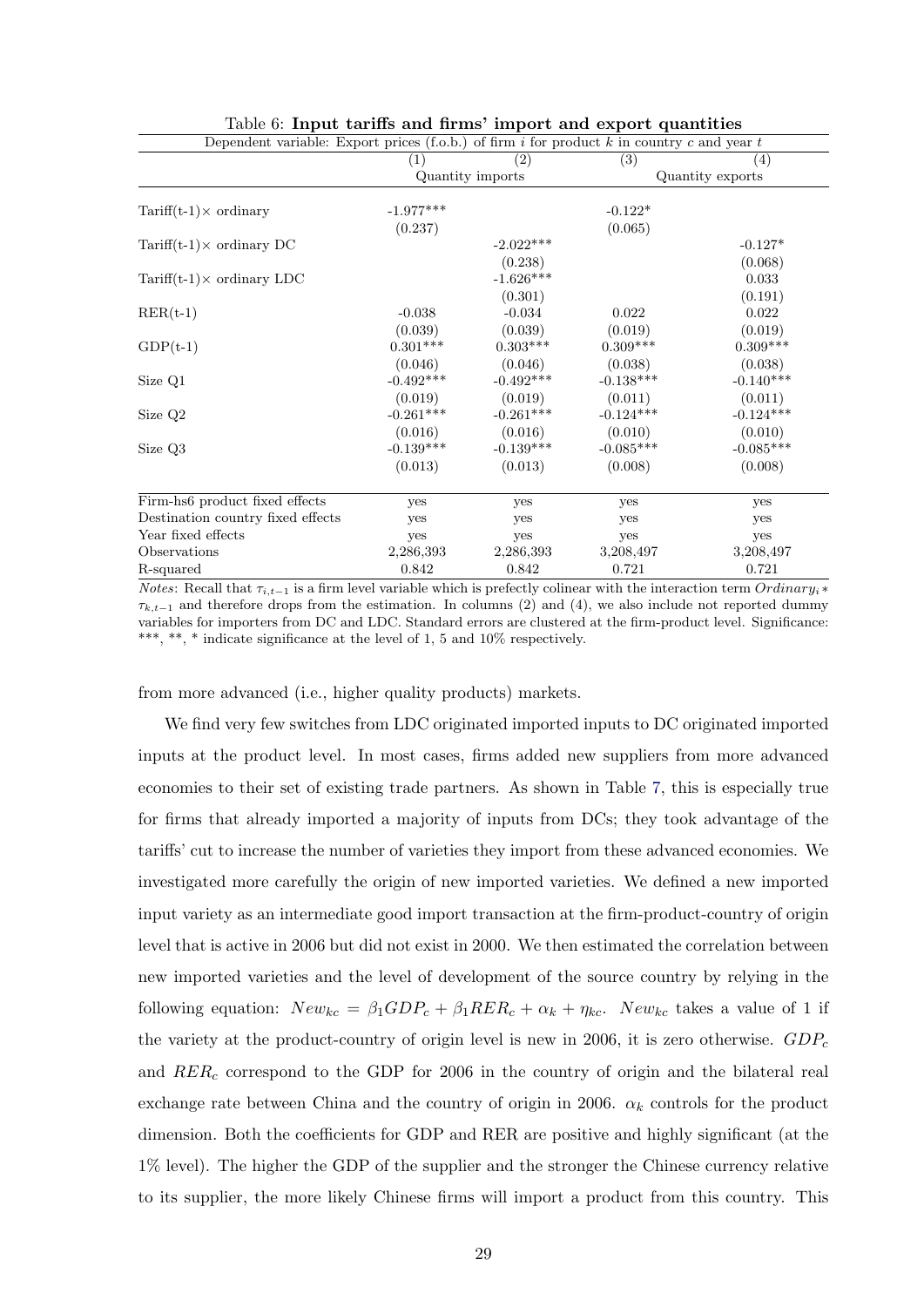confirms the positive link between new imported inputs and supplier level of development, and is suggestive of quality upgrading.

|                                      |                        | Importers mainly from DC |                     | Importers mainly from LDC |
|--------------------------------------|------------------------|--------------------------|---------------------|---------------------------|
|                                      | N imported             | N imported               | N imported          | N imported                |
|                                      | varieties DC           | varieties LDC            | varieties DC        | varieties LDC             |
|                                      | $\left 1\right\rangle$ | $^{\prime}2)$            | $\left( 3\right)$   | $\left( 4\right)$         |
| $Tariff(t-1) \times \text{ordinary}$ | $-0.602***$<br>(0.108) | 0.044<br>(0.327)         | $-0.823$<br>(0.942) | $-0.263$<br>(0.318)       |
| Firm fixed effects                   | yes                    | yes                      | yes                 | yes                       |
| Year fixed effects                   | yes                    | yes                      | yes                 | yes                       |
| <i>Observations</i>                  | 151,808                | 43,118                   | 15,201              | 24,793                    |
| R-squared                            | 0.873                  | 0.839                    | 0.885               | 0.924                     |

Table 7: Input tariffs and number of DC/LDC suppliers of ordinary importers

*Notes*: Table 7 presents the results of the following equation:  $numbi_t = \beta_1Ordinary_i * \tau_{i,t-1} + \beta_2\tau_{i,t-1} + \alpha_i +$  $\alpha_t + \eta_{it}$  where numb<sub>it</sub> correspond to the log of the number of imported variety for different type of importers (i.e, mainly DC or mainly LDC) and of suppliers (i.e., DC or LDC). As our dependent variables are at the firm level,  $\tau_{i,t-1}$  corresponds to the firm-level input tariff. It is thus prefectly colinear with the interaction term Ordinary<sub>i</sub> \*  $\tau_{k,t-1}$  and is dropped from the estimation.. Standard errors are clustered at the firm level. \*\*\*, \*\*, \* indicate significance at the level of 1, 5 and 10% respectively.

#### 5.2.1 Alternative quality measures

In this section, we enhance our measure of quality using insights from Khandelwal's work. Khandelwal (2010) proposes a measure of quality that accounts not only for product prices but also for market shares. Whereas Khandelwal (2010)'s methodology evaluates quality at the product level, Khandelwal, Schott and Wei (forthcoming) (KSW hereafter) show that by relying on an utility function which accounts for product quality as in Section 2 and taking logs on the corresponding demand, the quality for each firm-product-country-year observation can be estimated. It corresponds to the residual of an OLS estimation of the following regression:

$$
x_{ikct} + \sigma p_{ikct} = \alpha_k + \alpha_{ct} + \eta_{ikct}
$$
\n<sup>(3)</sup>

where  $x_{ikct}$  and  $p_{ikct}$  denote the natural logs of the quantity and price of product k produced by firm i and sold in market c in t. The country-time fixed effect  $\alpha_{ct}$  controls for price index and income at destination, while the product fixed effect  $\alpha_k$  controls for variation across products. The estimated log quality,  $\lambda_{ikct}$ , depends on the residual  $\eta_{ikct}$  and the elasticity of substitution  $\sigma: \lambda_{ikct} = \eta_{ikct}/(\sigma - 1)$ . We estimate quality following this method using our Chinese custom database and then use the estimated quality,  $\lambda_{ikct}$ , as the dependent variable in our baseline estimation. For the elasticity of substitution, we chose  $\sigma = 6^{35}$  We also adapt KSW's estimation to the import side with  $x_{ikct}$  and  $p_{ikct}$  representing the natural logs

<sup>&</sup>lt;sup>35</sup>This  $\sigma$  corresponds to the Chinese median elasticity of substitution across sectors according to Broda, Greenfield and Weinstein (2006).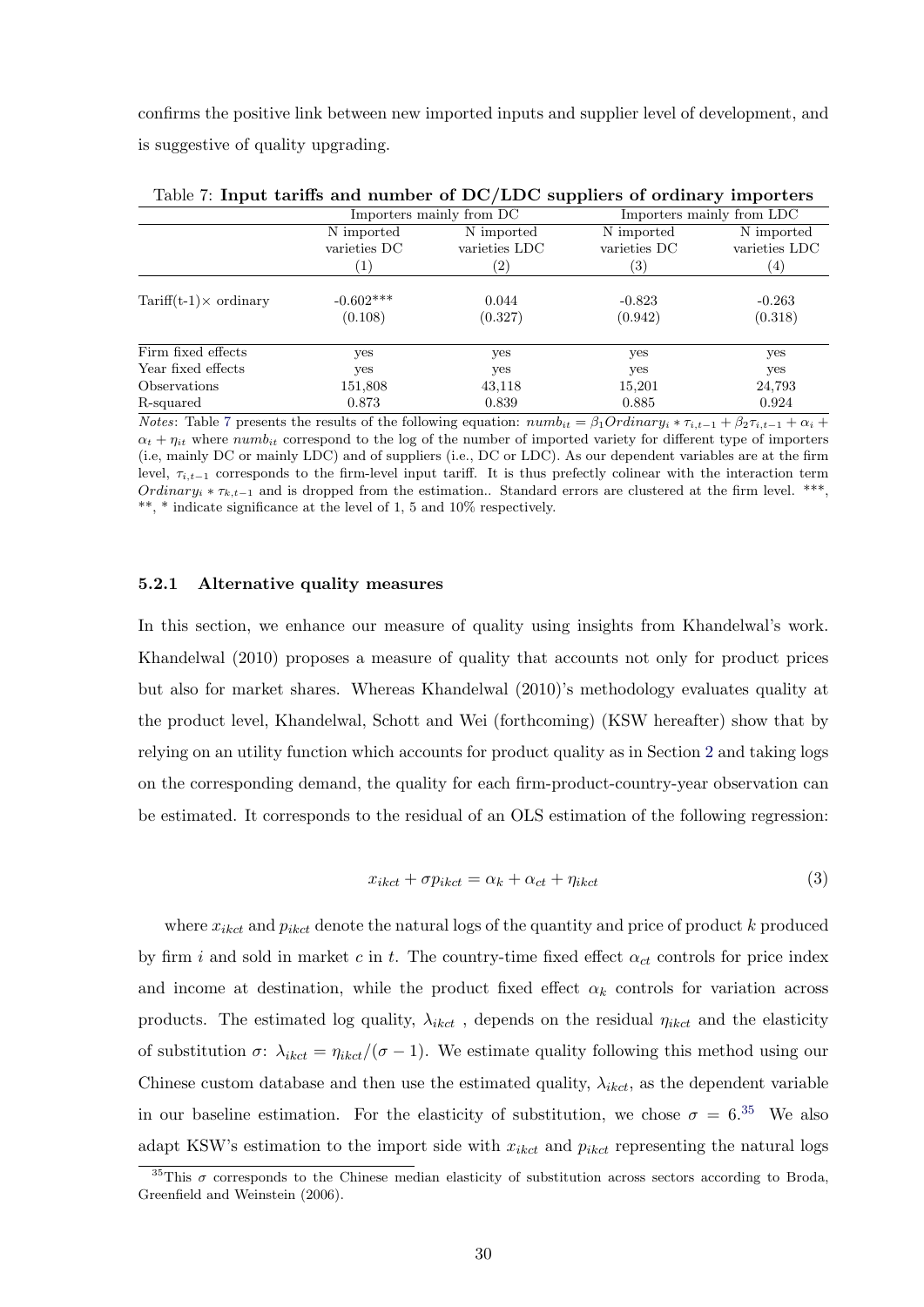of the quantity and price of product k imported by firm i from market c in t. Our results, presented in columns (1) to (4) of Table 8 are robust to alternative choices of  $\sigma$ . Importantly, the coefficient on firms input tariffs for ordinary firms remains negative and significant. The Chinese trade liberalization, through its decrease in inputs tariffs, allows firms to upgrade the quality of their imported inputs and exported products.

Overall, refining our measure of exported product quality confirms and reinforces our hypothesis that firms take advantage of the unilateral trade liberalization to buy higher quality inputs in order to increase the quality of their exported products.<sup>36</sup>

| Dependent variable: Export prices (f.o.b.) of firm i for product k in country c and year t |             |             |             |             |             |                 |
|--------------------------------------------------------------------------------------------|-------------|-------------|-------------|-------------|-------------|-----------------|
|                                                                                            | (1)         | (2)         | (3)         | (4)         | (5)         | (6)             |
|                                                                                            |             | <b>KSW</b>  |             | <b>KSW</b>  |             | Homogeneous vs. |
|                                                                                            |             | quality     |             | quality     |             | Differenciated  |
|                                                                                            |             | Imports     |             | Exports     |             |                 |
| Tariff $(t-1) \times$ ordinary                                                             | $-1.525***$ |             | $-0.080**$  |             | 0.062       |                 |
|                                                                                            | (0.158)     |             | (0.034)     |             | (0.094)     |                 |
| Tariff $(t-1) \times$ ordinary DC                                                          |             | $-1.728***$ |             | $-0.102***$ |             | 0.003           |
|                                                                                            |             | (0.160)     |             | (0.036)     |             | (0.058)         |
| Tariff $(t-1) \times$ ordinary LDC                                                         |             | $-1.229***$ |             | 0.032       |             | 0.195           |
|                                                                                            |             | (0.208)     |             | (0.102)     |             | (0.137)         |
| $Tariff(t-1) \times \text{ordinary} \times \text{Rauch}$                                   |             |             |             |             | $-0.198**$  |                 |
|                                                                                            |             |             |             |             | (0.098)     |                 |
| Tariff(t-1) $\times$ ordinary DC $\times$ Rauch                                            |             |             |             |             |             | $-0.157***$     |
|                                                                                            |             |             |             |             |             | (0.039)         |
| Tariff(t-1) $\times$ ordinary LDC $\times$ Rauch                                           |             |             |             |             |             | $-0.198$        |
|                                                                                            |             |             |             |             |             | (0.127)         |
| $Tariff(t-1)$                                                                              | $-1.518***$ | $-1.582***$ |             |             |             |                 |
|                                                                                            | (0.079)     | (0.079)     |             |             |             |                 |
| $RER(t-1)$                                                                                 | $0.168***$  | $0.193***$  | $0.046***$  | $0.046***$  | $-0.067***$ | $-0.067***$     |
|                                                                                            | (0.022)     | (0.022)     | (0.008)     | (0.008)     | (0.007)     | (0.007)         |
| $GDP(t-1)$                                                                                 | $0.217***$  | $0.261***$  | $-0.199***$ | $-0.199***$ | 0.003       | 0.003           |
|                                                                                            | (0.021)     | (0.021)     | (0.016)     | (0.016)     | (0.013)     | (0.013)         |
| Size Q1                                                                                    | $-0.096***$ | $-0.096***$ | $-0.038***$ | $-0.036***$ | $-0.018***$ | $-0.016***$     |
|                                                                                            | (0.011)     | (0.011)     | (0.006)     | (0.006)     | (0.005)     | (0.005)         |
| Size Q2                                                                                    | $-0.051**$  | $-0.051**$  | $-0.036***$ | $-0.036***$ | $-0.017***$ | $-0.018***$     |
|                                                                                            | (0.010)     | (0.010)     | (0.005)     | (0.005)     | (0.004)     | (0.004)         |
| Size Q3                                                                                    | $0.018**$   | $0.018**$   | $-0.012***$ | $-0.012***$ | 0.001       | 0.001           |
|                                                                                            | (0.009)     | (0.009)     | (0.004)     | (0.004)     | (0.003)     | (0.003)         |
| Firm-hs6 product fixed effects                                                             | yes         | yes         | yes         | yes         | yes         | yes             |
| Destination/origin country fixed effects                                                   | yes         | yes         | yes         | yes         | yes         | yes             |
| Year fixed effects                                                                         | yes         | yes         | yes         | yes         | yes         | yes             |
| Observations                                                                               | 2,286,393   | 2,286,393   | 3,208,497   | 3,208,497   | 3,208,497   | 3,208,497       |
| R-squared                                                                                  | 0.897       | 0.897       | 0.897       | 0.897       | 0.915       | 0.915           |

Table 8: Alternative measure of quality

*Notes*: Recall that  $\tau_{i,t-1}$  is a firm level variable which is prefectly colinear with the interaction term Ordinary<sub>i</sub> ∗  $\tau_{k,t-1}$  and therefore drops from the estimation. In columns (2), (4) and (6) we also include not reported dummy variables for importers from DC and LDC. Standard errors are clustered at the firm-product level. \*\*\*, \*\*, \* indicate significance at the level of 1, 5 and 10% respectively.

<sup>&</sup>lt;sup>36</sup>The changing sign of the RER coefficient may reflect the fact that a depreciation of the Chinese currency leads to buying lower quality inputs and consequently exporting lower quality products. On the import side, the positive and significant coefficient on GDP shows that the higher the growth rate in the origin country of imports, the higer the increase in quality following the input-trade liberalization.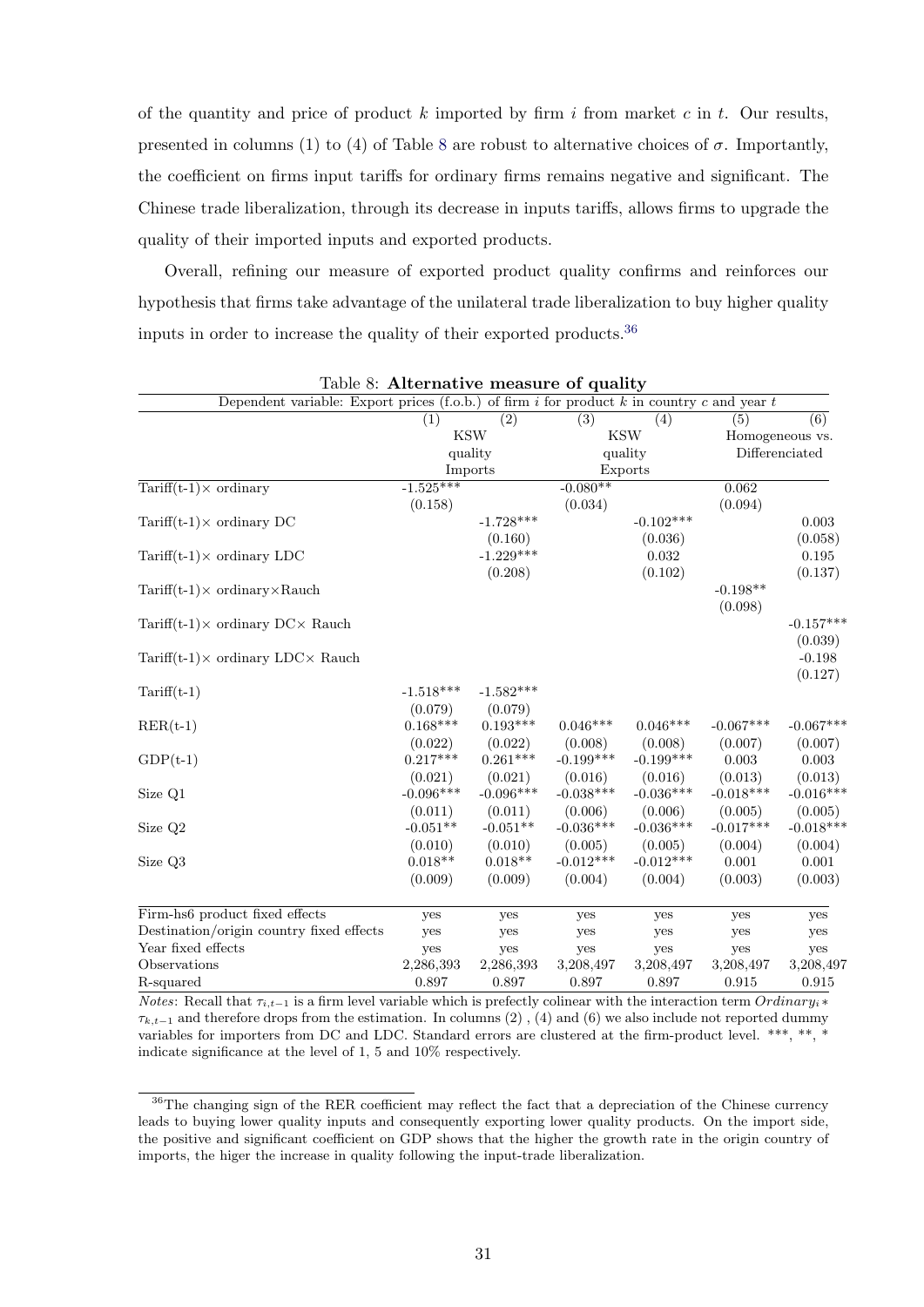#### 5.2.2 Distinguishing homogeneous from differentiated products.

In the same way, we expect the effect of input tariff reduction on export prices via quality upgrading to be stronger for differentiated goods than for homogeneous goods. While change unrelated to quality may affect the prices of both types of products similarly, price changes related to quality specifically concern differentiated products: the more differentiated the product, the higher the potential gains from increase quality. This is reflected in columns (5) and (6) of Table 8, where the interaction term between firm input tariffs and ordinary status is further interacted with a dummy variable capturing the Rauch (1999) classification of products according to their degree of differentiation. The Rauch dummy takes a value of one when products are differentiated (products are otherwise price-referenced or homogeneous). The coefficient on the triple interaction term between firm input tariffs, ordinary status and Rauch is negative and significant implying that the effect of input tariff cuts on export prices is greater for ordinary firms exporting differenciated products. This again suggests that we capture the effect of trade liberalization on exported products quality.

#### 6 Robustness checks

We now move on to several robustness checks. First, we discuss and test our measure of input tariffs. Second, we confront our findings to alternative samples to ensure that our findings are not driven by intrinsic differences between ordinary and processing firms in term of size, sector/product characteristics and firm-ownership. Finally, we present alternative specifications concerning the hypothesis on the correlation of standard errors.

#### 6.1 Alternative input tariffs

Input tariffs are constructed as a weighted average of tariffs on inputs used in the production of a firm final output, where the weights are constant over the period. Weights are computed as the average import value of a specific input HS6 product over the period. This measure is free of potential reverse causality concerns regarding possible variations in firms' export prices that might affect changes in firms' choice of imported inputs. This firm level input tariff measure also avoids potential biased estimates stemming from changes in the composition of input mix over time due to input tariff reductions. The main advantage of using these weights thus lies in their stability over time.

Our measure of firm level input tariffs is however not perfect. Average weights of HS6 products experiencing the most important drop in tariffs are likely to be high. In the initial year, inputs with high tariffs were scarcely used (i.e., low weight), a sharp decrease in tar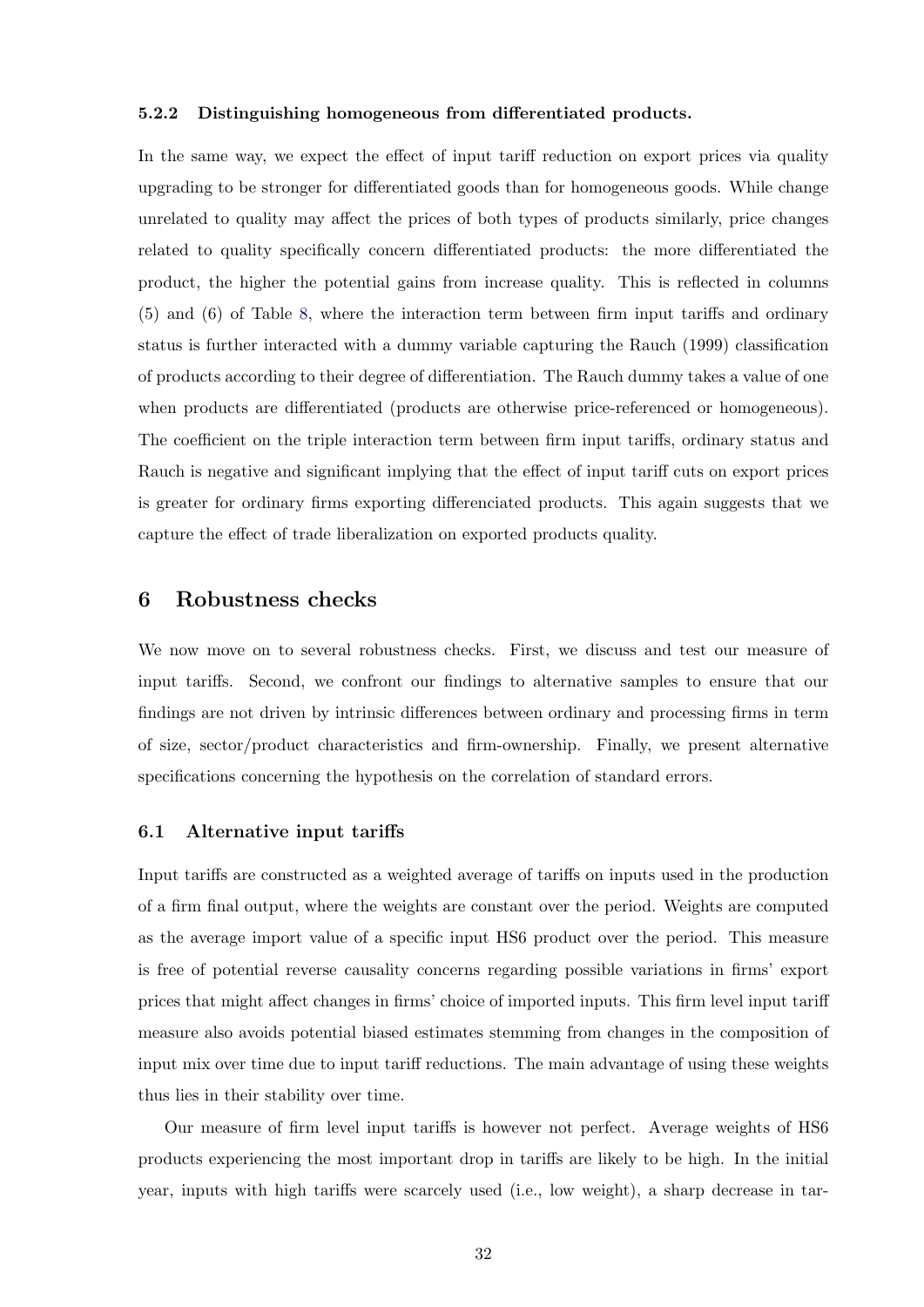iffs however shifted demand toward these inputs, drastically raising their import shares and thereby their average weights. Nevertheless for our requirements, as long as the high average weights results from the tariffs cut, we appropriately captured change in imported input costs entailed by trade liberalization. If the change in weights is exogenous to the change in tariffs our results may however be biased upward. In order to insure that our results are not driven by our tariff specification, we propose three alternative tests.

We first verified that at the firm-product level a tariff cut is associated with an increase in import value and therefore in relative weight. We therefore ran a specification similar to (1) with the import value as the dependent variable. We found a coefficient of -3.317 for the tariff\*Ordinary explanatory variable, significant at the 1% level. This suggests that changes in imported input weights are related to trade liberalization. Second, we ran our main regression on export prices (i.e., equation (2)) using tariffs constructed with the firm's initial input weights. This measure of tariffs gives a low weight to inputs with the initial highest tariffs. Columns (1) and (2) of Table 9 show the results. Our findings on the impact of trade liberalization on export prices are robust to this alternative tariff measure.

| Dependent variable: Export prices (f.o.b.) of firm i for product k in country c and year t |            |                   |             |                 |
|--------------------------------------------------------------------------------------------|------------|-------------------|-------------|-----------------|
|                                                                                            |            | Initial weights   |             | IO weights      |
|                                                                                            | (1)        | $\left( 2\right)$ | (3)         | (4)             |
| Tariff $(t-1) \times$ ordinary                                                             | $-0.185**$ |                   | $-0.065$    |                 |
|                                                                                            | (0.077)    |                   | (0.050)     |                 |
| Tariff $(t-1) \times$ ordinary DC                                                          |            | $-0.173**$        |             | $-0.133***$     |
|                                                                                            |            | (0.077)           |             | (0.049)         |
| Tariff $(t-1) \times$ ordinary LDC                                                         |            | $-0.708$          |             | $-0.195$        |
|                                                                                            |            | (0.513)           |             | (0.101)         |
| Input tariffs IO                                                                           |            |                   | $0.580***$  | $0.591^{***}\,$ |
|                                                                                            |            |                   | (0.033)     | (0.034)         |
| $RER(t-1)$                                                                                 | $-0.009$   | $-0.009$          | $-0.063***$ | $-0.063***$     |
|                                                                                            | (0.011)    | (0.011)           | (0.007)     | (0.007)         |
| $GDP(t-1)$                                                                                 | $0.096***$ | $0.096***$        | $-0.002$    | $-0.003$        |
|                                                                                            | (0.025)    | (0.025)           | (0.013)     | (0.013)         |
| Size Q1                                                                                    | $-0.000$   | 0.004             | $-0.014***$ | $-0.012**$      |
|                                                                                            | (0.011)    | (0.011)           | (0.005)     | (0.005)         |
| Size Q <sub>2</sub>                                                                        | $-0.018**$ | $-0.018**$        | $-0.014***$ | $-0.014***$     |
|                                                                                            | (0.009)    | (0.009)           | (0.004)     | (0.004)         |
| Firm-hs6 fixed effects                                                                     | yes        | yes               | yes         | yes             |
| Destination country fixed effects                                                          | yes        | yes               | yes         | yes             |
| Year fixed effects                                                                         | yes        | yes               | yes         | yes             |
| Observations                                                                               | 760,058    | 760,058           | 3,197,215   | 3,197,215       |
| R-squared                                                                                  | 0.931      | 0.931             | 0.915       | 0.915           |

Table 9: Input tariffs and firms' export: Alternative tariffs

*Notes*: Recall that  $\tau_{i,t-1}$  is a firm level variable which is prefectly colinear with the interaction term Ordinary<sub>i</sub> ∗  $\tau_{k,t-1}$  and therefore drops from the estimation. In columns (2) and (4), we include not reported dummy variables for ordinary and processing importers from DC and LDC. Standard errors are clustered at the firm-product level. \*\*\*, \*\*, \* indicate significance at the level of 1, 5 and 10% respectively.

Finally, we use Chinese Input-Output (IO) tables for 2002 from the National Bureau of Statistics of China (NBSC) for 122 industries in order to construct an alternative exogenous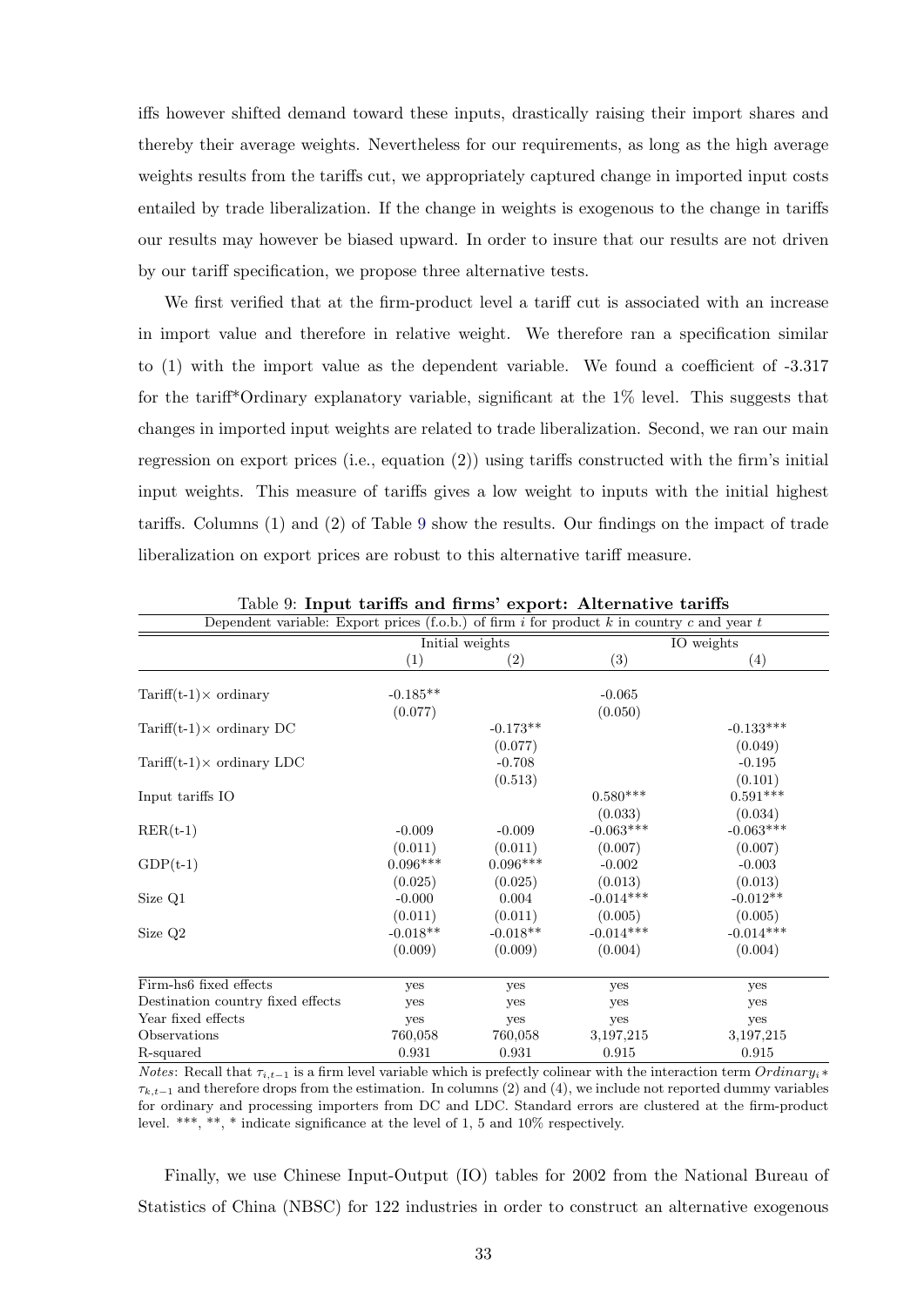measure of input tariffs. Such measures are much less precise (data are at the 2-digit HS level) and do not reflect the input mix of the firm. Weights correspond to the shares of HS2 sectors in the production of a given HS2 sector. For each firm-exported product, we associate the corresponding HS2 input tariff derived from the IO table. In contrast to our other specifications, tariffs vary at the HS2-year level and are not specific to the firm. We thus need to slightly modify our specification and include the HS2 tariff as a control variable in the estimation. Results are reported in columns (3) and (4) of Table 9. It is however important to note that, despite the highly aggregated feature of IO table data and the imprecise measure of firms input tariffs, our results are fairly robust to this alternative measure of tariffs.

#### 6.2 Are processing a good control group: alternative samples

Processing firms might be quite different from firms that export through ordinary trade in term of size, ownership, exported products and destination markets. By restricting our sample to ordinary firms for which there is at least one corresponding processing firm at the productdestination-year level, we ensure a geographic and sectoral overlapping across the treated and control groups. Although time-invariant differences in firm-level attributes are controlled for by the fixed effects, one may wonder whether large discrepancies in size or ownership across the two groups may affect the results. In order to alleviate this concern, we run our baseline estimation on a subsample of ordinary and processing firms which are similar in term of size in addition to exporting the same product to the same destination markets in the same year. Columns (1) and (2) of Table 10 report results for firms with size higher than the median. As shown in the table, using this alternative sample does not modify our main results.<sup>37</sup>

We also verified that our results are not related to ownership status. Foreign-owned firms are present both under the ordinary and the processing trade regime, they were however historically the first to benefit from the processing trade regime and are highly represented under this status. If processing firms are simply assembling product for foreign multinationals, do they really choose the quality of their imported and exported products? In contrast, stateowned firms are primarily importing intermediates through the ordinary trade regime. Since firm-ownership might be correlated with trade regime, firms objectives might be quite different across the treated and the control groups and/or specific shocks related to the ownership status might affect export prices differently across ordinary and processing firms.

We already addressed this concern by including a time trend on the ordinary dummy variable thereby capturing time varying specific shocks affecting processing and ordinary firms differently. As an alternative robustness test, we exclude foreign firms from the estimated

<sup>&</sup>lt;sup>37</sup>We also tested for different size thresholds. Results are similar and available upon request.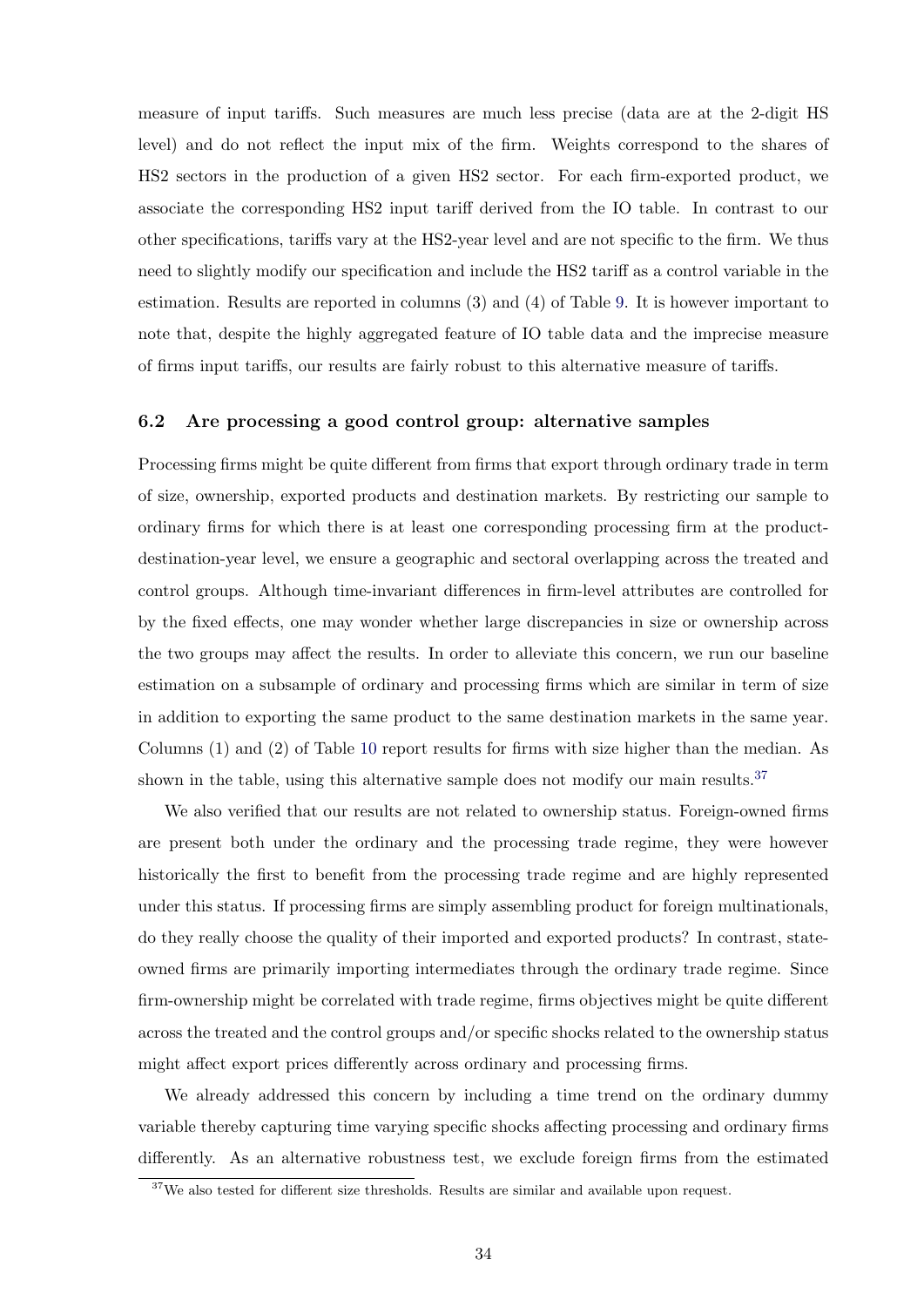| Dependent variable: Export prices (f.o.b.) of firm i for product $k$ in country c and year t |             |              |                  |                         |             |                    |
|----------------------------------------------------------------------------------------------|-------------|--------------|------------------|-------------------------|-------------|--------------------|
|                                                                                              | (1)         | (2)          | $\overline{(3)}$ | $\left( 4\right)$       | (5)         | (6)                |
|                                                                                              |             | Similar size |                  | Excluding foreign firms |             | Only private firms |
|                                                                                              |             |              |                  |                         |             |                    |
| $Tariff(t-1) \times \text{ordinary}$                                                         | $-0.148***$ |              | $-0.163***$      |                         | $-0.071$    |                    |
|                                                                                              | (0.049)     |              | (0.032)          |                         | (0.060)     |                    |
| Tariff $(t-1) \times$ ordinary DC                                                            |             | $-0.195***$  |                  | $-0.186***$             |             | $-0.141**$         |
|                                                                                              |             | (0.052)      |                  | (0.034)                 |             | (0.064)            |
| $Tariff(t-1) \times \text{ordinary LDC}$                                                     |             | $-0.037$     |                  | $-0.090$                |             | 0.208              |
|                                                                                              |             | (0.146)      |                  | (0.096)                 |             | (0.164)            |
| $RER(t-1)$                                                                                   | $-0.233***$ | $-0.233***$  | $-0.086***$      | $-0.087***$             | $-0.219***$ | $-0.218***$        |
|                                                                                              | (0.023)     | (0.023)      | (0.009)          | (0.009)                 | (0.024)     | (0.024)            |
| $GDP(t-1)$                                                                                   | $-0.053$    | $-0.054$     | 0.011            | 0.011                   | $0.093***$  | $0.092***$         |
|                                                                                              | (0.034)     | (0.034)      | (0.017)          | (0.017)                 | (0.035)     | (0.035)            |
| Size Q1                                                                                      | 0.004       | 0.007        | $-0.012**$       | $-0.010*$               | 0.004       | 0.005              |
|                                                                                              | (0.009)     | (0.009)      | (0.006)          | (0.006)                 | (0.011)     | (0.011)            |
| Size Q2                                                                                      | $-0.005$    | $-0.005$     | $-0.012**$       | $-0.013**$              | $-0.017*$   | $-0.020*$          |
|                                                                                              | (0.008)     | (0.008)      | (0.005)          | (0.005)                 | (0.010)     | (0.010)            |
| Size Q3                                                                                      | $0.020***$  | $0.019***$   | $0.008*$         | $0.008*$                | $0.027***$  | $0.025***$         |
|                                                                                              | (0.006)     | (0.006)      | (0.004)          | (0.004)                 | (0.009)     | (0.009)            |
| Firm-hs6 fixed effects                                                                       | yes         | yes          | yes              | yes                     | yes         | yes                |
| Destination fixed effects                                                                    | yes         | yes          | yes              | yes                     | yes         | yes                |
| Year fixed effects                                                                           | yes         | yes          | yes              | yes                     | yes         | yes                |
| Observations                                                                                 | 1,245,140   | 1,245,140    | 2,438,305        | 2,438,305               | 977,880     | 977,880            |
| R-squared                                                                                    | 0.910       | 0.910        | 0.905            | 0.905                   | 0.903       | 0.903              |

Table 10: Alternative samples: size and ownership status.

*Notes*: Recall that  $\tau_{i,t-1}$  is a firm level variable which is prefectly colinear with the interaction term Ordinary<sub>i</sub> ∗  $\tau_{k,t-1}$  and therefore drops from the estimation. In columns (2), (4) and (6), we include not reported dummy variables for importers from DC and LDC. Standard errors are clustered at the firm-product level. \*\*\*, \*\*, \* indicate significance at the level of 1, 5 and 10% respectively.

sample. Table 10, columns  $(3)$  and  $(4)$ , provides the results. In columns  $(5)$  and  $(6)$ , we restrict the estimated sample to private firms. As shown in the table, our baseline results are not driven by time-varying shocks affecting foreign-owned or state-owned firms differently nor by the distinct nature (and diverging incentives) of processing and ordinary firms.<sup>38</sup>

Similarly, Electronics and Textile are highly represented in processing trade activities and encountered drastic trade changes over the period (i.e., the phasing out of the Multifiber Agreement).<sup>39</sup> We checked whether our results could be driven by these two important sectors. We ran our baseline regressions excluding textile (exported products corresponding to HS2 codes higher than 50 and lower than 63), electronics (products corresponding to HS2 codes 85) and raw materials (all products with HS2 codes below 30) in turns. Table 11 shows that, by and large, omitting these sectors does not modify the results.

<sup>38</sup>As common in the literature when working with unit values and because of potential noise in these variables, we exclude transactions with the 1% biggest and lowest unit values from our database (We also tested alternative threshold for outliers). Results, available upon request, are similar to the ones obtained in our baseline specifications

<sup>&</sup>lt;sup>39</sup>Khandelwal, Schott and Wei (forthcoming) investigate the patterns of Chinese exporters before and after the elimination of externally imposed export quotas.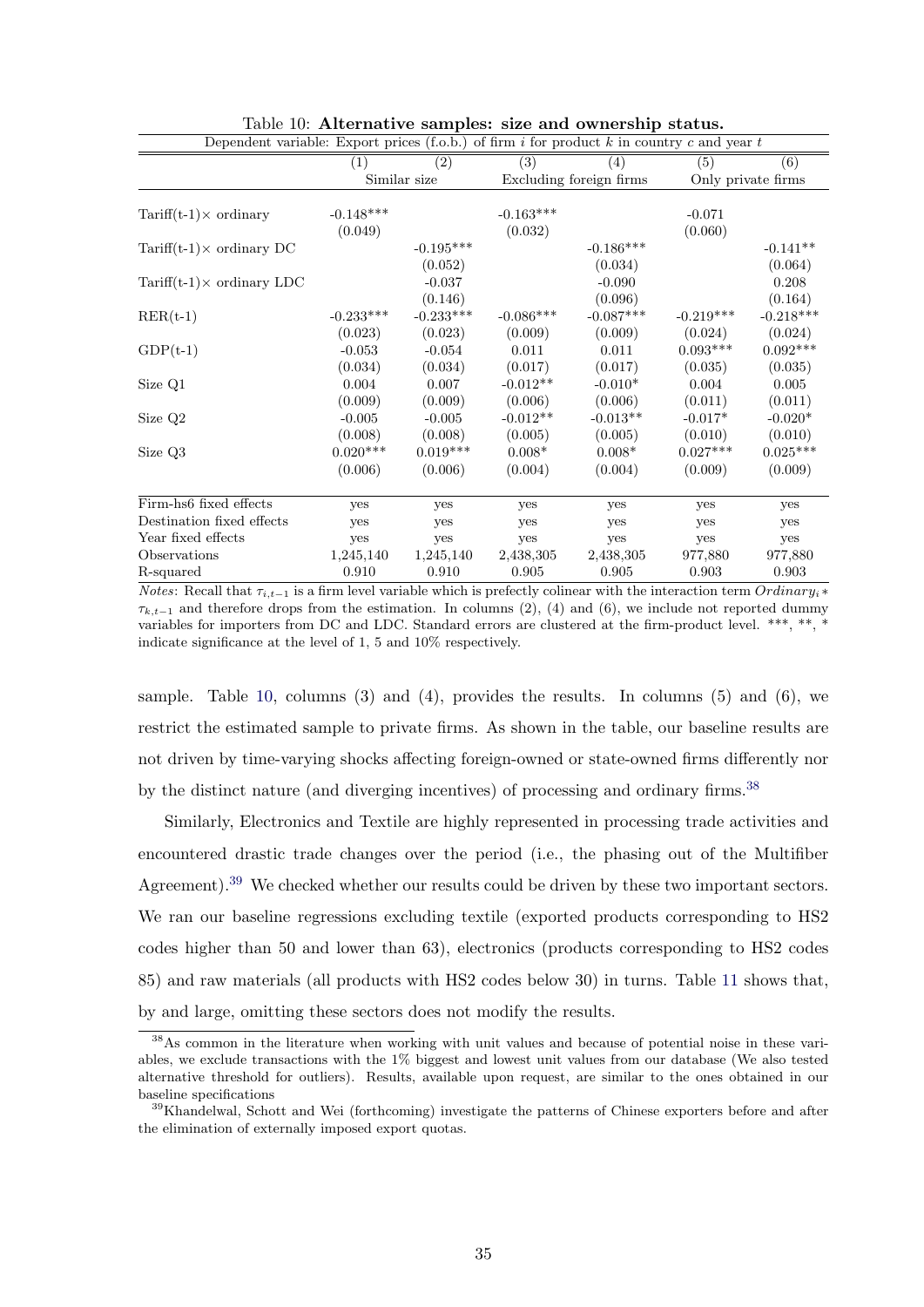| Dependent variable: Export prices (f.o.b.) of firm i for product k in country c and year t |             |                   |                  |               |             |                  |
|--------------------------------------------------------------------------------------------|-------------|-------------------|------------------|---------------|-------------|------------------|
|                                                                                            | (1)         | $\left( 2\right)$ | $\overline{(3)}$ | (4)           | (5)         | (6)              |
|                                                                                            |             | No textile        |                  | No electronic |             | No raw materials |
|                                                                                            |             |                   |                  |               |             |                  |
| Tariff $(t-1) \times$ ordinary                                                             | $-0.084**$  |                   | $-0.144***$      |               | $-0.126***$ |                  |
|                                                                                            | (0.033)     |                   | (0.031)          |               | (0.031)     |                  |
| Tariff $(t-1) \times$ ord DC                                                               |             | $-0.115***$       |                  | $-0.170***$   |             | $-0.148***$      |
|                                                                                            |             | (0.035)           |                  | (0.032)       |             | (0.032)          |
| Tariff $(t-1) \times$ ord LDC                                                              |             | 0.073             |                  | $-0.027$      |             | $-0.027$         |
|                                                                                            |             | (0.099)           |                  | (0.096)       |             | (0.094)          |
| $RER(t-1)$                                                                                 | $-0.060***$ | $-0.060***$       | $-0.072***$      | $-0.072***$   | $-0.066***$ | $-0.066***$      |
|                                                                                            | (0.007)     | (0.007)           | (0.007)          | (0.007)       | (0.007)     | (0.007)          |
| $GDP(t-1)$                                                                                 | 0.009       | 0.009             | 0.009            | 0.009         | 0.002       | 0.002            |
|                                                                                            | (0.015)     | (0.015)           | (0.014)          | (0.014)       | (0.013)     | (0.013)          |
| Size Q1                                                                                    | $-0.019***$ | $-0.017***$       | $-0.016***$      | $-0.014***$   | $-0.017***$ | $-0.015***$      |
|                                                                                            | (0.006)     | (0.006)           | (0.005)          | (0.005)       | (0.005)     | (0.005)          |
| Size Q2                                                                                    | $-0.017***$ | $-0.017***$       | $-0.017***$      | $-0.017***$   | $-0.018***$ | $-0.018***$      |
|                                                                                            | (0.005)     | (0.005)           | (0.004)          | (0.004)       | (0.004)     | (0.004)          |
| Size Q3                                                                                    | 0.000       | 0.001             | 0.003            | 0.003         | 0.001       | 0.001            |
|                                                                                            | (0.004)     | (0.004)           | (0.003)          | (0.003)       | (0.003)     | (0.003)          |
| Firm-hs6 fixed effects                                                                     | yes         | yes               | yes              | yes           | yes         | yes              |
| Destination fixed effects                                                                  | yes         | yes               | yes              | yes           | yes         | yes              |
| Year fixed effects                                                                         | yes         | yes               | yes              | yes           | yes         | yes              |
| Observations                                                                               | 2,540,343   | 2,540,343         | 2,845,063        | 2,845,063     | 3,173,145   | 3,173,145        |
| R-squared                                                                                  | 0.914       | 0.914             | 0.912            | 0.912         | 0.915       | 0.915            |

| Table 11: Alternative samples: controlling for specific sectors |  |  |  |
|-----------------------------------------------------------------|--|--|--|
|                                                                 |  |  |  |

*Notes*: Recall that  $\tau_{i,t-1}$  is a firm level variable which is prefectly colinear with the interaction term Ordinary<sub>i</sub> ∗  $\tau_{k,t-1}$  and therefore drops from the estimation. In columns (2), (4) and (6), we include not reported dummy variables for importers from DC and LDC. Standard errors are clustered at the firm-product level. \*\*\*, \*\*, \* indicate significance at the level of 1, 5 and 10% respectively.

#### 6.3 Alternative specifications

In the previous specifications we chose to cluster standard errors at the firm-product level. The rationale for this choice is based on the fact that we did not observe firm-product level input tariffs due to data limitations (there was no information on the allocation of inputs for multi-products firms) while firm-product standard errors might be correlated over time across destinations (origins). Nevertheless, since we relied on input tariffs at the firm level varying over time, standard errors might also be correlated within firms and over time. Columns (3) and (4) of Table 12 presents an alternative specification with standard errors clustered at the firm-year level. All the variables of interest remain robust and stable under this alternative clustering method. Finally, since the structure of the data is at the firm-product-destination level, we also present an additional test relying on multi-way clustering with standard errors clustered at the firm, HS6 product and country level following the methodology described by Cameron, Gelbach and Miller (2011) (columns (5) and (6)).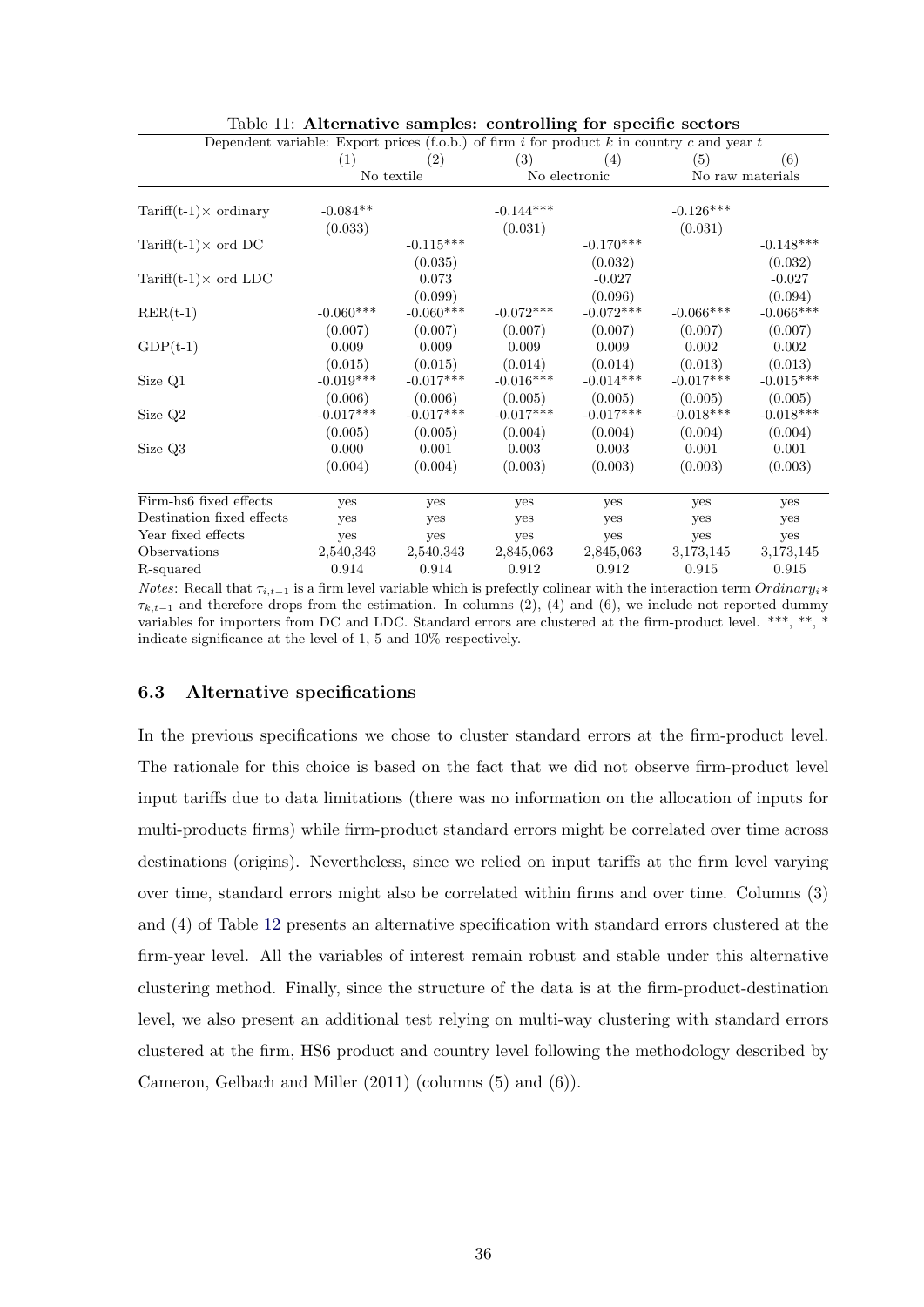| Dependent variable: Export prices (f.o.b.) of firm i for product k in country c and year t |             |                   |             |                                           |
|--------------------------------------------------------------------------------------------|-------------|-------------------|-------------|-------------------------------------------|
|                                                                                            | (1)         | (2)               | (3)         | (4)                                       |
|                                                                                            |             | cluster firm-year |             | multi-way clustering firm-hs6-destination |
|                                                                                            |             |                   |             |                                           |
| Tariff $(t-1) \times$ ordinary                                                             | $-0.121**$  |                   | $-0.121***$ |                                           |
|                                                                                            | (0.049)     |                   | (0.040)     |                                           |
| Tariff $(t-1) \times$ ordinary DC                                                          |             | $-0.144***$       |             | $-0.144***$                               |
|                                                                                            |             | (0.050)           |             | (0.032)                                   |
| Tariff $(t-1) \times$ ordinary LDC                                                         |             | $-0.014$          |             | $-0.014$                                  |
|                                                                                            |             | (0.205)           |             | (0.093)                                   |
| $RER(t-1)$                                                                                 | $-0.067***$ | $-0.067***$       | $-0.067***$ | $-0.067***$                               |
|                                                                                            | (0.009)     | (0.009)           | (0.027)     | (0.027)                                   |
| $GDP(t-1)$                                                                                 | 0.003       | 0.003             | 0.003       | 0.003                                     |
|                                                                                            | (0.019)     | (0.019)           | (0.047)     | (0.047)                                   |
| Size Q1                                                                                    | $-0.018*$   | $-0.015$          | $-0.018*$   | $-0.015**$                                |
|                                                                                            | (0.009)     | (0.009)           | (0.006)     | (0.006)                                   |
| Size Q2                                                                                    | $-0.017**$  | $-0.018**$        | $-0.017**$  | $-0.018**$                                |
|                                                                                            | (0.007)     | (0.008)           | (0.005)     | (0.005)                                   |
| Size Q3                                                                                    | 0.001       | 0.001             | 0.001       | 0.001                                     |
|                                                                                            | (0.005)     | (0.005)           | (0.002)     | (0.002)                                   |
| Firm-hs6 fixed effects                                                                     | yes         | yes               | yes         | yes                                       |
| Destination country fixed effects                                                          | yes         | yes               | yes         | yes                                       |
| Year fixed effects                                                                         | yes         | yes               | yes         | yes                                       |
| Observations                                                                               | 3208497     | 3208497           | 3208497     | 3208497                                   |
| R-squared                                                                                  | 0.915       | 0.915             | 0.915       | 0.915                                     |

| Table 12: Alternative specifications |
|--------------------------------------|
|--------------------------------------|

*Notes*: Recall that  $\tau_{i,t-1}$  is a firm level variable which is prefectly colinear with the interaction term Ordinary<sub>i</sub> ∗  $\tau_{k,t-1}$  and therefore drops from the estimation. In columns (2) and (4), we include not reported dummy variables for importers from DC and LDC. Standard errors are clustered at the firm-product level. \*\*\*, \*\*, \* indicate significance at the level of 1, 5 and 10% respectively.

#### 7 Conclusions

The paper examines the impact of trade liberalization on the evolution of within firm-product imported input and exported product prices. In order to identify causal links between cuts in input tariffs and trade prices, we take advantage of a rich and unique database of Chinese firms' trade data that covers the Chinese accession to the WTO in 2001 and characterizes trade transaction according to a dual regime where some firms are exempt from paying tariffs. This is crucial to our approach as it allows us to rely on a quasi-natural experiment where firms not subject to tariffs stand as the control group. We obtain two robust results: (i) firms take advantage of the input-trade liberalization to increase both the number of inputs varieties they import and the price of their imported varieties, and (ii) in response to the tariff cut, ordinary firms (i.e., the treated group paying the tariffs) increase their export prices, especially if the inputs are sourced from the most developed economies and the output is exported to high income countries. Our results suggest a scenario where firms exploit the input trade liberalization to upgrade the quality of their inputs in order to upgrade the quality of their exported products. Indeed, the alternative explanation of higher export prices reflecting a rise in markups is unlikely to be associated with higher imported input prices and to be specifically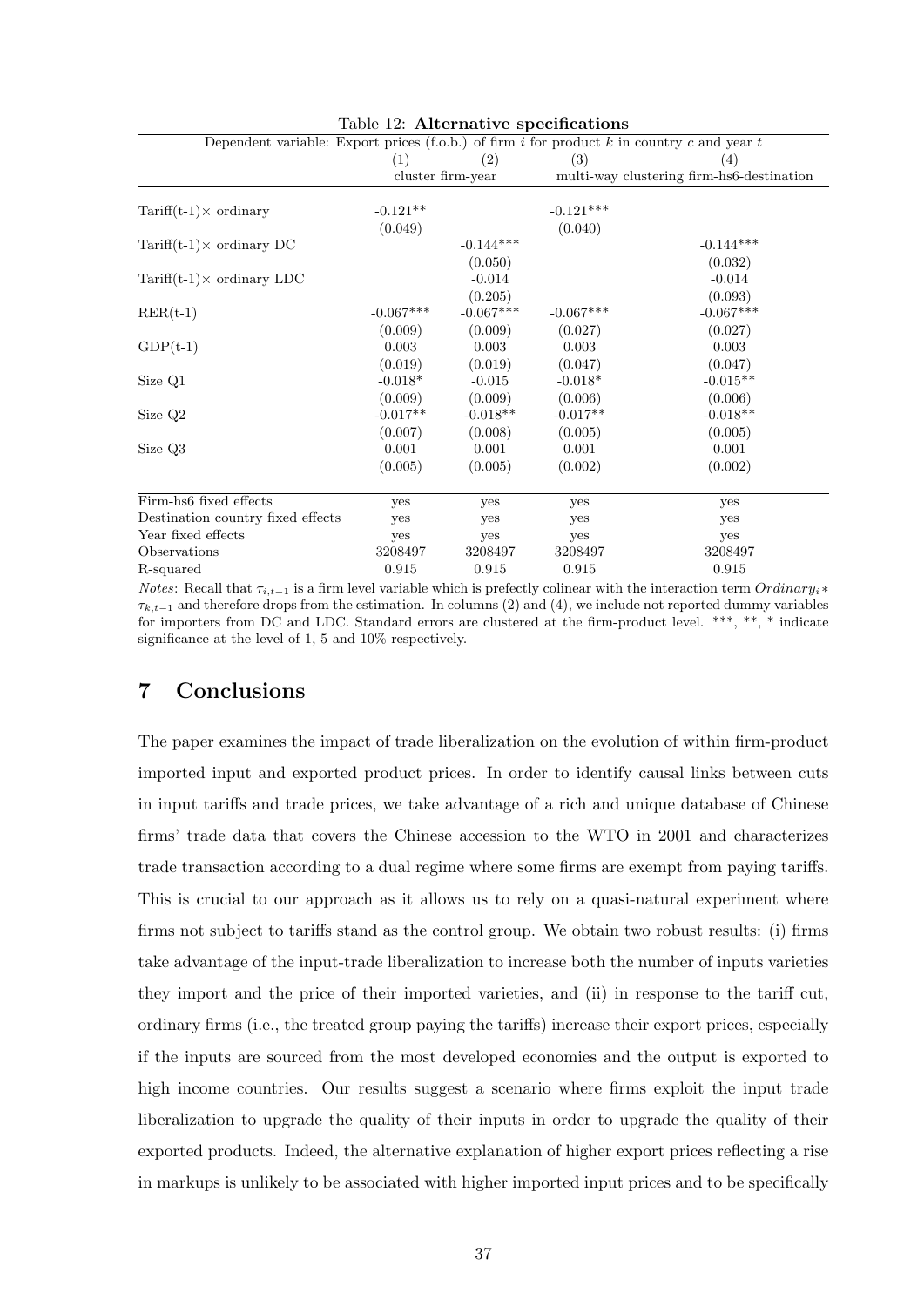related to increased imports from the most developed economies.

The positive link between imported input prices and export prices, first revealed by Kugler and Verhoogen (2012), is then confirmed within firm-product over time and across destinations, following a trade liberalization episode. This result accentuates the positive role that unilateral trade liberalization may have on firms and export performances. In addition to expanding the number of goods produced and exported (see Goldberg et al. 2010, Bas and Strauss-Kahn 2012), input trade liberalization leads to an upgrade in product quality.

#### References

- Amiti, M. and A., Khandelwal, forthcoming, "Import Competition and Quality Upgrading", The Review of Economics and Statistics.
- Amiti, M. and J., Konings, 2007, "Trade Liberalization, Intermediate Inputs, and Productivity: Evidence from Indonesia", American Economic Review, 97(5), 1611–1638.
- Baldwin, R., and J., Harrigan, 2011, "Zeros, Quality and Space: Trade Theory and Trade Evidence", American Economic Journal: Microeconomics, 3, 60–88.
- Bas M., 2012, "Input-trade liberalization and firm export decisions: Evidence from Argentina", Journal of Development Economics, 97 (2), 481–493.
- Bas, M. and V., Strauss-Kahn, 2011, "Does Importing more Inputs Raise Exports? Firm Level Evidence from France", CEPII Working Paper 2011–15.
- Bastos, P. and J., Silva, 2010, "The Quality of a Firm's Exports: Where you Export to Matter", Journal of International Economics, 82(2), 99–111.
- Bernard, A., J. Eaton, J. Jensen and S. Kortum, 2003, "Plants and Productivity in International Trade", American Economic Review,93(4), 1268–1290.
- Berman, N., P. Martin and T. Mayer, 2012, "How do Different Exporters React to Exchange Rate Changes? Theory, Empirics and Aggregate Implications", Quarterly Journal of Economics, 127(1), 437-492.
- Brandt, L., Van Biesebroeck, J., Wang, L., and Y. Zhang, 2012, "WTO Accession and Performance of Chinese Manufacturing Firms", CEPR Working Paper 9166.
- Branstetter, L., and N., Lardy, 2006, "China's Embrace of Globalization", in L., Brandt and T., Rawski (eds.), China's Economic Transition: Origins Mechanisms, and Consequences, New York: Cambridge University Press.
- Broda, C., Greenfield. and D., Weinstein, 2006, "From Groundnuts to Globalization: A Structural Estimate of Trade and Growth", NBER Working Papers 12512.
- Cameron, A., Gelbach, J. and D. Miller, 2011, "Robust Inference With Multiway Clustering", Journal of Business & Economic Statistics, Vol. 29, No. 2.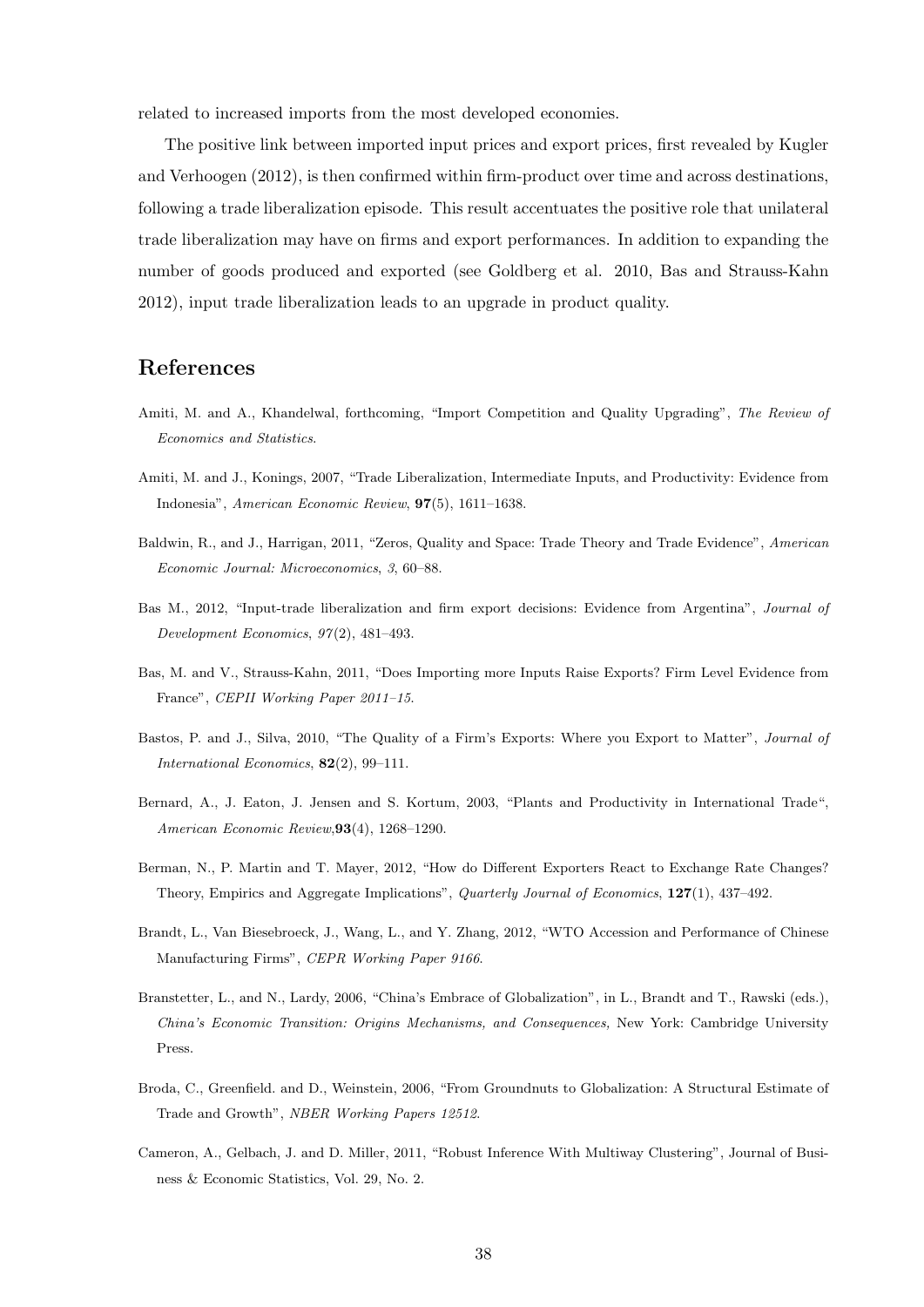- Crozet, M., Head, K. and T. Mayer, 2012, "Quality sorting and trade: Firm-level evidence for French wine", Review of Economic Studies, 79(2), 609–644.
- De Loecker J., P. Goldberg, A. Khandelwal and N. Pavcnik, 2012, "Prices, Markups and Trade Reform", NBER Working Paper 17925.
- Demir, B., 2012, "Trading Tasks and Quality", Mimeo.
- Ethier, W., 1982 "National and International Returns to Scale in the Modern Teory of International Trade", American Economic Review, 72(3), 389–405.
- Fajgelbaum, P., Grossman, G., and E., Helpman, 2011, "Income Distribution, product Quality, and International Trade", Journal of Political Economy, 119(4), 721–765.
- Fan, H. and Y. Li, 2013, "Imported Intermediate Inputs, Export Prices, and Trade Liberalization", Mimeo.
- Feenstra R., 1998, "One Country, Two Systems: Implications of WTO Entry for China", mimeo.
- Fernandes, A., 2007, "Trade policy, trade volumes and plant-level productivity in Colombian manufacturing industries", Journal of International Economics, 71 (1), 52–71.
- Fernandes, A. and C. Paunov 2011, "Does Tougher Import Competition Foster Product Quality Upgrading?", Policy Research Working Paper 4894.
- Goldberg, P., A. Khandelwal, N. Pavcnik and P. Topalova, 2010, "Imported Intermediate Inputs and Domestic Product Growth: Evidence from India", *Quarterly Journal of Economics*,  $125(4)$ , 1727–1767.
- Gorg H., L. Halpern and B. Murakozy, 2010, "Why Do within Firm-Product Export Prices Differ across Markets?", CEPR Working Paper 7708.
- Grossman, G., and E. Helpman, 1991, "Innovation and Growth in the Global Economy", Cambridge: MIT Press.
- Hallak, J., 2006, "Product Quality and the Direction of Trade", Journal of International Economics, 68 (1), 238–265.
- Hallak, J., and P., Schott, 2011, "Estimating Cross-Country Differences in Product Quality", Qualterly Journal of Economics, 126(1), 417–474.
- Hallak, J. and J. Sivadasan, forthcoming, "Firm's Exporting Behavior under Quality Constrains", Journal of International Economics.
- Halpern, L., M. Koren, and A. Szeidl, 2009, "Imports and Productivity", mimeo, Central European University.
- Harrigan, J., X. Ma and V. Shlychkov, 2012, "Export Prices of U.S. Firms", NBER Working Paper 17706.
- Iacovone, L., and B., Javorcik, 2010, "Multi-Product Exporters: Product Churning, Uncertainty and Export Discoveries", Economic Journal, 120(544), 481–499.
- Johnson, R., 2012, "Trade and Prices with Heterogeneous Firms", Journal of International Economics, 86, 43–56.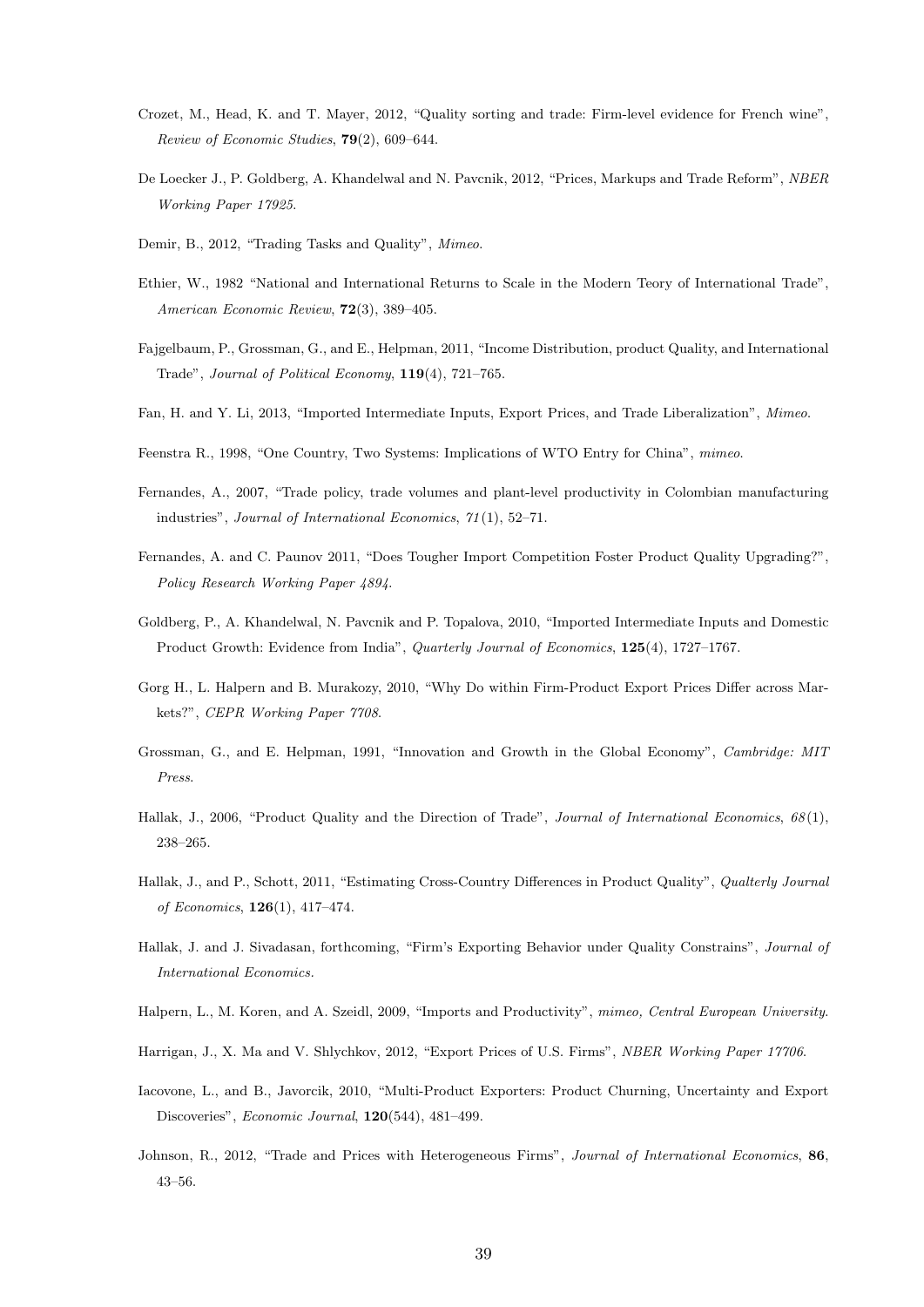- Kasahara, H., and J. Rodrigue, 2008, "Does the Use of Imported Intermediates Increase Productivity? Plant-Level Evidence", Journal of Development Economics, 87(1), 106–118.
- Khandelwal, A., 2010, "The Long and Short (of) Quality Ladders", Review of Economic Studies, 77(4), 1450– 1476.
- Khandelwal, A., Schott, P., and S., Wei, forthcoming,"Trade Liberalization and Embedded Institutional Reform: Evidence from Chinese Exporters", American Economic Review, forthcoming.
- Kugler, M., and E., Verhoogen, 2012, "Prices, Plant Size and Product Quality", Review of Economic Studies, 79(1), 307–339.
- Kugler, M., and E., Verhoogen, 2009, "Plants and Imported Inputs: New Facts and an interpretation", American Economic Review Papers and Proceedings, 99(2), 501–507.
- Linder, S., 1961, "An Essay on Trade and Transformation",  $Almqvist \& Wiksell, Stockholm$
- Manova, K., and Z., Yu, 2012, "Firms and Credit Constraints along the Value-Added Chain: Processing Trade in China", NBER Working Paper  $\#$  18561.
- Manova, K., and Z., Zhang, 2012, "Export Prices across Firms and Destinations", Quaterly Journal of Economics, 127(), 379–436.
- Martin, J., 2012, "Markups, Quality, and Transport Costs", European Economic Review, 56, 777-791.
- Martin, J., and I.,  $\text{Mi}_{\mathcal{L}}^1$  1 jean, 2012. "Low-Wage Countries' Competition, Reallocation Across Firms and the Quality Content of Exports", CEPII Working Paper # 2012-04.
- Melitz M., 2003, "The impact of Trade on Intra-Industry Reallocations and Agregate Industry Productivity", Econometrica, vol 71(6), 1695-1725.
- Pavcnik, N., 2002, "Trade Liberalization, Exit, and Productivity Improvements: Evidence from Chilean Plants", Review of Economic Studies, 69(1), 245–76.
- Rauch, J., 1999, "Networks versus Markets in International Trade", Journal of International Economics, 48(1), 7–35.
- Schor, A., 2004, "Heterogeneous Productivity Response to Tariff Reduction: Evidence from Brazilian Manufacturing Firms", Journal of Development Economics, 75(2), 373–396.
- Schott, P., 2004, "Across-Product versus Within-Product Specialization in International Trade", Quaterly Journal of Economics, 119(2), 647–678.
- Topalova, P., and A., Khandelwal, 2011, "Trade Liberalization and Firm Productivity: The Case of India", Review of Economics and Statistics, 93(3), 995–1009.
- Upward, R., Z. Wang and J. Zheng, 2010, "Weighing China' s Export Basket: An Account of the Chinese Export Boom, 2000 2007", GEP Research Paper 10/14, University of Nottingham.
- Verhoogen, E., 2008, "Trade, Quality Upgrading and Wage Inequality in the Mexican Manufacturing Sector", Quaterly Journal of Economics, 123(2), 489–530.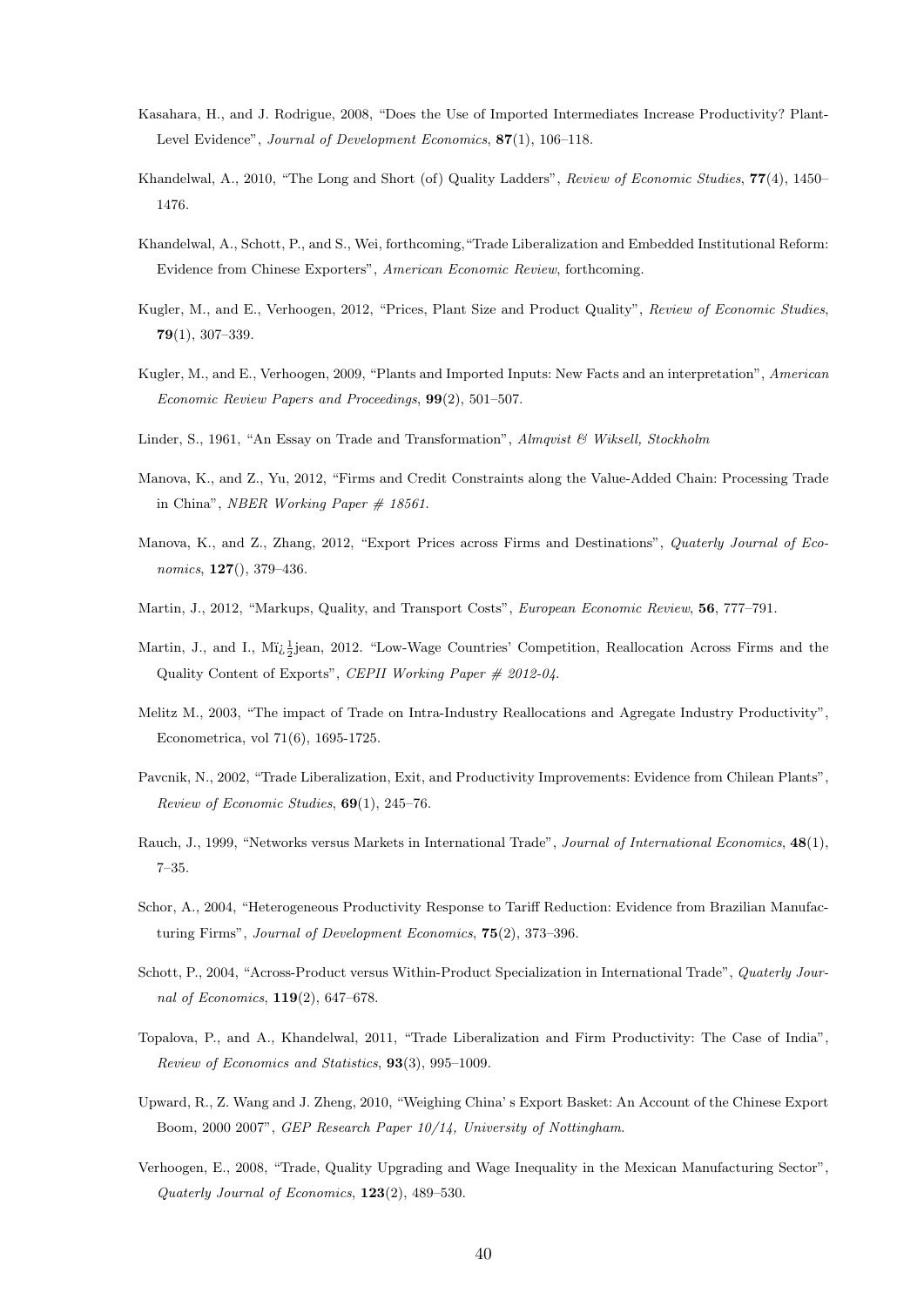Yu, M., and W., Tian, 2012, "China's Processing Trade: A firm-level analysis,"in H., McKay and L., Song (eds.), Rebalancing and Sustaining Growth in China, ANU E Press.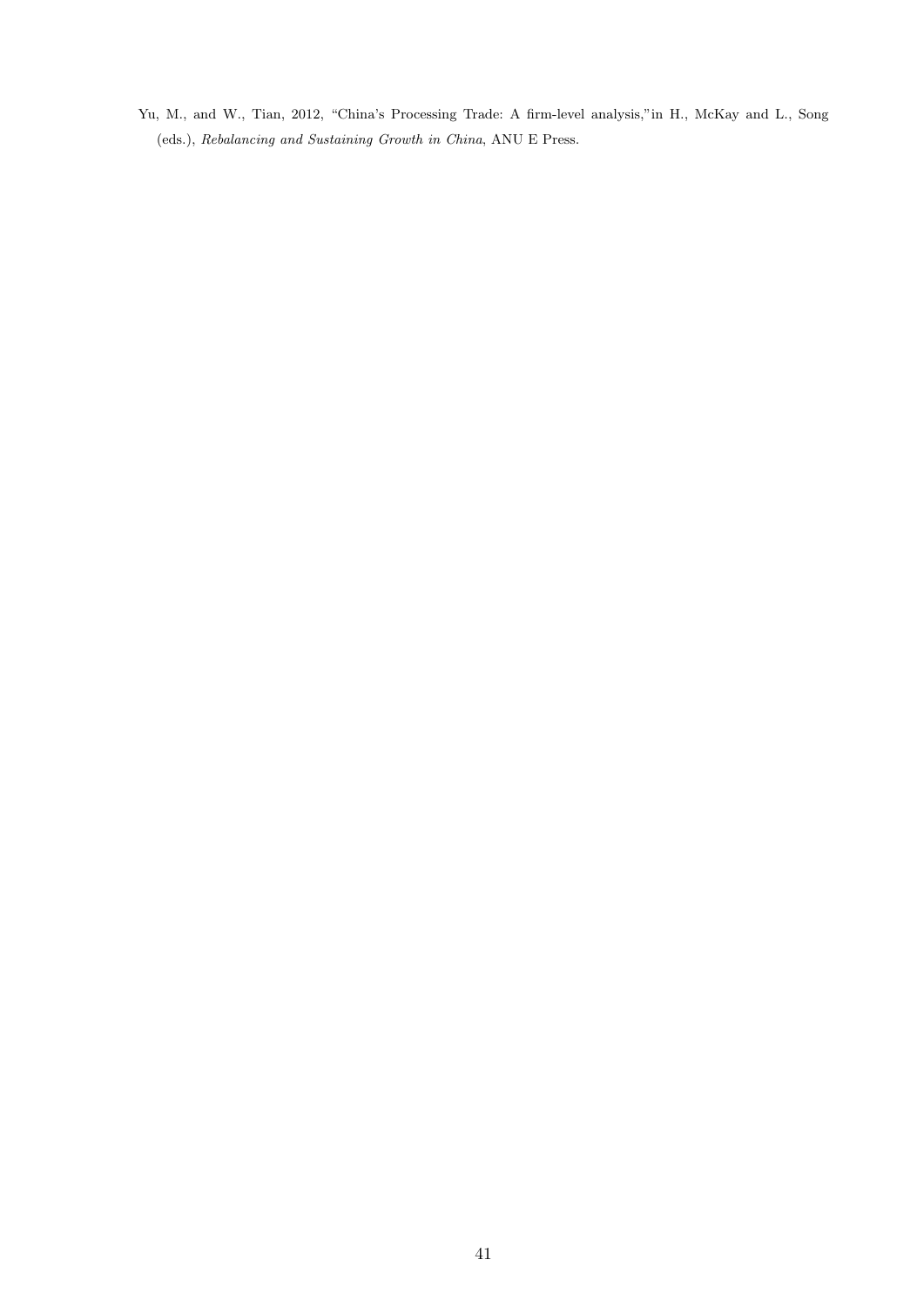## 8 Appendix



Figure A1: Share of HS6 sectors under various tariffs level

Note: Based on Figure 2 of Brandt et al. (2012). Source: Author's calculation using unweighted average tariff rates from WITS.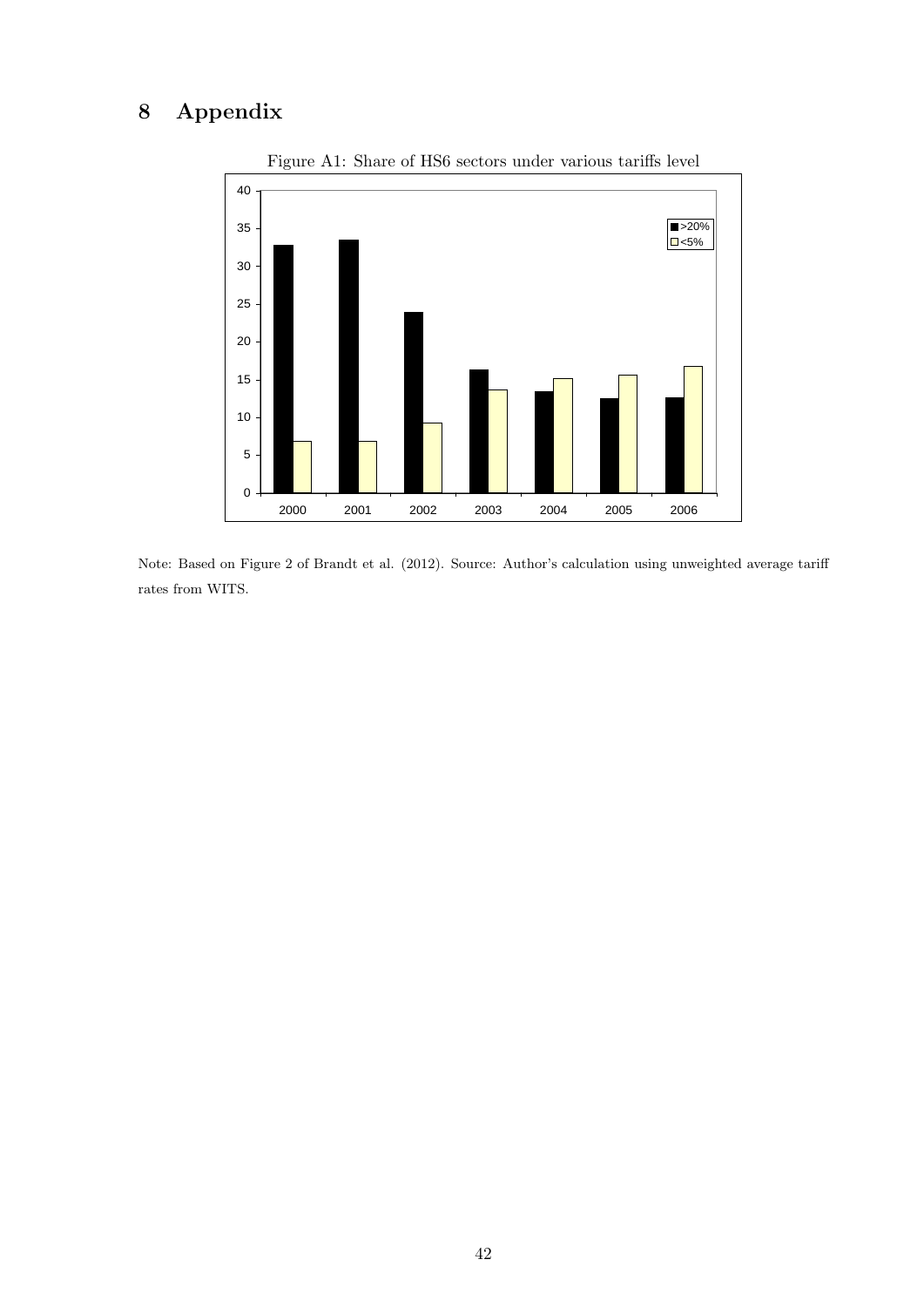| Industry name                                                                                                                                                                                                              | Change in tariffs   | Percentage reduction |
|----------------------------------------------------------------------------------------------------------------------------------------------------------------------------------------------------------------------------|---------------------|----------------------|
|                                                                                                                                                                                                                            | (percentage points) | in tariffs           |
| Coke, refined petroleum products and nuclear fuel                                                                                                                                                                          | $-066$              | 10.49                |
| Fabricated metal products, except machinery and equipment                                                                                                                                                                  | $-1.86$             | 14.46                |
| Leather and footwear                                                                                                                                                                                                       | $-4.55$             | 23.18                |
| Non-metallic mineral products                                                                                                                                                                                              | $-4.39$             | 26.26                |
| other transport equipment                                                                                                                                                                                                  | $-3.18$             | 27.56                |
| Basic metals                                                                                                                                                                                                               | $-2.32$             | 31.44                |
| Wearing apparel; dressing and dyeing of fur                                                                                                                                                                                | $-7.60$             | 31.73                |
| Medical, precision and optical instruments, watches and clocks                                                                                                                                                             | $-4.33$             | 32.00                |
| Tobacco products                                                                                                                                                                                                           | $-18.83$            | 33.04                |
| Furniture                                                                                                                                                                                                                  | $-6.93$             | 33.51                |
| Rubber and plastics products                                                                                                                                                                                               | $-5.47$             | 35.31                |
| Machinery and equipment                                                                                                                                                                                                    | $-5.24$             | 35.50                |
| Chemicals and chemical products                                                                                                                                                                                            | $-3.70$             | 36.03                |
| Electrical machinery                                                                                                                                                                                                       | $-5.59$             | 38.47                |
| Food products and beverages                                                                                                                                                                                                | $-12.28$            | 41.93                |
| Radio., television and communication equipment                                                                                                                                                                             | $-7.73$             | 45.47                |
| Textiles                                                                                                                                                                                                                   | $-10.23$            | 50.00                |
| Wood and products of wood and cork                                                                                                                                                                                         | $-6.34$             | 55.32                |
| Motor vehicules, trailers and semi-trailers                                                                                                                                                                                | $-18.37$            | 56.02                |
| Publishing, printing and reproduction of recorded media                                                                                                                                                                    | $-5.56$             | 57.26                |
| Paper and paper products                                                                                                                                                                                                   | $-9.07$             | 61.20                |
| Office, accounting and computing machinery<br>$\mathbf{a}$ and $\mathbf{b}$ and $\mathbf{a}$ and $\mathbf{a}$ and $\mathbf{a}$ and $\mathbf{a}$ and $\mathbf{a}$ and $\mathbf{a}$<br>$\sim$<br>$\sim$ $\sim$ $\sim$ $\sim$ | $-10.71$<br>------- | 74.48                |

#### Table A1: Chinese Industrial Tariff Reduction between 2000 and 2006.

Notes: Author's calculation using unweighted average tariff rates from WITS.

#### Table A2: Definition of the three main custom regimes.

| Regime code | Regime name                                   | Definition                                                                                                                                                                                                                                                                                                                          |
|-------------|-----------------------------------------------|-------------------------------------------------------------------------------------------------------------------------------------------------------------------------------------------------------------------------------------------------------------------------------------------------------------------------------------|
| 10          | Ordinary trade                                | Unilateral imports or exports through customs                                                                                                                                                                                                                                                                                       |
| 14          | Processing and assembling                     | The type of inward processing in which foreign suppliers provide raw materi-<br>als, parts or components under a contractual arrangment for the subsequent<br>re-exportation of the processed products. Under this type of transaction,<br>the imported inputs and the finished outputs remain property of the foreign<br>supplier. |
| 15          | Processing with imported ma-<br>$\rm terials$ | The type of inward processing other than processing and assembling in which<br>raw materials or components are imported from the manufacture of the export<br>oriented products, including those imported into Export Processing Zone and<br>the subsequent re-exportation of the processed products from the Zone.                 |

Notes: The other custom regimes are: International aid, Donation by overseas Chinese, Compensation trade, Goods on consignment, Border trade, Equipement imported for processing trade, Contracting projects, Goods on lease, Equipement/materials investment by foreign-invested enterprise, Outward processing, Barter trade, Duty-free commodity, Warehousing trade, Entrepot trade by bonded area, Other. Source: The General Administration of Customs of China